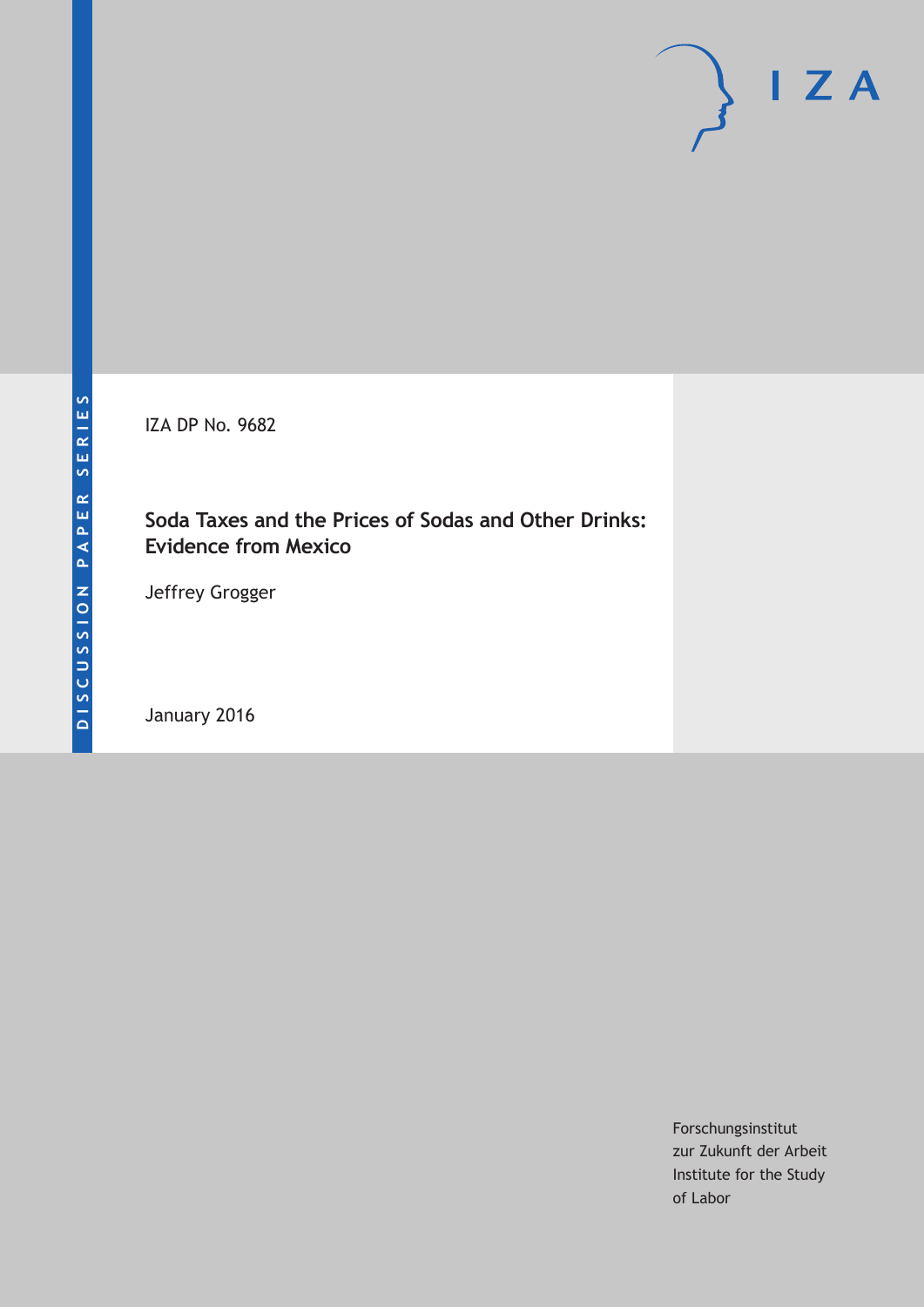# **Soda Taxes and the Prices of Sodas and Other Drinks: Evidence from Mexico**

**Jeffrey Grogger** 

*University of Chicago and IZA* 

Discussion Paper No. 9682 January 2016

IZA

P.O. Box 7240 53072 Bonn Germany

Phone: +49-228-3894-0 Fax: +49-228-3894-180 E-mail: iza@iza.org

Any opinions expressed here are those of the author(s) and not those of IZA. Research published in this series may include views on policy, but the institute itself takes no institutional policy positions. The IZA research network is committed to the IZA Guiding Principles of Research Integrity.

The Institute for the Study of Labor (IZA) in Bonn is a local and virtual international research center and a place of communication between science, politics and business. IZA is an independent nonprofit organization supported by Deutsche Post Foundation. The center is associated with the University of Bonn and offers a stimulating research environment through its international network, workshops and conferences, data service, project support, research visits and doctoral program. IZA engages in (i) original and internationally competitive research in all fields of labor economics, (ii) development of policy concepts, and (iii) dissemination of research results and concepts to the interested public.

IZA Discussion Papers often represent preliminary work and are circulated to encourage discussion. Citation of such a paper should account for its provisional character. A revised version may be available directly from the author.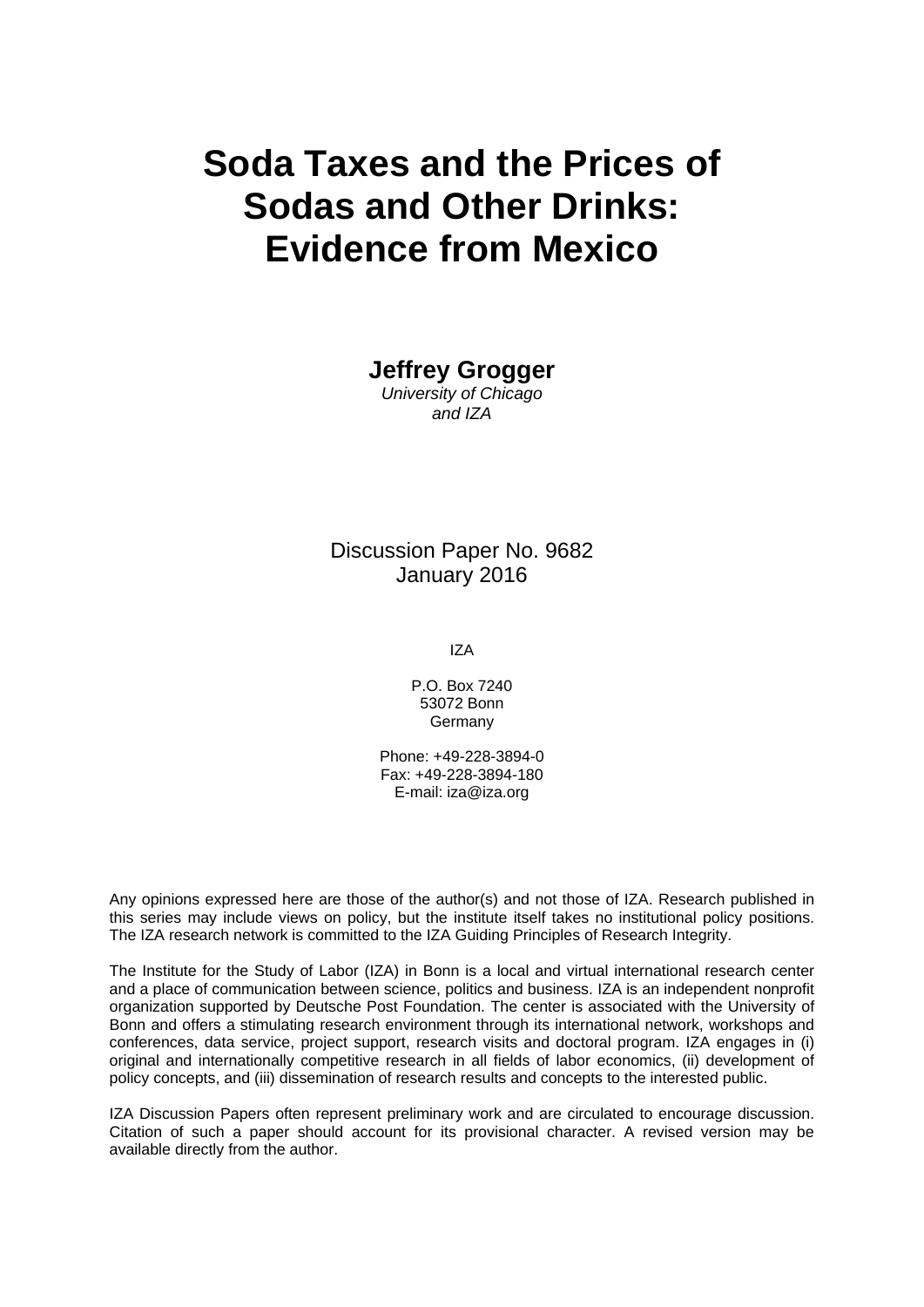IZA Discussion Paper No. 9682 January 2016

# **ABSTRACT**

# **Soda Taxes and the Prices of Sodas and Other Drinks: Evidence from Mexico\***

To combat a growing obesity problem, Mexico imposed a nationwide tax on drinks with added sugar, popularly referred to as a "soda tax," effective January 2014. Since the tax took effect nationwide, there is no conventional control group that can be used as a baseline to estimate how the tax affected prices. Instead, I make use of control commodities, that is, untaxed goods that are not substitutes for the taxed drinks. I analyze data from Mexico's Consumer Price Index program, using the synthetic control method and a time-series intervention analysis. I employ a placebo inference approach, akin to permutation inference, in both cases. The estimates show that soda prices rose by more than the amount of the tax. There is less evidence that the prices of potential substitutes rose, possibly indicating that consumers did not switch to those products after the tax took effect. Some simple calculations suggest that the soda price increase could lead to a two- to four-pound reduction in mean weight. This in turn amounts to roughly 1.6 to 2.7 percent of mean body mass, which compares to weight reductions that analysts have argued would have meaningful health consequences in the U.S.

JEL Classification: H22, I10

Keywords: soda taxes, overshifting, obesity

Corresponding author:

 $\overline{\phantom{a}}$ 

Jeffrey Grogger Chicago Harris School of Public Policy University of Chicago 1155 E. 60th Street Chicago, IL 60637 USA E-mail: jgrogger@uchicago.edu

<sup>\*</sup> I thank Michael Fosco, Paul Li, Ursina Schaede, and Alex Warofka for excellent research assistance. I thank Alberto Abadie, Christian Hansen, and participants in the Becker Friedman Institute's Becker Brown Bag series for comments. This paper is a substantial revision of an earlier working paper circulated under the same title. Any errors are the author's.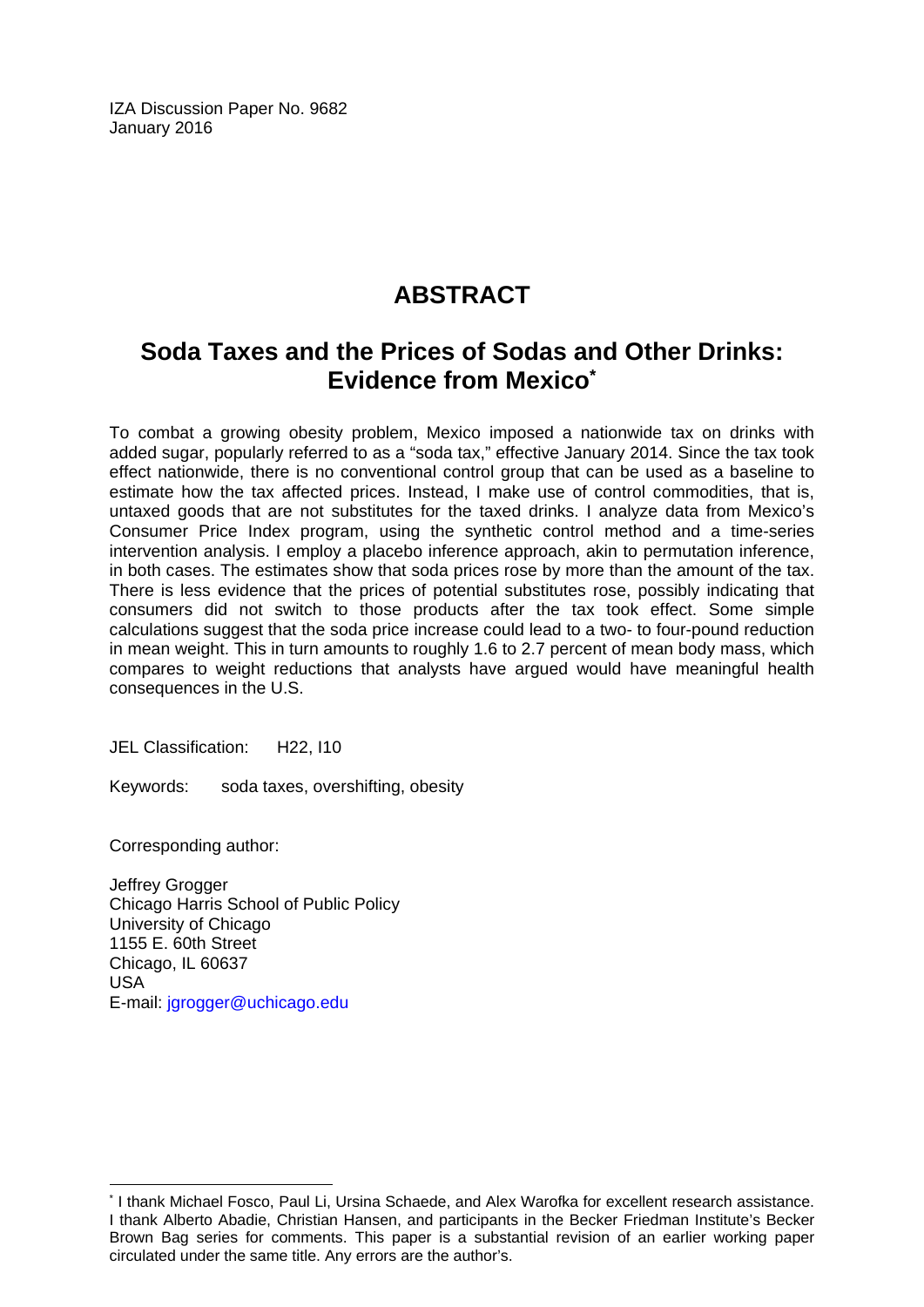### **I. Introduction**

Obesity is a major health problem. It is strongly linked to diabetes, heart disease, and other forms of chronic illness, which are leading causes of death in much of the world (Malnick & Knobler, 2006; World Health Organzition, 2014). In the U.S., 69 percent of adults are overweight, meaning that their body mass index (the ratio of weight in kilograms to the square of height in meters) is over 25. Thirty-five percent are obese, meaning their BMI is over 30 (Ogden, Carroll, Kit, & Flegal, 2014). Olshansky et al. (2005) argue that recent obesity trends may reduce the life expectancy of future generations of Americans.

Obesity is also a pressing problem elsewhere. Over three-fifths of the world's obese individuals live in low- or middle-income counties (Ng et al., 2014). In Mexico, 73 percent of adults are overweight and 33 percent are obese (Gutierrez, Rivera, Shamah, Oropeza, & Avila, 2012). Analysts estimate that obesity-related disease accounted for 13 percent of Mexican health expenditures in 2008, and project that those costs will double by 2017 (Martinez, Lopez-Espinoza, & Lopez-Uriarte, 2015).

Obesity has been linked to sugar consumption, particularly to the consumption of sodas and other drinks with added sugar (Malik, Schulze, & Hu, 2006). Such beverages deliver many calories without simultaneously reducing appetite. Thus consumers who drink sugary beverages tend not to offset their calories by reducing their consumption of other food or drink (DiMeglio & Mattes, 2000).

The link between sugary drinks and obesity has led many governments to impose taxes on drinks with added sugar. The theory is simple: a tax should raise the price paid by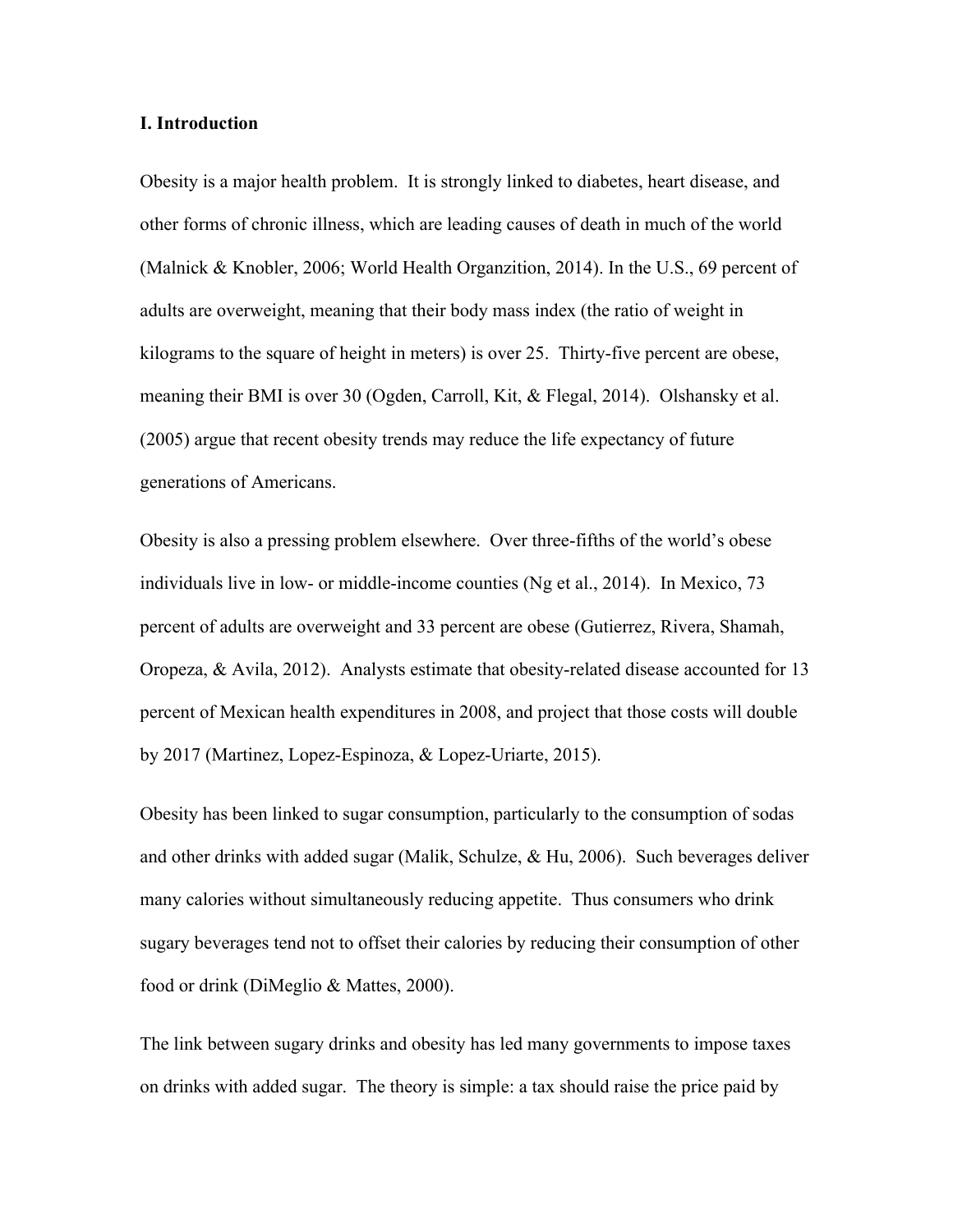consumers, which in turn should reduce consumption. Beyond that, theory provides only guidelines about the amount by which prices should rise. In a competitive market, price should rise by no more than the tax. In monopoly markets, however, price may rise by less than the tax, by the amount of the tax, or even by more than the tax, depending on the shape of the demand curve. Models of intermediate market structure make a similarly broad range of predictions (Anderson, Palma, & Kreider, 2001; Delipalla & Keen, 1992; Hamilton, 2015; Stern, 1987). Since the health benefits of a soda tax depend strongly the extent to which the tax discourages consumption, it is important to quantify how the tax affects prices.

The health benefits of a soda tax also depend on consumers' substitution patterns. Reductions in soda consumption could have substantial effects on weight if consumers substitute toward low-calorie beverages such as water. If instead they substitute toward high-calorie beverages such as milk, weight may not fall much.

In this paper I analyze how Mexico's so-called soda tax has affected the prices of both taxed beverages and untaxed substitutes. The tax, which amounted to roughly nine percent of the mean pre-tax price of sodas, was imposed beginning January 2014. It covers not just sodas, but almost all drinks that contain added sugar. I estimate the effects of the tax on the price of such drinks by tracking the change in prices across 46 Mexican cities.

Figure 1 provides strongly suggestive evidence that the tax raised the price of sodas, an important class of taxable drinks. It plots the Mexican Consumer Price Index (CPI) for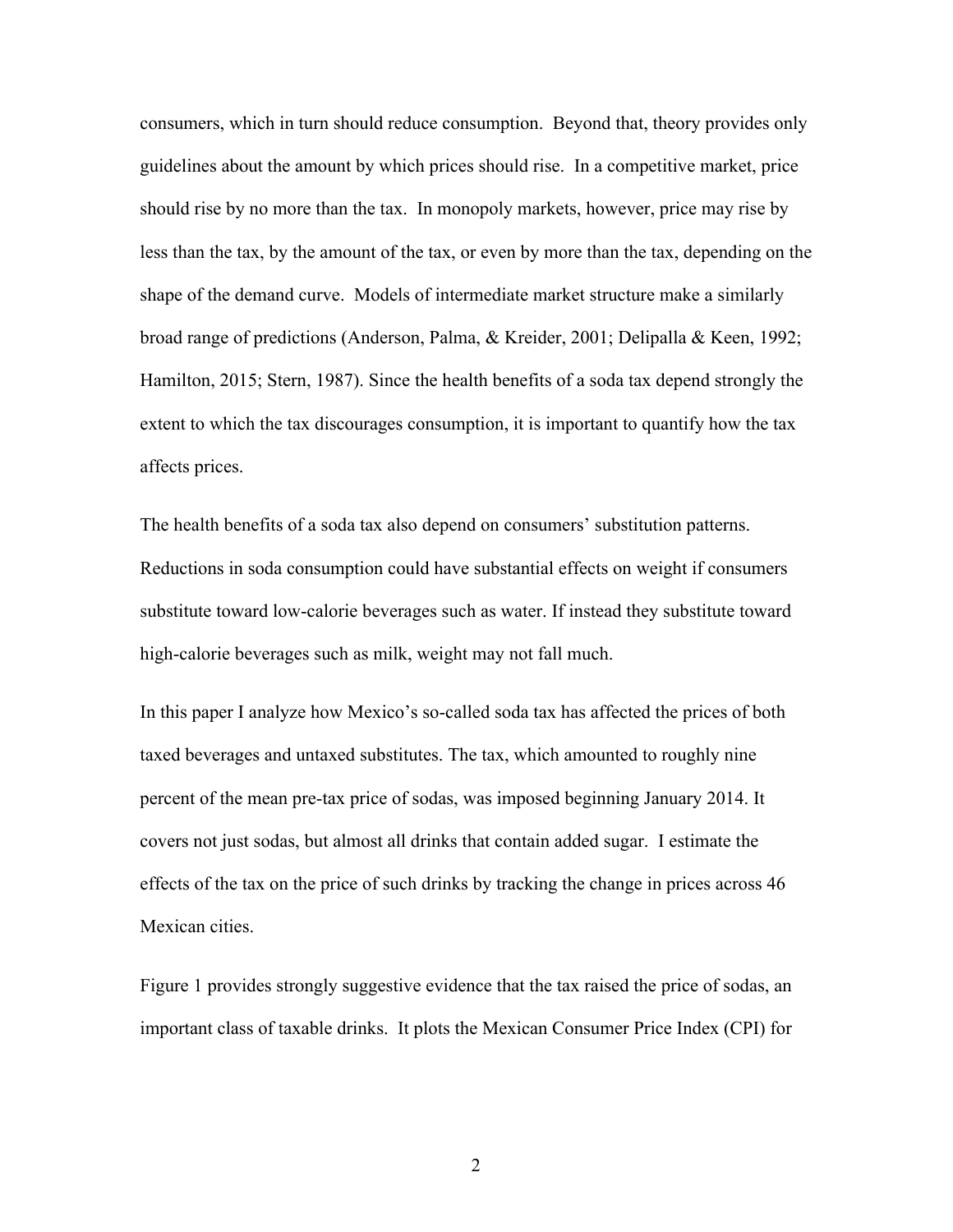sodas (*refrescos* in Spanish) by month for the period January 2010 to March 2015. Prices jumped sharply in January 2014, the month that the tax took effect.

I also analyze the prices of other drinks with added sugar, as well as the prices of potential substitutes that are not subject to the tax, such as diet sodas, bottled water, pure fruit juice, and milk. Basic economic theory predicts that if consumers substitute toward these products as the price of taxed drinks rises, and the supply curve of untaxed drinks is upward sloping, then the price of untaxed drinks should rise as well. Thus changes in the price of untaxed substitutes may provide indirect evidence on consumer substitution patterns.

A challenge for estimation is that the soda tax took effect at the same time nationwide. If other economy-wide factors were putting pressure on prices in early 2014, then the change in drink prices that I attribute to the tax may instead be the result of those other factors. I take two approaches to deal with this problem. The first is to utilize the synthetic control method of Abadie, Diamond, and Hainmueller (2010, hereafter ADH). This approach constructs a synthetic control product based on pre-tax data and estimates the effect of the tax from the post-tax difference between the soda price and the price of the synthetic control product. The synthetic control product is selected as a convex combination of a large number of untaxed comparison products so as to most closely track the pre-tax path of soda prices.

The second approach is based on intervention analysis, also known as interrupted timeseries analysis, a technique first proposed by Box and Tiao (1975). This approach proceeds in two steps. One first estimates an ARIMA model to pre-tax data on soda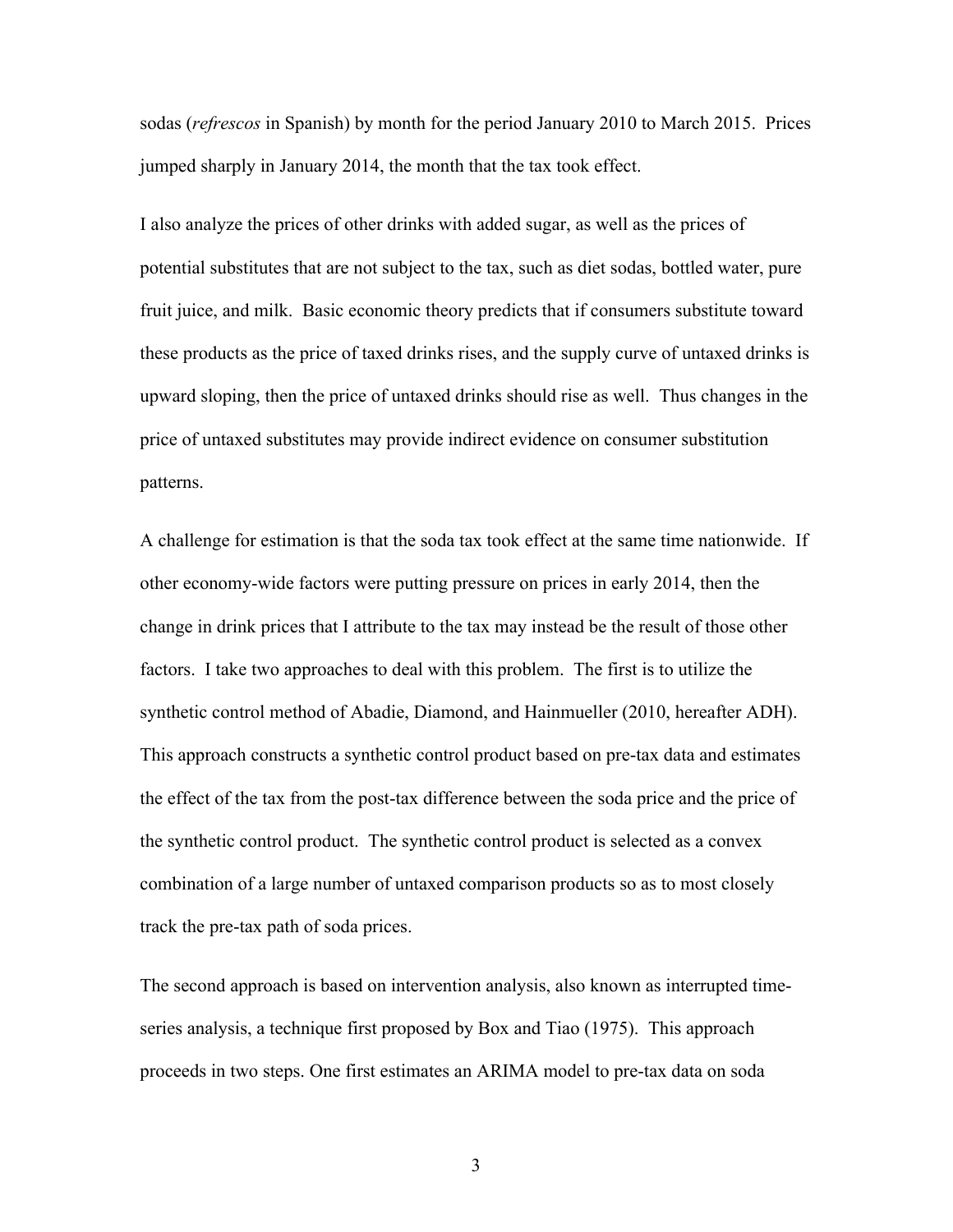prices, then uses that model to estimate a simple transfer function allowing for a level shift in prices once the tax takes effect.

For both approaches, I use placebo methods, akin to permutation inference, to test hypotheses about the effect of the tax. ADH argue that this approach accounts for model uncertainty, that is, uncertainty about the adequacy of the underlying model to reflect the counterfactual. This may be more important than uncertainty related to sampling error when dealing with aggregate data such as national price indexes. Donald and Lang (2007) and Conley and Taber (2011) have also argued that standard asymptotic inference is not well suited to studies in which the number of sampling units subject to a policy intervention, such as a tax, is small.

The basic idea underlying the placebo inference approach is that the tax on drinks with added sugar should have no effect on the price of untaxed products that are not substitutes for the taxed drinks. I have price data for over 100 such products. I estimate placebo treatment effects for each of these comparison products, as if they too had become subject to tax at the beginning of 2014. I then use the distribution of these placebo treatment effects to construct confidence intervals for the effect of the tax on the taxable products.

In the case of the intervention analysis, the permutation-based approach can be compared to conventional large-sample inference. In several cases, the two approaches disagree. Confidence intervals based on asymptotic theory are overly optimistic compared to those based on the distribution of placebo treatment effects.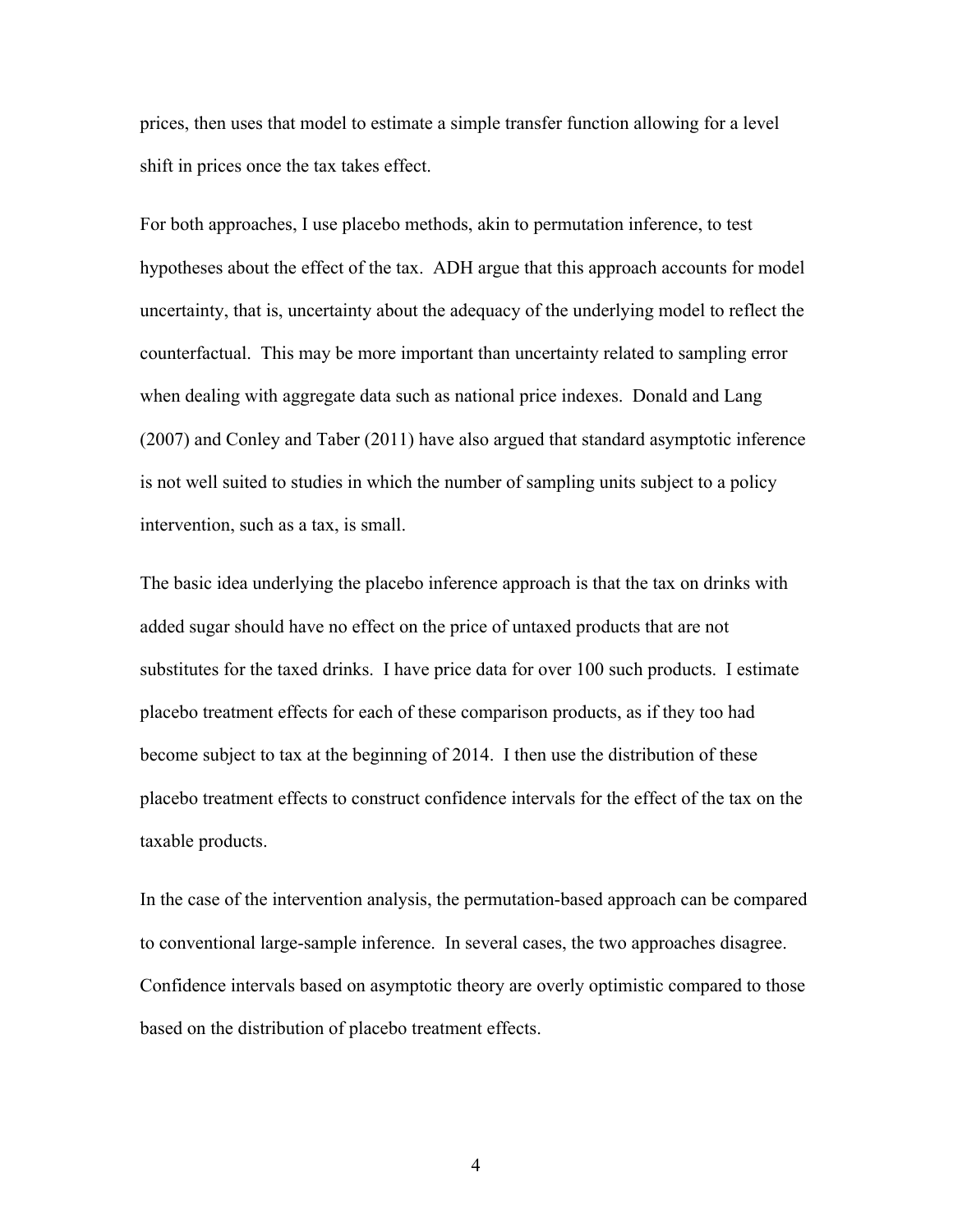Finally, I provide some rough calculations designed to gauge the extent to which the soda tax may contribute to weight loss. These are based on existing estimates of the elasticity of demand for sodas in Mexico and standard formulas relating calorie intake to steadystate weight changes. Not surprisingly, a nine-percent tax on sodas is not enough to eliminate obesity. At the same time, the weight-loss calculations are comparable to amounts that have been argued to have meaningful effects on health.

In the next section of the paper, I provide more information about Mexico's soda tax and about previous studies on the links between soda taxes, soda prices, and consumption. In section III I discuss the data; Section IV takes up estimation and inference. Section V presents results, Section VI translates the estimated price effects into effects on consumption and weight, and Section VII concludes.

# **II. Background**

#### *A. Mexico's tax on drinks with added sugar and its soft-drink market*

Mexico's tax on drinks with added sugar (DWAS) was passed in the fall of 2013 and took effect on January 1, 2014. It imposes a specific tax of 1 peso/liter on non-alcoholic drinks that include added sugar. Thus regular sodas, which contain sugar, are taxed, whereas artificially sweetened diet sodas are not. Likewise, juice and water drinks that contain added sugar are taxed, whereas pure fruit juices and water drinks that do not contain sugar are not. The one exception is for milk products, which are exempt even if they include added sugar. The nominal incidence of the tax falls on producers and importers, who remit monthly payments to Mexico's tax authority (Procuraduria de la Defensa del Contribuyente, 2013).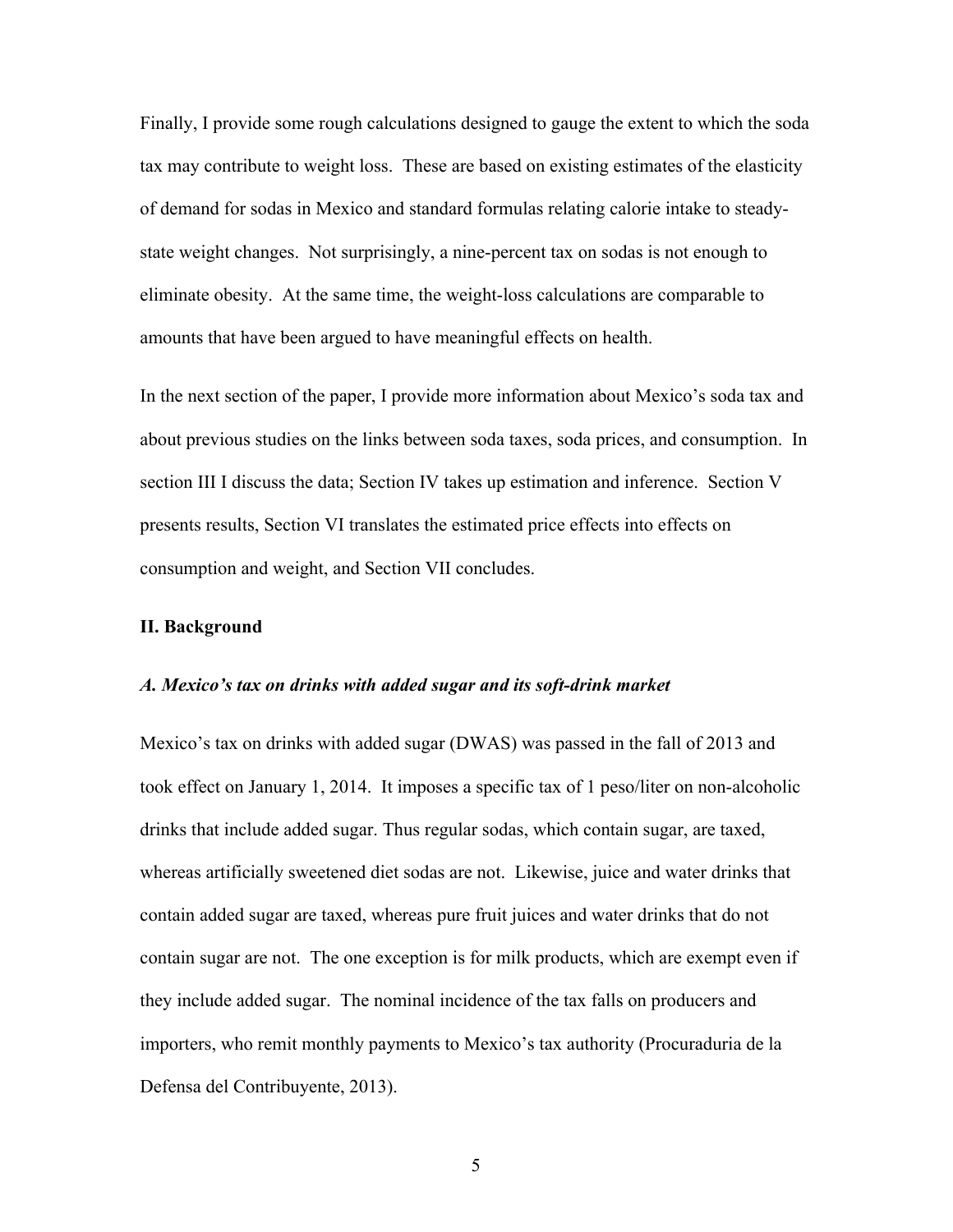In 2013 the average liter price of soda was about 11.4 pesos, or \$0.86 US at the thencurrent exchange rate of 13.9 pesos/\$US. Thus the tax amounts to about 9 percent of the average pre-tax price of soda. In conjunction with the soda tax, the Mexican legislature passed an ad valorem junk-food tax of eight percent on calorie-dense foods, defined as non-essential foods with more than 275 kcal per 100 grams. I limit my attention here to the tax on drinks with added sugar.

Table 1 compares Mexico's soda tax with similar taxes elsewhere in the world. Panel A describes key features of soda taxes imposed by countries outside the U.S. Panel B lists sales tax rates in U.S. states for regular sodas sold in retail outlets such as grocery stores. Panel B is limited to states that tax sodas at a higher rate than other grocery products. With the exception of Illinois, these states impose no sales tax on food, so the tax on sodas represents the difference between sales taxes imposed on sodas and food. In international comparison, Mexico's tax is on the low side, similar to soda taxes in Australia and Finland. At the same time, however, Mexico's tax is higher in relative terms than that imposed by any US state.

# *B. Previous research on soda taxes and soda prices*

Only a handful of studies have analyzed how soda taxes affect soda prices. The earliest may be Besley  $&$  Rosen (1998), who studied longitudinal data across cities to estimate how sales taxes affected the price of Coca Cola, among other products. They found evidence of overshifting, that is, evidence that the price rose by more than amount of the tax. Bergman & Hansen (2010) analyzed price data collected by Statistics Denmark to compute the Danish CPI. They studied soda tax increases that took effect in 1998 and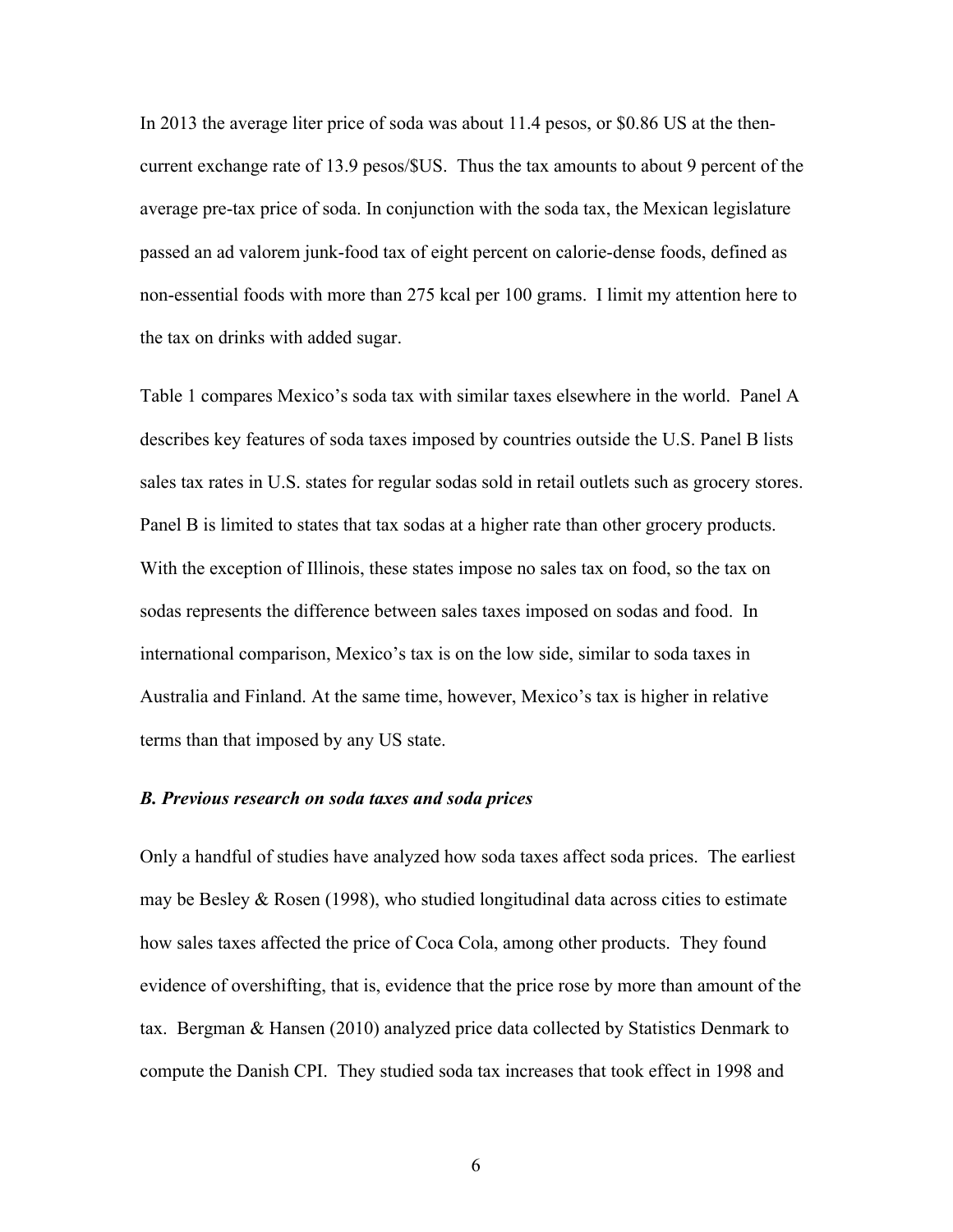2001 and a tax cut that took effect in 2003. They found overshifting in response to the tax increases, but undershifting in response to the tax cut. Berardi, Sevestre, Tepaut, & Vigneron (2013) estimate the effects of the French soda tax imposed in January 2012 using data provided by an online firm that intermediates drive-through purchases by consumers from existing brick-and-mortar retail outlets. They report that, six months after the tax took effect, it had been fully passed through to soda prices. Taxes on other sugar-sweetened beverages were only partly passed through to consumers. Cawley and Frisvold (2015) report that Berkeley's soda tax had little effect on soda prices. Since consumers can avoid that tax simply by purchasing sodas outside the city limits, retailers may have limited ability to pass the tax through to consumers.

A related literature analyzes the relationship between soda prices or taxes, soda consumption, and in some cases, the consumption of potential substitute goods. Block, Chandra, McManus,  $\&$  Willett (2010) experimentally manipulated soda prices in a large hospital and found that consumption fell 26 percent in response to a 35 percent price increase. Andreyeva, Long, & Brownell (2010) metaanalyzed 14 studies, published between 1938 and 2007, that estimated the own-price elasticity of demand for soft drinks in the US. They reported a mean elasticity of -0.79. Another metaanalysis, covering studies published between 2007 and 2012, estimated the own-price elasticity for sugarsweetened sodas in the US to be -1.25 (Powell, Chriqui, Khan, Wada, & Chaloupka, 2013). Fletcher, Frisvold, & Tefft (2010) focused on youths and related consumption of soft drinks and other beverages to state-level taxes on sodas. They reported that higher taxes led to moderate reductions in soda consumption, but also to substitution toward whole milk. Ritter (2015) analyzed the effects of sharp reductions in soda prices that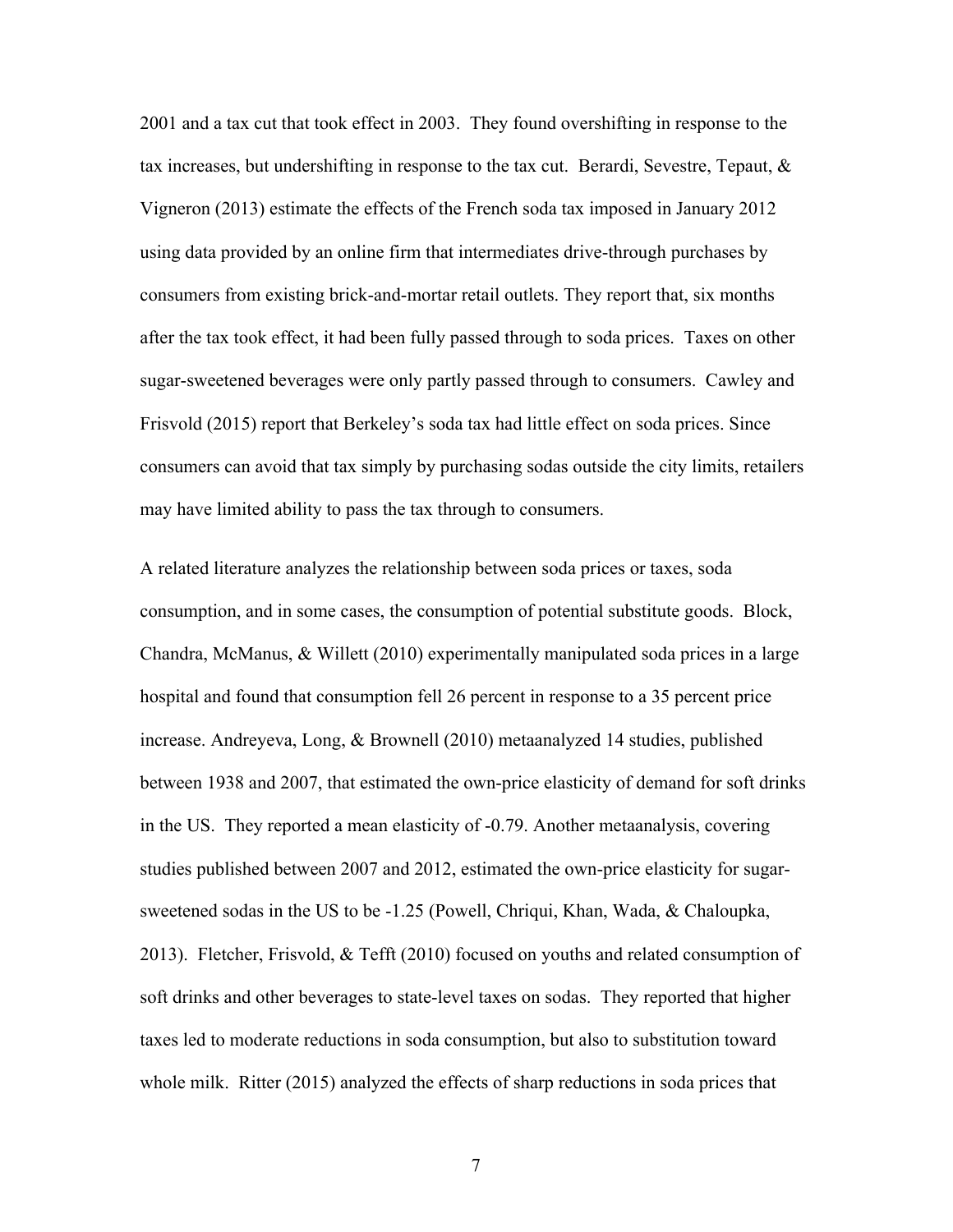resulted from the entry of a low-cost producer into the Peruvian market for sodas. She estimated the own-price elasticity of demand for sodas to be -1.3. She found no evidence that consumers substituted for juice, milk, or bottled water. Finally, Instituto Nacional de Salud Publica (2014) summarizes results from an unpublished study of the Mexican soda tax based on data from January to March 2014, that is, the first three months after the tax took effect. According to the summary, that study analyzed the effect of the tax on consumption based on data from a consumer panel and found that consumption of sodas fell by about 10 percent during the first quarter of 2014 relative to the first quarter of 2013. It also reported that consumption of untaxed beverages rose by about 7 percent during that same period, with consumption of plain water rising by 13 percent.

# **III. Data**

# *A. Monthly product prices by city*

The data I analyze are collected by Mexico's Consumer Price Index program. These price data are collected from retail outlets on an ongoing basis, following procedures spelled out by the ILO's Consumer Price Index Manual. Prices are obtained for 235,000 specific items each month from products in 283 product categories. Price data are collected in 46 different cities across the country (Instituto Nacional de Estadistica y Geographica, 2013).

Each month, Mexico's National Institute for Statistics and Geography publishes the average price of each product in each city.<sup>1</sup> The products are specified in detail, including the brand, flavor (if relevant), container, and size of the package. Prices are

 $\frac{1}{1}$ <sup>1</sup> The data are available at http://www.inegi.org.mx/sistemas/preciospromedio inpc/ for the period January 2011 to the present.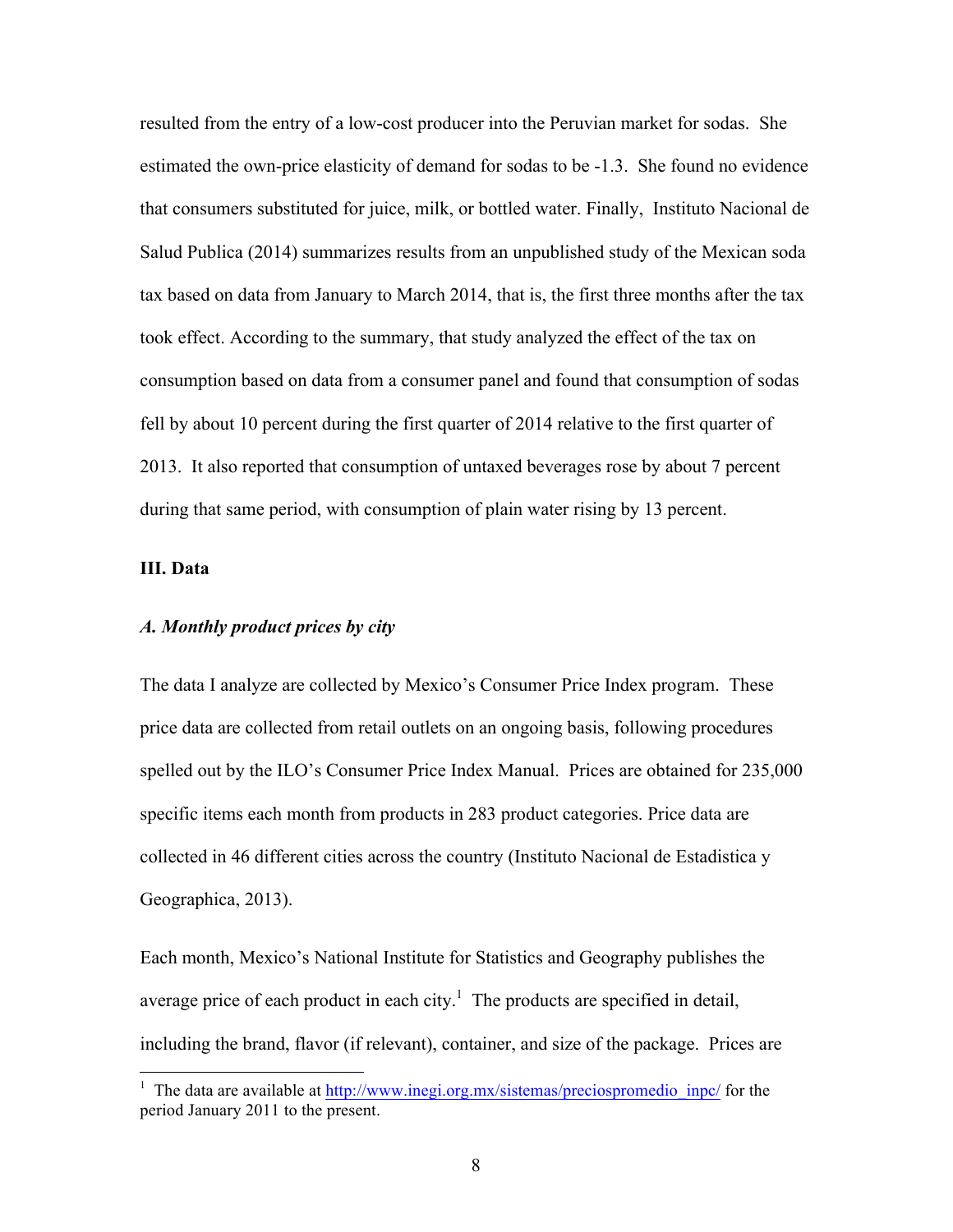generally quoted per standard unit, that is, per liter or per kilogram. Thus, for example, one record indicates that, in January 2015 in the greater Mexico City area, the average liter price of Coca Cola purchased in a six-pack of 12-ounce (355 ml) cans was 22.77 pesos. No information is provided about the number of observations underlying the published averages, nor about the variance of the underlying item prices.

# *B. Product categories*

I use price data from the INPC product categories sodas, bottled water, juice, and milk.<sup>2</sup> Some of these categories consist of a mix of taxed and untaxed products. For example, the sodas category includes both regular and diet sodas, as well as a few bottled water products. The bottled water category contains mostly plain water, but also a few flavored water products that are sweetened with sugar. Likewise, the juice category includes both 100 percent juice products, which are untaxed, plus juice drinks, which are taxed because they contain added sugar.

In order to distinguish between taxed goods and untaxed substitutes, I created six product categories from the original four. These are regular sodas, other drinks with added sugar, diet sodas, bottled water, milk, and pure juice. Regular sodas consist of sugar-sweetened carbonated beverages. Other drinks with added sugar consist of juice drinks and flavored water products that are sweetened with sugar. Diet sodas consist of artificially sweetened carbonated beverages. Bottled water consists of plain water products plus flavored water products that are not sweetened with sugar. Milk contains all milk products and pure juice contains all juices that do not contain added sugar.

 $\frac{1}{2}$  These correspond to the categories *refrescos envasados, agua embotellada, jugos o néctares envasados,* and *leche pasteurizada y fresca*.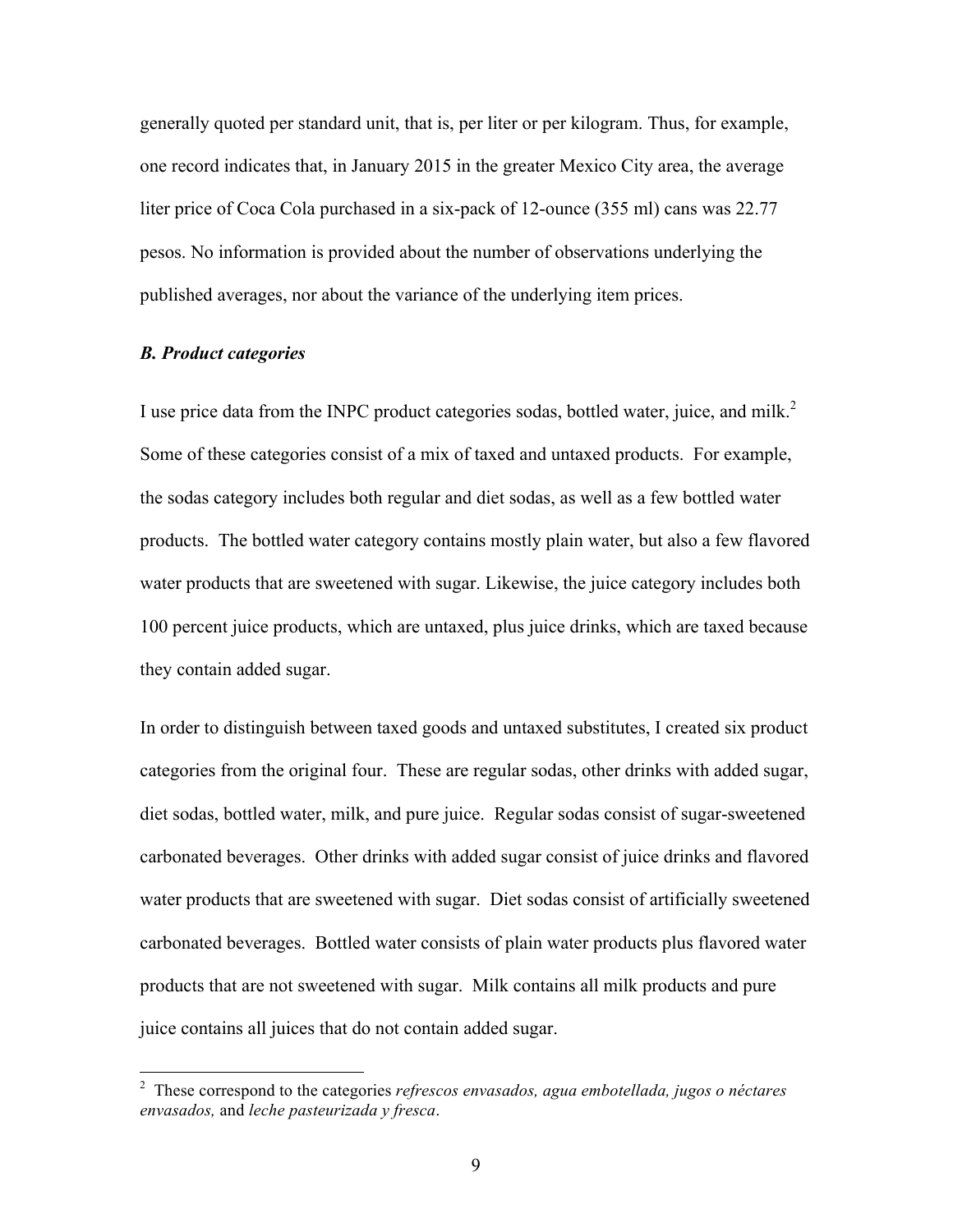To determine the sugar content of the various products, I relied partly on naming conventions and also conducted a combination of automated and manual searches of several Mexican online shopping sites that provide product ingredient lists.<sup>3</sup> These searches identified the sugar content of various products with varying degrees of certainty. Some naming conventions revealed the sugar content of the product with certainty, such as the word "diet" in a product name. Likewise, the great majority of products could be identified with certainty online. However, I inferred some products' sugar content from that of a closely related product with the same brand name. For a few products, I was unable to find any information. I exclude this last group of products from the analysis.

# *C. Descriptive statistics*

I used the price data to construct price indexes for each of the six product categories for the period January 2011 to June 2015. I then used the monthly Mexican CPI for all products to convert nominal to real values, setting the base period to December 2013. Table 1 reports means of these real price indexes for the periods before and after the soda tax took effect.

Before the tax was imposed, the mean real price index for regular sodas was 100.6 with relatively little variation. It jumped by about 13 percent after the tax was imposed. Real prices of other drinks changed little after the tax. This may indicate that there was little substitution between regular sodas and untaxed drinks such as diet sodas, pure water, milk, and pure juices. However, one would have expected the prices of other drinks with added sugar (DWAS) to rise, since those drinks were also subject to the tax. Further

<sup>&</sup>lt;sup>3</sup> <sup>3</sup> These sites include www.walmart.com.mx, www.superama.com.mx, and www.tudespensa.com/supermercado.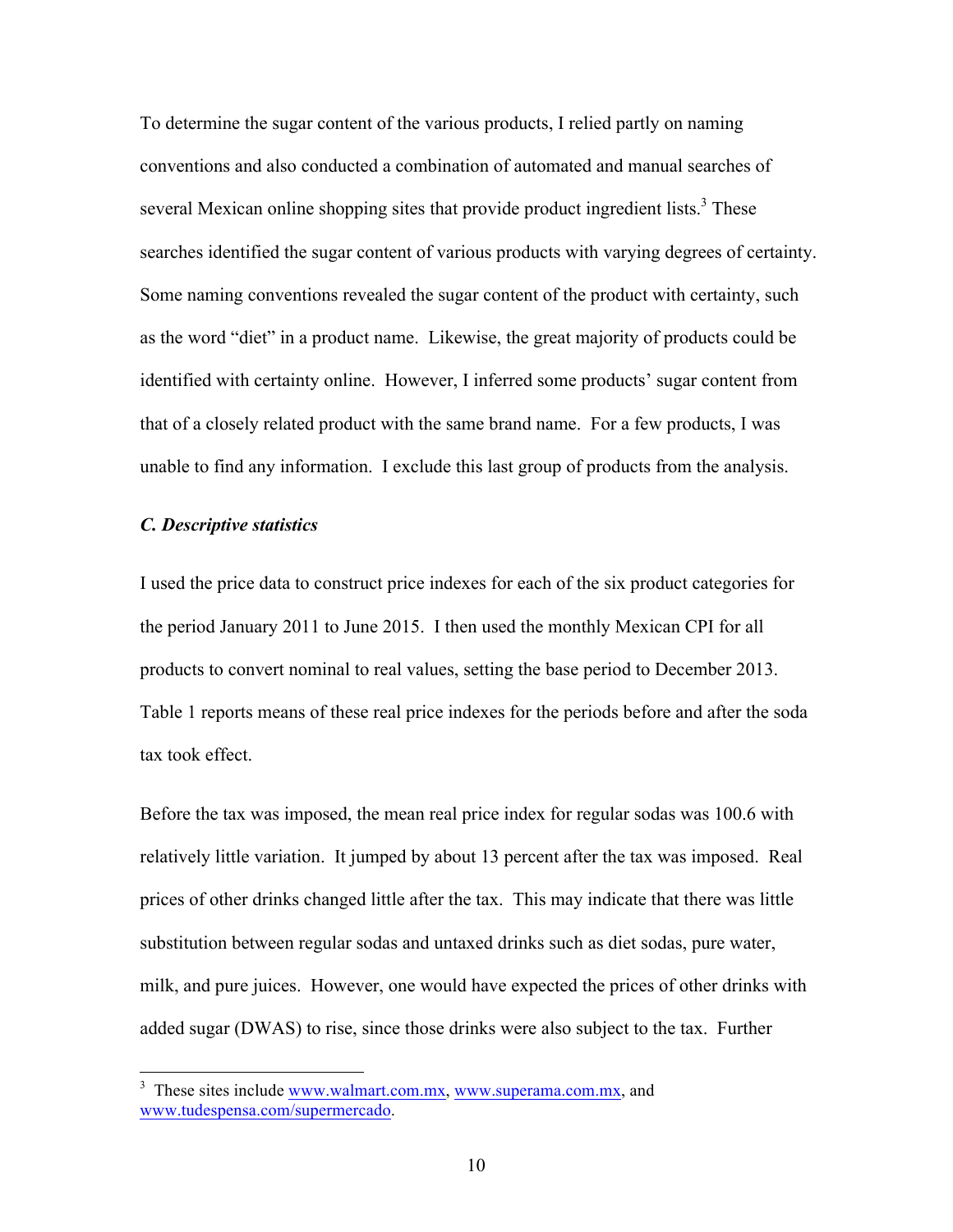inspection showed that the nominal prices of those other DWAS indeed rose after the tax took effect. However, the nominal prices of those drinks had been roughly constant during the pre-tax period, meaning that they were falling in real terms. Thus despite the price increase at the time the tax was imposed, mean real prices in the pre-tax period were higher on average than mean real prices post-tax. This suggests that it is important to take pre-tax price trajectories into account in estimating the effect of the tax.

# **IV. Estimation and inference**

I employ two estimation methods that deal differently with pre-tax prices. I discuss the synthetic control method and the intervention analysis in turn.

### *A. Synthetic control method*

As discussed in the introduction, the soda tax was imposed nationwide all at the same time. This means there is no comparison group of untaxed markets, for example, that could be compared to taxed markets in order to identify the effect of the tax. However, there are many untaxed products that are neither substitutes nor complements for drinks with added sugar. Thus I estimate the effects of the tax by comparing the prices of taxed goods and potential substitutes, which I refer to collectively as treatment products, to the prices of untaxed comparison products.

In principle, one could assign each treatment product to a single comparison product. This would raise questions as to how the comparison product should be chosen. Instead, I adapt the approach of ADH and construct a synthetic control product as a convex combination of comparison products. The comparison goods consist of all untaxed nondurables whose prices are available from the Mexican Consumer Price Index system and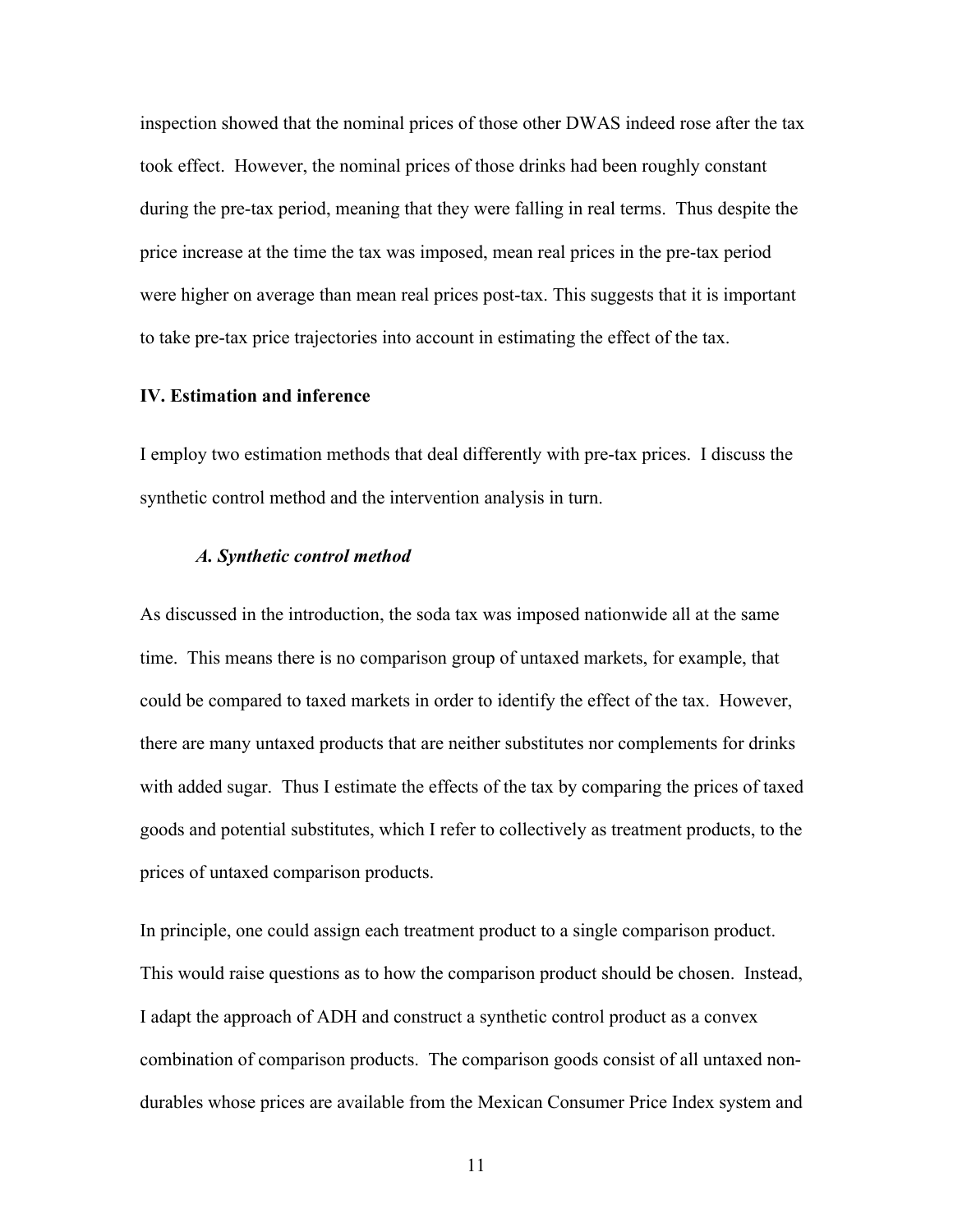which are not potential substitutes for taxed drinks. This includes roughly 120 products, mostly food, beverage, and clothing items. 4 The synthetic control is that convex combination of comparison goods whose pre-tax price most closely tracks that of the treatment product.

To be more precise, let the number of time periods be  $T = T_B + T_A$ , where there are  $T_B$ periods before the tax is imposed and  $T_A$  periods afterwards. Denote the number of comparison products by J. Let  $Y_1 = \begin{bmatrix} Y_{1B} \\ Y_{1A} \end{bmatrix}$  denote the T x 1 vector of prices for one of the treatment goods, where  $Y_{1B}$  is the T<sub>B</sub>x 1 vector of pre-tax prices and  $Y_{1A}$  is the T<sub>A</sub>x 1 vector of post-tax prices. Likewise, let  $Y_0 = \begin{bmatrix} Y_{0B} \\ Y_{0A} \end{bmatrix}$  be the T x J matrix of prices of the comparison goods, where  $Y_{0B}$  is the T<sub>B</sub>x J matrix of pre-tax prices and  $Y_{0A}$  is the T<sub>A</sub>x J matrix of post-tax prices. Let W be a Jx1 vector of weights. The synthetic comparison product is chosen by selecting the elements of W to solve

$$
\min (Y_{1B} - Y_{0B} W)' V (Y_{1B} - Y_{0B} W) \tag{1}
$$

subject to the constraints that the elements of W all be non-negative and sum to one. The matrix V is diagonal and non-negative and may place more weight on some observations than others. The estimated treatment effect, that is, the effect of the tax, is given by  $\widehat{\Delta} = \frac{1}{T_A} \sum_{t=T_B+1}^{T} (Y_{1At} - Y_{1At}^*)$ , where  $Y_{1At}$  is a typical element of  $Y_{1A}$ ,  $Y_{1At}^*$  is a typical element of  $Y_{1A}^* = Y_{0A}W^*$ , and  $W^*$  is the solution to (1).

 $4$  A list of these goods appears in Appendix Table 1. In principle one would want to exclude complements as well as substitutes. None of the goods in Appendix Table 1 is an obvious complement to taxed drinks.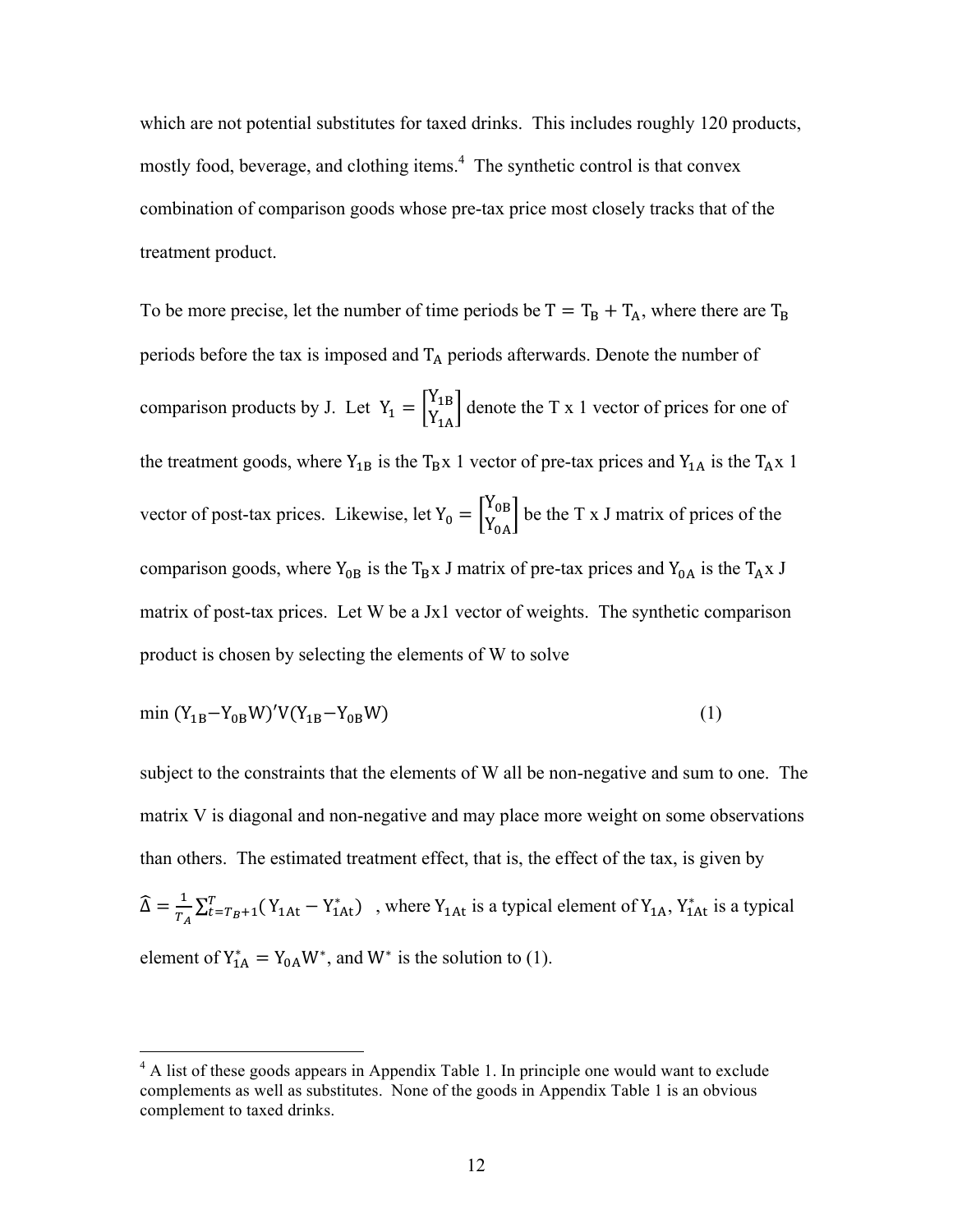This can be viewed as a special case of ADH's original model. They envision a set-up where there are treatment and comparison units of observation, such as states, and where the quadratic form in (1) would involve not only pre-treatment values of comparison-unit outcomes  $Y_{\text{OR}}$ , but also other variables that predict the outcome in the treatment unit. Lacking such variables, I restrict attention to pre-tax prices of the comparison goods. I also impose V=I, which treats all pre-tax time periods similarly.<sup>5</sup> Thus the synthetic comparison good is chosen so as to minimize the sum of squared differences over the pre-tax period between the treatment-good price and the price of the synthetic control good. Figure 2 plots the price trajectory of the synthetic control good along with the real price index for regular sodas.<sup>6</sup> Prices of the synthetic comparison good track soda prices closely prior to the imposition of the tax.

ADH propose using placebo methods, akin to permutation inference, to assess significance. Their argument is that, with aggregate data, relatively little of the uncertainty about the estimated treatment effect stems from sampling error. In contrast, there is considerable model uncertainty, that is, uncertainty about the adequacy of the estimated model to reproduce the counterfactual post-treatment outcomes that would have been observed in the absence of treatment.

The intuition underlying placebo inference is straightforward. The large jump in soda prices in Figure 1 might lead one to believe that the tax increased soda prices. However, that belief would be undermined if the prices of randomly chosen untaxed goods rose similarly at the same time. Conversely, one's belief that the tax increased soda prices

 <sup>5</sup>  $5<sup>5</sup>$  The estimates reported below were not sensitive to this restriction.

 $6\text{ The weights used to construct the synthetic comparison product from the untaxed comparison}$ products appear in Appendix Table 2.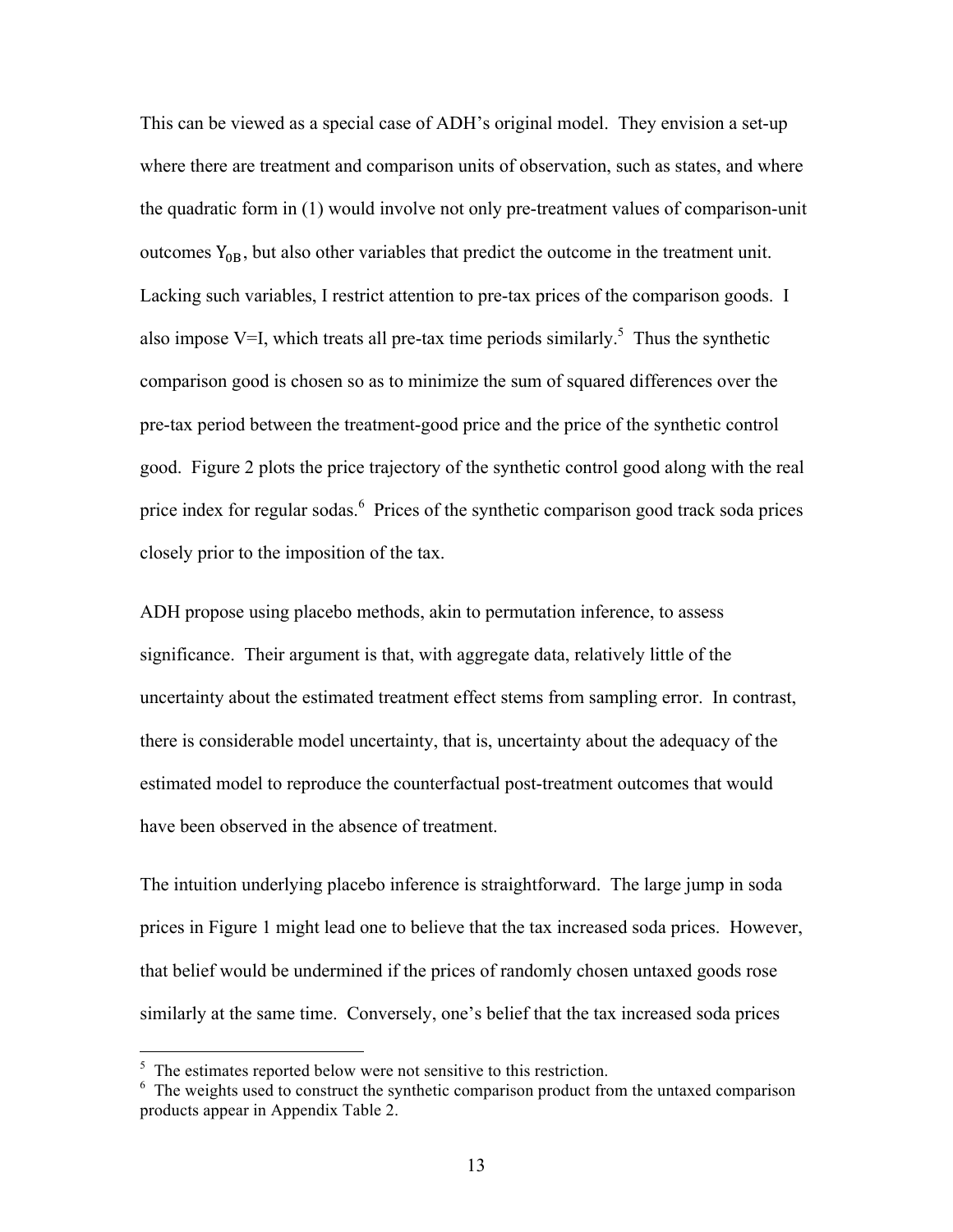would be reinforced if the observed change in post-tax soda prices were a sufficiently extreme event compared to contemporaneous changes in the prices of untaxed goods.

To formalize this idea, ADH propose estimating placebo treatment effects for every unit in the comparison sample. For each comparison product, I estimate the placebo treatment effect by treating the product as if it became subject to tax in January 2014, and shifting the treatment product to the comparison group. The density of the placebo treatment effects is displayed with dark bars in Figure 3.

ADH had a small number of comparisons, and so reported the percentile of their estimated treatment effect within the distribution of placebo treatment effects. With a large number of comparison products, I compute confidence intervals, which facilitate the comparison of precision across estimators. To do so, denote the empirical CDF of placebo treatment effects by F and let  $F<sub>p</sub>$  denote its pth percentile. For some hypothesized value of the treatment effect  $\Delta_0$ , confidence intervals can be derived from the expression

 $P(F_{\alpha/2} \leq \hat{\Delta} - \Delta_0 \leq F_{1-\alpha/2}) = 1 - \alpha$ 

where  $\alpha$  is the desired confidence level.<sup>7</sup>

# *B. Intervention analysis*

The idea underlying intervention analysis is to specify a time series model that adequately describes the evolution of pre-treatment outcomes, then to use that model in

<sup>&</sup>lt;sup>-</sup>7  $\frac{7}{1}$  With more than 100 comparison products that no ties among the estimated placebo treatment effects,  $F_{\alpha/2}$  and  $F_{1-\alpha/2}$  can be computed uniquely for  $\alpha = 10$ , which I report below.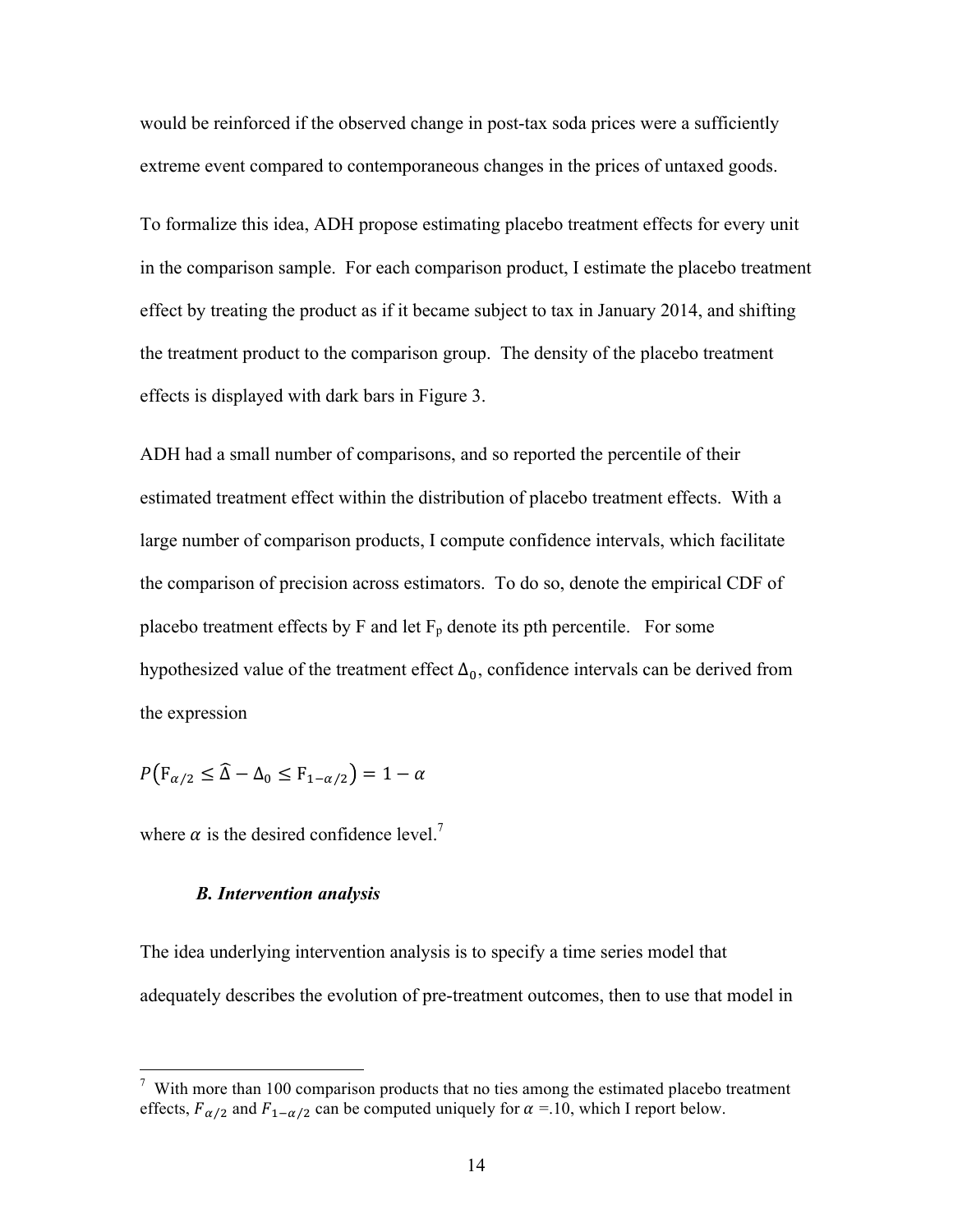estimating the effect of treatment via a transfer function. Letting  $Y_{1t}$  denote the price of the treatment good at date t, I estimate an ARIMA model of the form

$$
(1 - \phi(L))(1 - L)^d Y_{1t} = (1 - \theta(L)) \varepsilon_t
$$
 t=1,...,T<sub>B</sub>,

where L is the lag operator such that  $L^d Y_t = Y_{t-d}$ . The autoregressive term  $\phi(L)$  is a pth-order polynomial in the lag operator, that is,  $\phi(L) = 1 - \rho_1 L - \cdots - \rho_p L^p$ . The moving-average term  $\theta(L)$  is a qth-order polynomial in the lag operator, that is,  $\theta(L) = 1 - \theta_1 L - \cdots - \theta_q L^q$ . The disturbance term  $\varepsilon_t$  is assumed to be i.i.d. I select p, d, and q so as to minimize Bayes' Information Criterion (BIC).<sup>8</sup>

Predicted values from the model estimated from pre-tax soda prices are shown in Figure 2.<sup>9</sup> The ARIMA model fits soda prices well over the pre-tax estimation period. Its posttax predictions are somewhat higher than those from the synthetic control model, but still well below actual post-tax prices.

Once the ARIMA parameters p, d, and q have been established based on the pre-tax data, they are used to estimate the effect of treatment via a transfer function of the form

$$
Y_{1t} = \beta_0 + \beta_1 D_t + \frac{(1 - \theta(L))}{(1 - \phi(L))(1 - L)^d} \varepsilon_t \qquad t = 1, ..., T
$$
 (2)

where  $D_t$  is a dummy variable equal to zero before the intervention and equal to one beginning January 2014. The term  $\beta_0$  is a constant, which may equal zero, and  $\beta_1$  gives the effect of treatment, assuming that the effect takes the form of a level shift in  $Y_{1t}$ . The

 <sup>8</sup> Models were selected by means of the auto.arima() function of R. Results were similar when I followed the approach of Box and Jenkins (1970).

 $9<sup>9</sup>$  The selected values of p, d, and q, and the estimated coefficients themselves, appear in Appendix Table 2.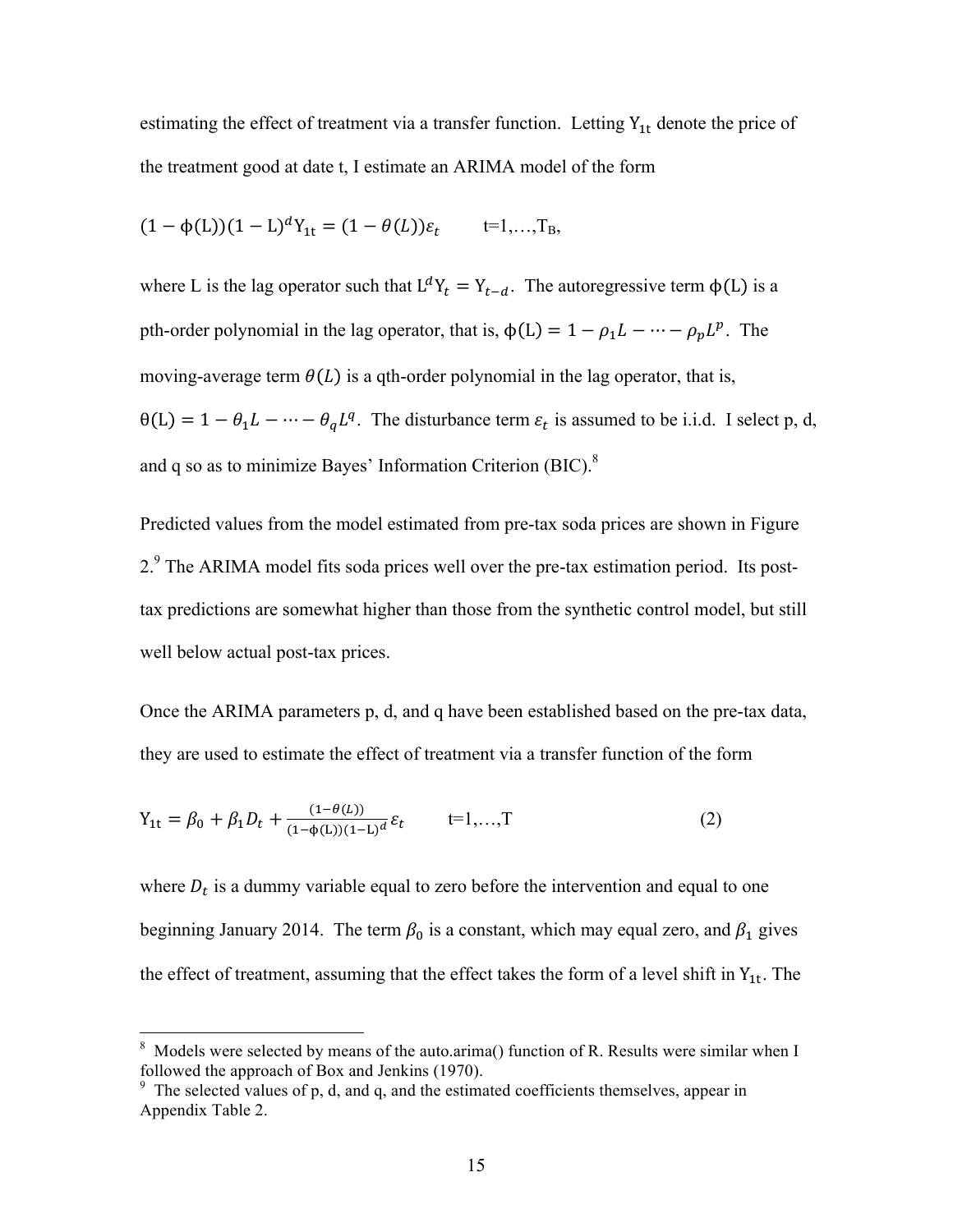level-shift assumption seems warranted here by the behavior of soda prices in Figures 1 and 2.

The parameters of equation (2) are estimated by maximum likelihood, assuming  $\varepsilon_t$  to be normally distributed. This allows for conventional asymptotic inference based on the estimated covariance matrix of the coefficients. Since I have only 36 pre-tax observations and 18 post-tax observations, one might question whether asymptotic inference procedures are appropriate. Furthermore, the conventional approach to inference does not account for model uncertainty. Although minimizing the BIC provides an objective approach to model building, there may nevertheless be other models that provide a reasonable fit to the data, yet yield different estimates of the effects of the tax. Under such circumstances, it seems desirable to account for model uncertainty in assessing the precision of the estimated treatment effects.

To do so I apply placebo inference to the intervention analysis. The intuition here is exactly the same as above: the more extreme is the estimated treatment effect in comparison to the placebo treatment effects, the greater confidence one has that the tax raised the price of the taxed good. To estimate the distribution of placebo treatment effects, I proceed for the comparison goods as for the treatment goods: I first find the ARIMA model that minimizes the BIC over the pre-tax period, then use that model to estimate the placebo treatment effect of the tax via the transfer function (2). The density of the estimated placebo treatment effects is displayed with hollow bars in Figure 3. Denoting the corresponding CDF by G with pth percentile  $G_p$ , I construct confidence intervals for a hypothesized value of the treatment effect  $\beta_{10}$  from the expression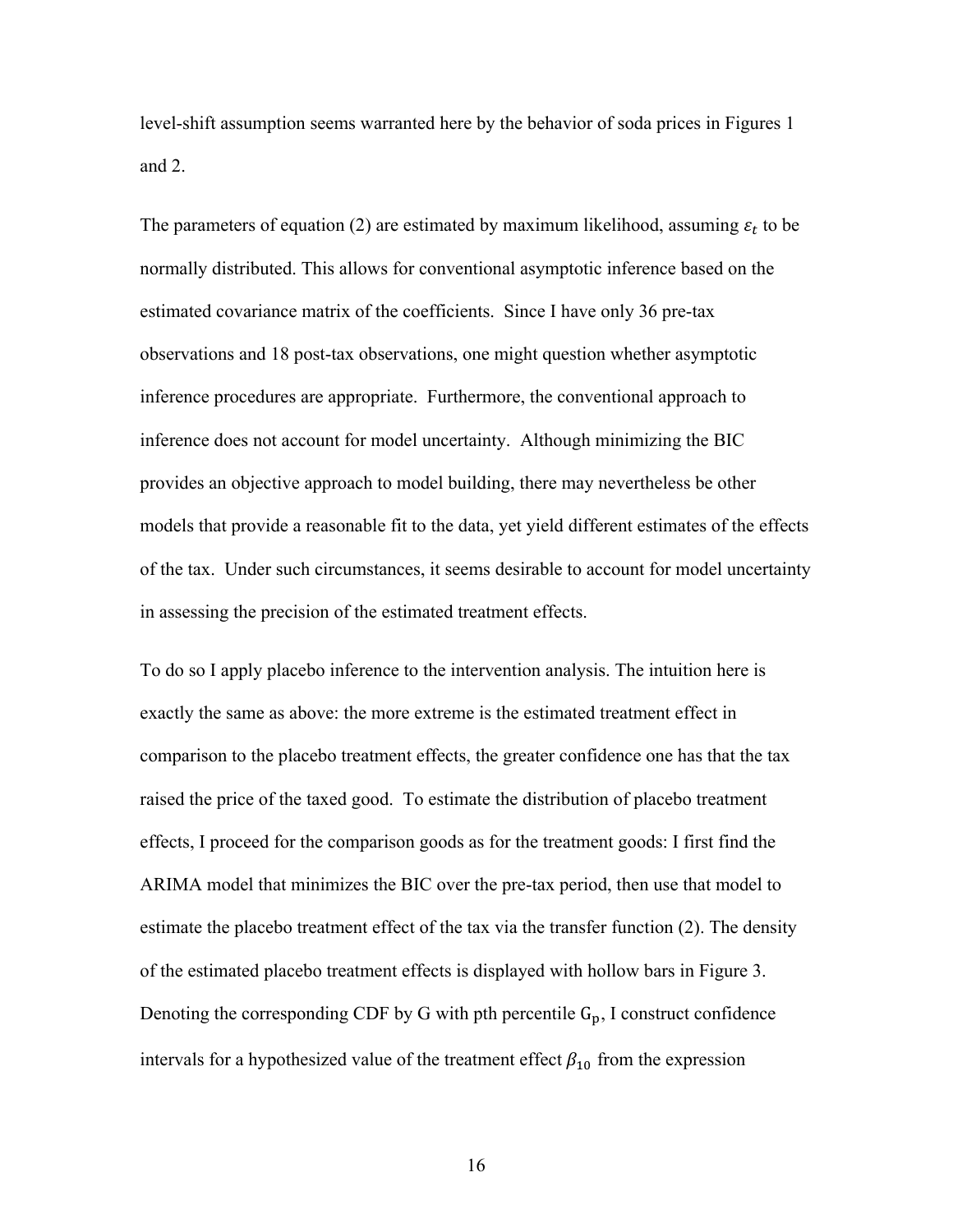$$
P\big(\mathbf{G}_{\alpha/2}\leq \widehat{\beta_1}-\beta_{10}\leq \mathbf{G}_{1-\alpha/2}\big)=1-\alpha.
$$

#### **IV. Results**

#### *A. Main results*

Table 3 presents estimates of the effect of the tax on the real prices of the treatment goods. The estimates in the first column are  $\widehat{\Delta}$  from the synthetic cohort approach. The estimates in the second column are maximum likelihood estimates of  $\beta_1$  from equation (2). Because the price indexes all equal 100 in December 2013, the estimates can be interpreted as the proportionate change in price due the tax, relative to the price in the last month before the tax took effect.

The first row presents estimates for the price of regular sodas. The estimates from the synthetic control method and the intervention analysis are fairly close. The former indicates that soda prices rose 14.09 percent in response to the tax, whereas the latter shows that the tax raised soda prices by 12.33 percent. The placebo confidence intervals in parentheses correspond to the null hypothesis that the true effect of the tax equals zero and a 90 percent confidence level. Neither confidence interval includes zero, indicating that both estimates are significant at the 10 percent level.<sup>10</sup>

The confidence interval in column (1) is wider than that in column (2), suggesting that the synthetic control method is subject to greater uncertainty than the intervention analysis. This idea is confirmed in Figure 3, which plots the frequency distributions of the placebo treatment effects obtained by each method. The density from the intervention

<sup>&</sup>lt;sup>10</sup> Both estimates were at the  $97<sup>th</sup>$  percentile of their placebo treatment effect distributions.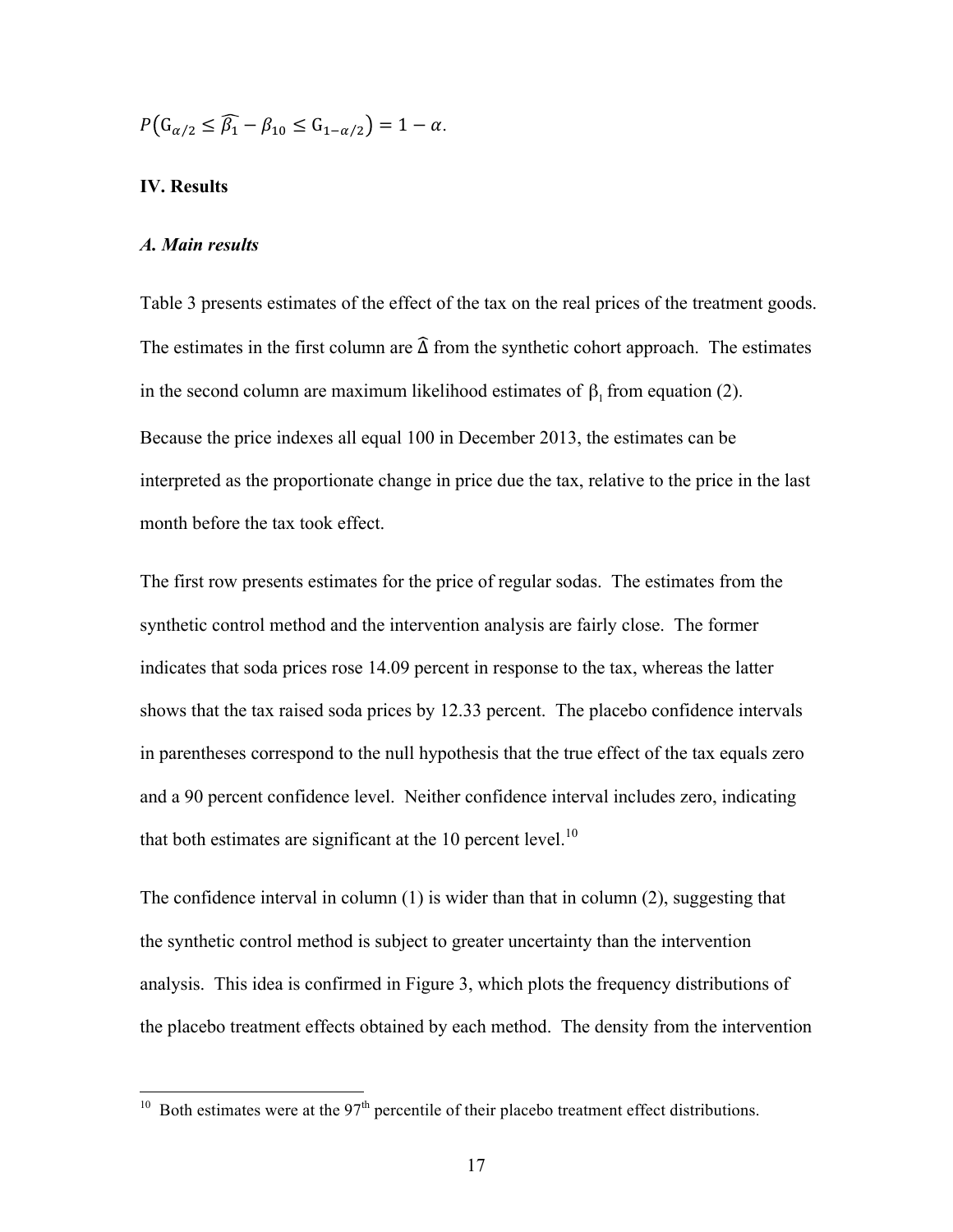analysis has much more mass around zero, and less mass in the tails, than the density from the synthetic control method.<sup>11</sup>

One potential explanation for this is that the synthetic control method generally involves more estimated parameters than the intervention analysis. Another explanation may be more intuitive. Both methods estimate the placebo treatment effect at least heuristically as the difference between the actual post-tax price and the forecasted post-tax price, where the forecast is based on pre-tax data. The synthetic control product is chosen to match the price of the (placebo) treatment product, whereas the pre-tax ARIMA model used in the intervention analysis is designed to capture the dynamics of the price series. The ARIMA method may have an advantage in forecasting, which results in placebo treatment effects consistently closer to zero for products not subject to tax.

For the intervention analysis, 90 percent confidence intervals based on standard asymptotic theory appear in brackets below the placebo confidence interval. The standard confidence interval is much narrower than its placebo counterpart. However, the standard asymptotics do not account for model uncertainty. Judging from the relative widths of the two confidence intervals, model uncertainty seems to be a large component of the overall uncertainty surrounding the estimated effect of the tax.

Moving beyond significance levels, both the synthetic control and the intervention analysis estimates indicate that prices rose by more than the amount of the tax, which was one peso/liter. Relative to the 2013 average price of 11.4 pesos, the synthetic control estimate of the price change due to the tax is 1.61 pesos, whereas the intervention

 $11$  To construct Figure 3, I deleted one synthetic-control placebo effect with a value of 35.17 in order to make the differences between the densities more apparent. However, I included it in the calculation of the confidence interval.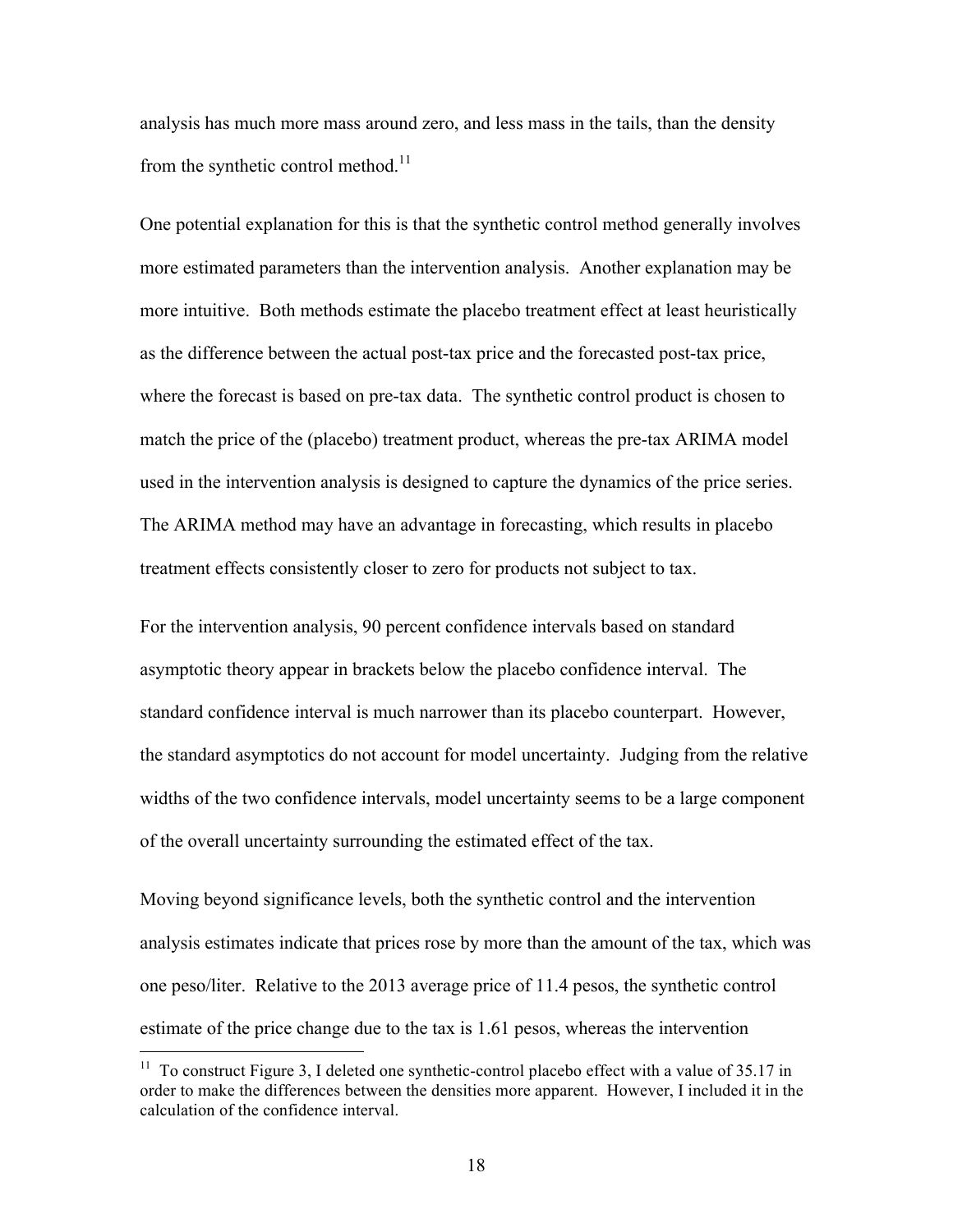analysis estimate is 1.41 pesos. Such overshifting of the tax is inconsistent with competitive models of market behavior, but may arise in models of imperfect competition, as mentioned above. Considering that Coca-Cola has roughly a 70 percent share of Mexico's soda market, and PepsiCo accounts for another 15 percent (Smolinski & Yuk, 2013), overshifting may not seem so surprising.

The next estimates in Table 3 show the effect of the tax on other drinks with added sugar. Both estimates are positive, but the intervention analysis estimate is about four times larger than the synthetic control estimate. Neither estimate is significant based on the placebo confidence intervals.

Both estimates of the effect of the tax on diet sodas are similar. Both are positive, consistent with consumers' substituting from regular toward artificially sweetened sodas. However, neither estimate is significant based on the placebo confidence intervals. There is no evidence that the tax had much effect on the prices of either pure water or milk, as shown in the next two lines of the Table.

The final set of estimates pertains to pure fruit juices. Both estimates are positive, but the estimate based on intervention analysis is 10 times larger than the estimate based on the synthetic control method. Neither estimate is significant based on the placebo inference procedure. The intervention analysis estimate is significant based on standard asymptotics, but that approach fails to account for model uncertainty.

Before proceeding, it is worthwhile to summarize the evidence and make note of some limitations. Whereas the analysis shows clearly that the tax raised soda prices, it shows little if any effect on the other taxed drinks. One might have expected a smaller rise there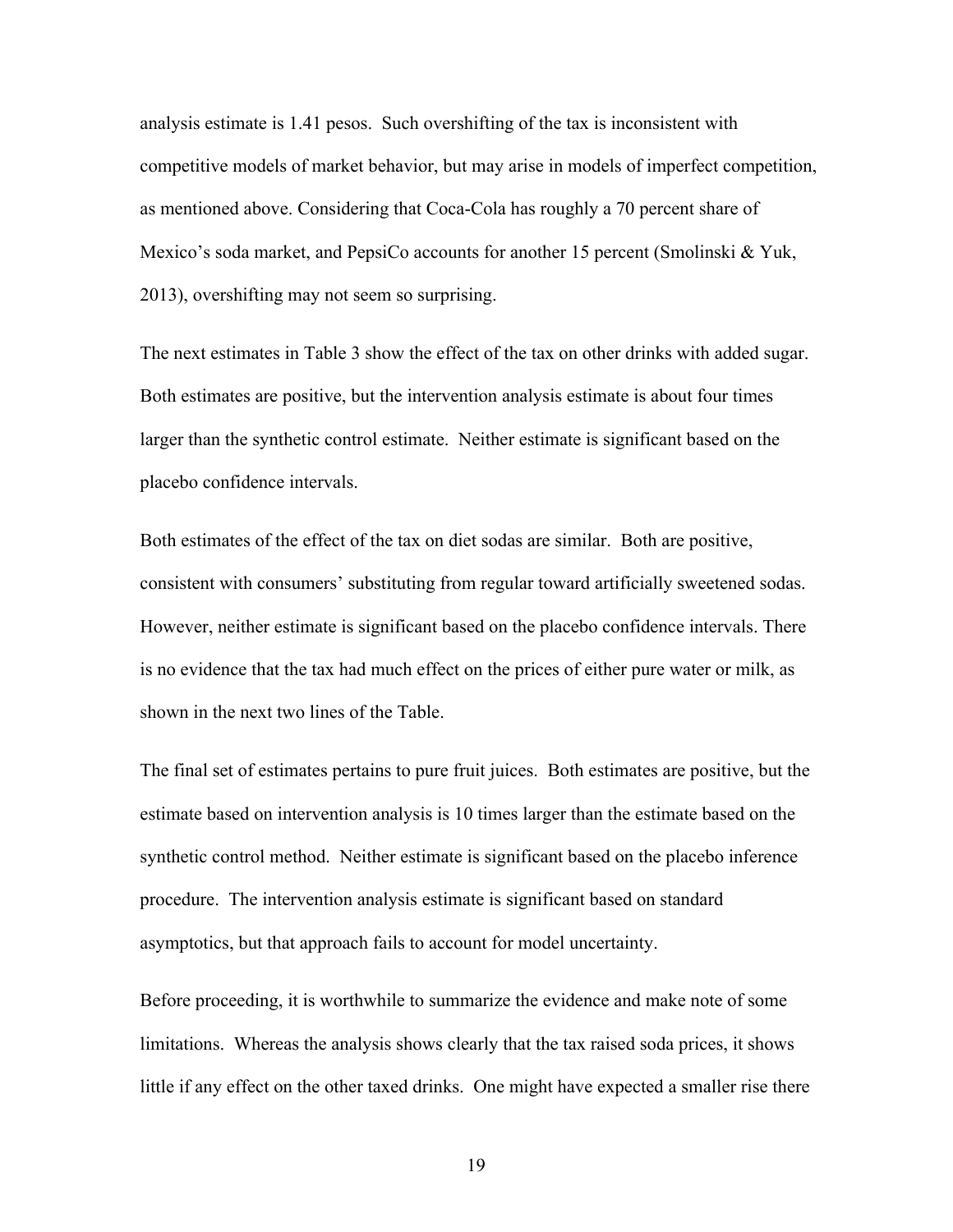than for sodas, since the market for sweetened drinks other than sodas is less concentrated than the market for sodas (Euromonitor 2015). Nonetheless, economic theory generally predicts that taxes should raise prices, irrespective of market structure.

The puzzle only deepens when one looks in more detail at the estimate from the intervention analysis. Although this estimate is fairly large, it comes from an ARIMA (0, 1, 0) model (see Appendix Table 2), meaning that the estimate is based on the change in price between two months, December 2013 and January 2014. Recall from above that the price of other drinks with added sugar jumped as the tax was imposed, but then fell in real terms thereafter. This suggests that the intervention analysis probably overstates the effect of the tax on these drinks.

This case highlights a potential weakness of intervention analysis: depending on the model that provides the best pre-intervention fit, it can actually exacerbate an existing small-numbers problem. At the same time, this example underscores the importance of adopting an approach to inference that is not reliant on conventional asymptotic theory.

As for the other drinks in Table 3, there is little evidence that the tax raised prices, which one would have expected if consumers had switched from the taxed drinks to untaxed substitutes. Indeed, three of the eight estimates are negative rather than positive. The largest positive estimate, for pure juices from the intervention analysis, is again based on an ARIMA (0, 1, 0) model and thus the change in price between December 2013 and January 2014. On the whole, the estimates suggest either that consumers did not substitute toward untaxed drinks, or that the supply curve for those products is flat.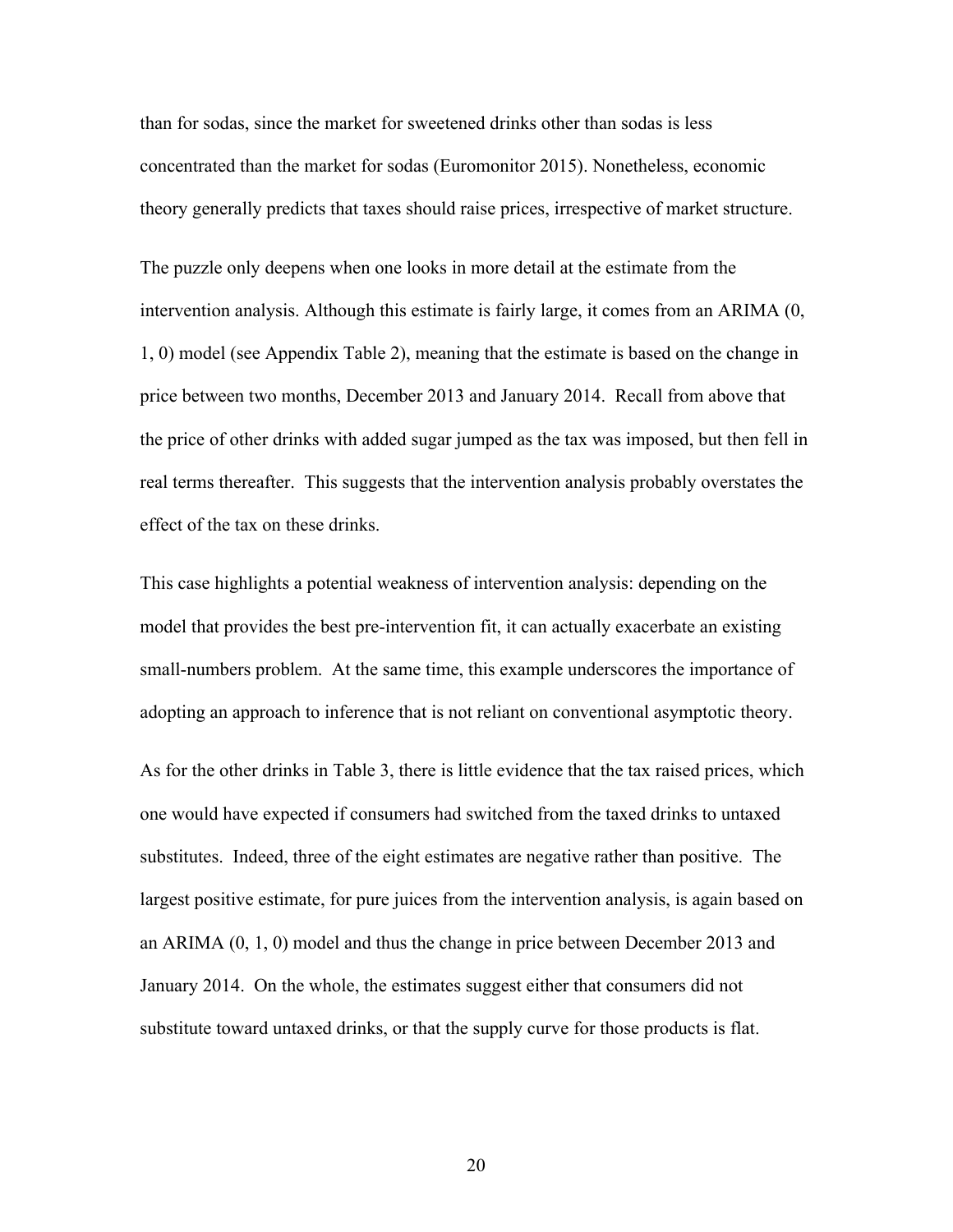# *B. Robustness*

I address three issues here that bear on the robustness of the estimates. The first involves the level of certainty with which I was able to assess the sugar content of some products, particularly those in the other DWAS, pure water, and pure juice categories. As mentioned above, I excluded from the estimation sample all products about whose sugar content I could find no information. I also experimented with dropping products whose sugar content was gleaned indirectly from similar products. This had no material effect on the results.

Second, some Mexican consumers may be able to circumvent the tax by crossing the border and purchasing drinks in the United States. To check against this possibility, I reestimated the models above after dropping cities near the border from the sample. This likewise had little effect on the results.

Finally, I reestimated synthetic control models after dropping the clothing items from the set of comparison products. ADH argue that restricting attention to comparison units that share characteristics with the treatment units may help reduce bias. Although beverages, food, and clothing are all non-durable goods, one could take the view that clothing is different from the other two because it is typically purchased less frequently. I therefore reestimated the treatment effects and the distributions of the placebo treatment effects after dropping the clothing items from the comparison goods. This had very little effect on the treatment effects and none on inference. For symmetry, I also recomputed the confidence intervals for the treatment effects from the intervention analysis after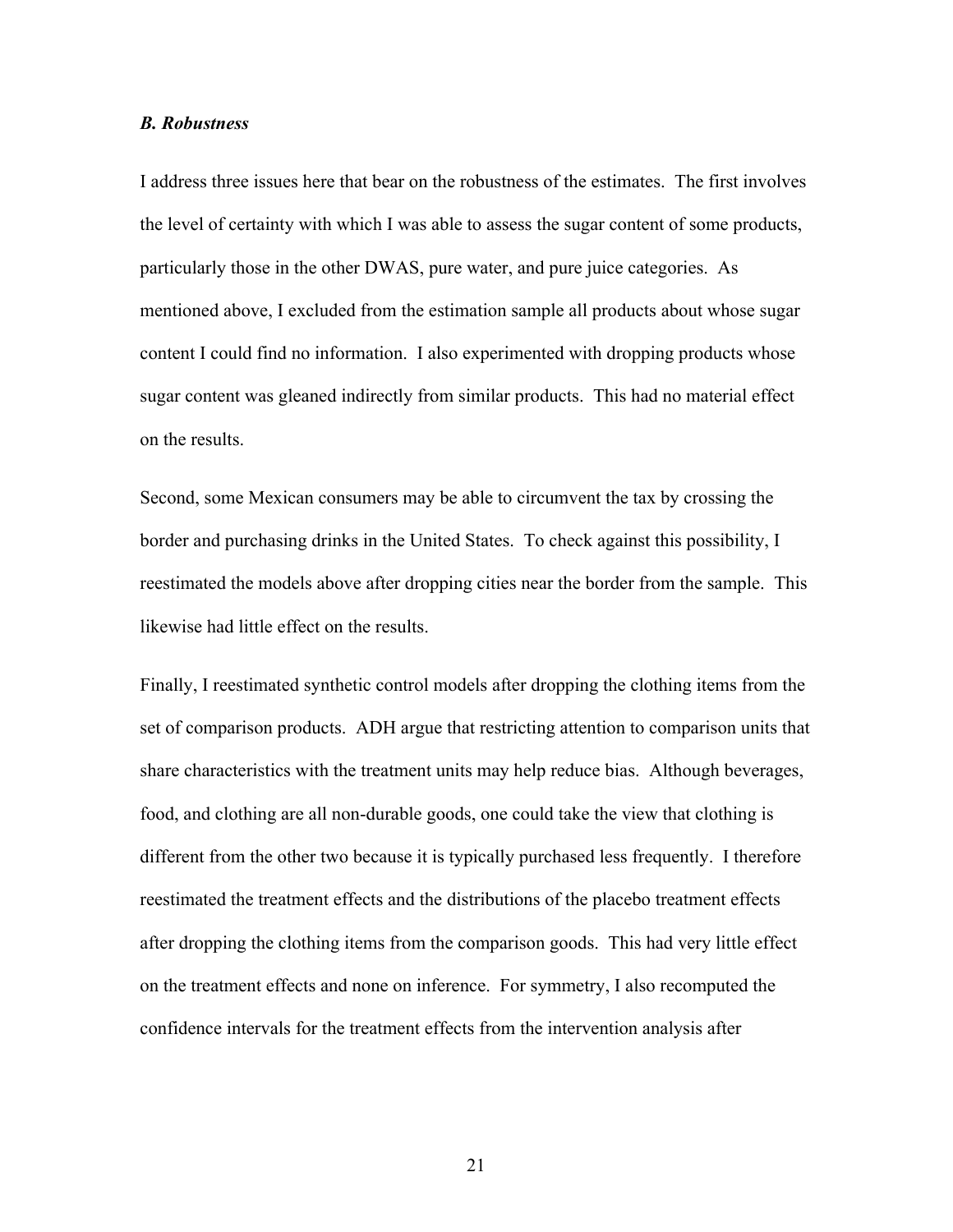dropping the placebo treatment effects for the clothing items. This likewise had no effect on significance levels.

### **V. From prices to pounds**

In this section I provide a rough estimate of how the price changes estimated above may affect consumption and ultimately weight. To estimate the consumption change, I use data on pre-tax consumption levels and existing estimates of Mexico's demand elasticity for sodas. To estimate steady-state weight changes that stem from the estimated consumption change, I use the Harris-Benedict formula.

According to the market research firm Euromonitor (2015), Mexicans consumed 139.4 liters of soda per person in 2013. Recent estimates of the demand elasticity for sodas in Mexico fall in a range between -1 and -1.3 (Valero 2006; Barquera, et al 2008; Cahuana et al 2012; Castro-Carrillo, et al 2014). I calculate estimated consumption changes based on both of these elasticities and on both estimates from above of the effect of the tax on soda prices. The results appear as the top entries in each cell of Table 4. They show that the soda tax could lead to a decrease in consumption of somewhere between 16.7 and 25.4 liters per person per year.

To calculate the mean weight change resulting from that reduction, I use the Harris-Benedict formula. That formula first calculates the basal metabolic rate, or BMR, also known as resting energy expenditure, which is the daily caloric expenditure of the human body at rest. This expression can be written as

 $BMR = \alpha + \delta W$ ,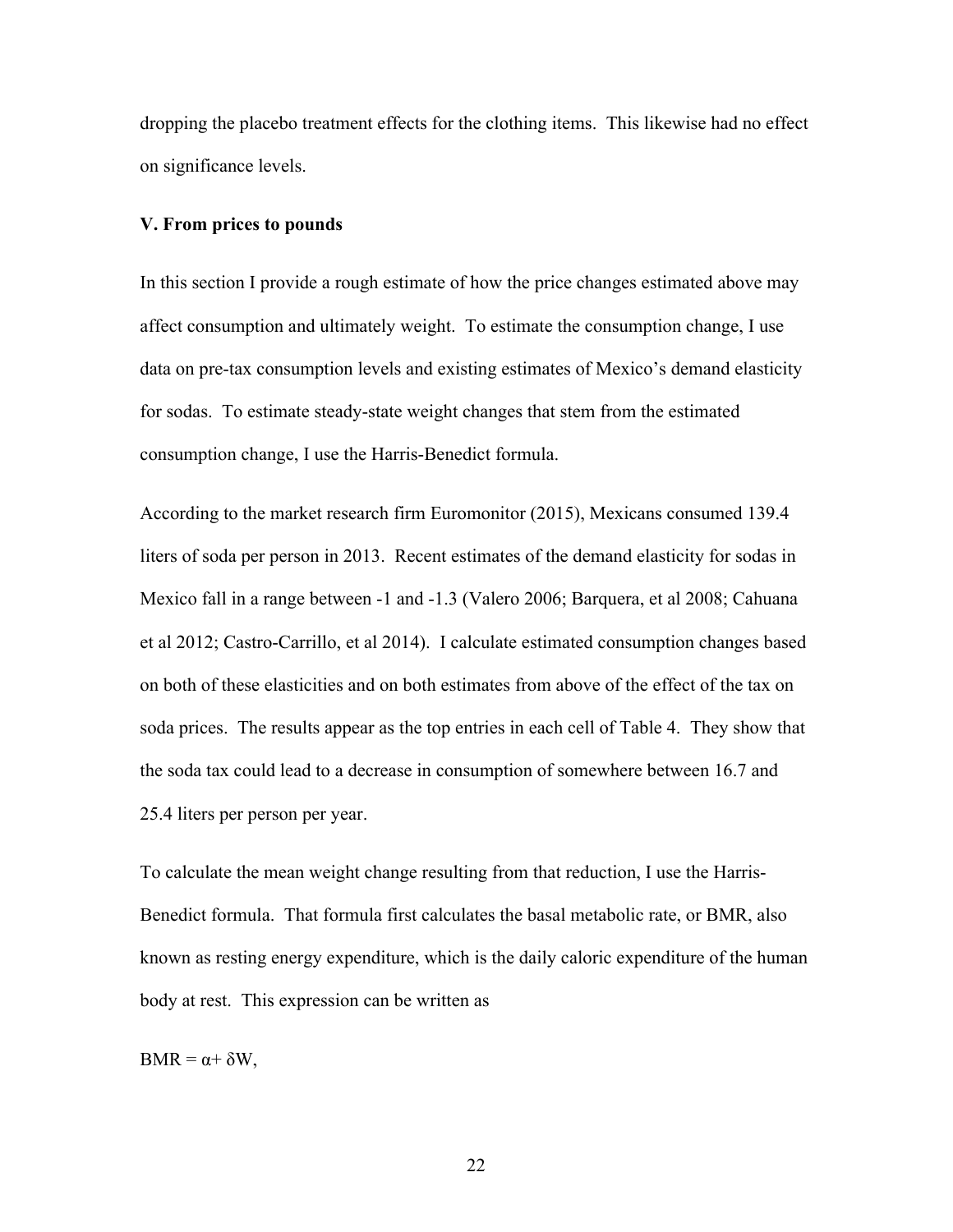where W is weight; the constant term  $\alpha$  is a function of age, height, and sex; and the weight coefficient  $\delta$  is a function of sex. Roza and Shizgal (1984) report that  $\delta$ =13.4 for men and  $\delta = 9.3$  for women.<sup>12</sup>

To determine actual energy expenditure, BMR is multiplied by an activity factor  $\gamma$ . For persons with a sedentary lifestyle,  $\nu = 1.2$ . For persons with a moderately active lifestyle,  $\nu$  =1.5 (Douglas et al 2007).

In steady state, energy intake I equals energy expenditure. This yields the steady-state relationship between daily calorie intake and weight

 $I = \gamma (\alpha + \delta W)$ ,

from which the steady-state change in weight  $\Delta W$  owing to a change in calorie intake  $\Delta I$ is  $\Delta W = \Delta I/(\gamma \delta)$ .

To calculate the weight change resulting from the consumption changes in Table 4, I assume that each liter of soda contains 400 calories and choose the moderate activity factor  $\gamma$  =1.5. If the Mexican population is actually more sedentary, on average, weight loss would be greater than what I calculate; if it is more active, then weight loss would be less. I also assume that half the Mexican population is male and half female. Finally, I further assume that calorie reductions due to decreases in soda consumption are not offset by increases in calories from other sources. This may be justified by the evidence in Table 3, which showed no significant evidence of substitution between regular sodas and other caloric drinks. However, if some of those calorie reductions are offset, then weight loss would be less than my calculations suggest.

<sup>&</sup>lt;sup>12</sup> The corresponding values from the original Harris and Benedict (1919) study were 13.8 and 9.6.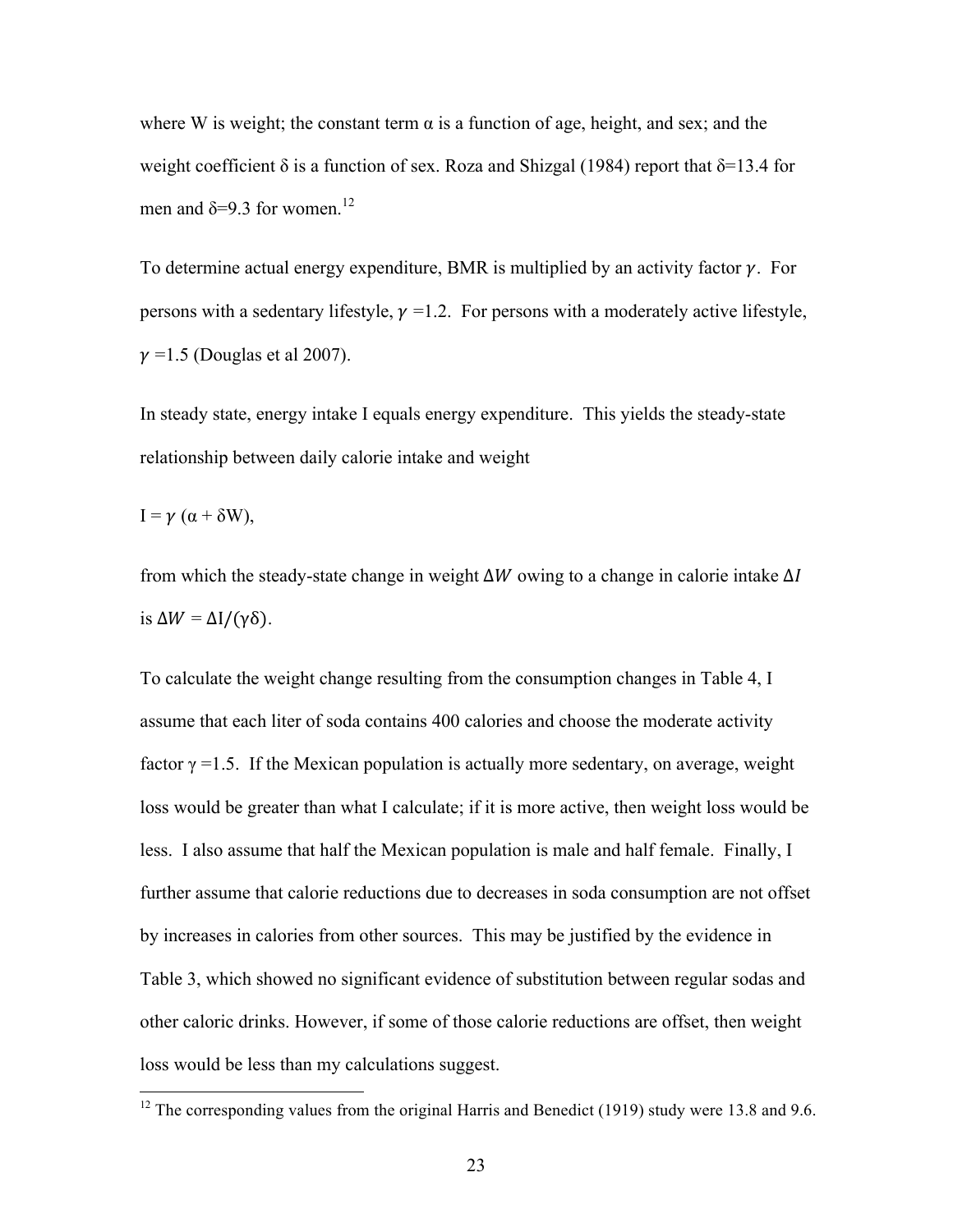The steady-state weight loss calculations appear as the bottom entries in each cell of Table 4. With a 12-percent increase in soda prices and a demand elasticity of -1, mean steady-state weight loss is 2.5 pounds. At the other end of the spectrum, with a 14 percent price increase and a demand elasticity of -1.3, steady-state weight loss is 3.7 pounds.

Is weight loss of this magnitude meaningful? It is clearly insufficient to eliminate obesity or overweight. However, Wang et al (2007) and Levi et al. (2012), using U.S. data, suggest that a reduction in mean BMI on the order of 1 to 5 percent may be sufficient to generate meaningful improvements in health. Mexico is not the US, but the similarity of weight distributions in the two countries might lead one to expect that a similar reduction in mean BMI in Mexico could have important effects on health there.

Calculations based on data from Mexico's National Health and Nutrition Survey show that mean adult BMI would fall by 1 percent if every Mexican adult were to lose about 1.6 pounds. Thus the weight loss calculations in Table 4 range from 1.6 to 2.7 percent of mean BMI. Subject to the caveats discussed above, weight loss due to the soda tax could result in weight loss within the range of 1 to 5 percent of mean BMI.

# **V. Summary and conclusions**

Obesity and its consequences represent a pressing public health problem. To staunch the rise in obesity, Mexico imposed a tax, effective January 2014, on drinks that contain added sugar, commonly referred to as a soda tax. Several other countries have imposed similar taxes, and they are currently under discussion in countries as diverse as Colombia and the United Kingdom.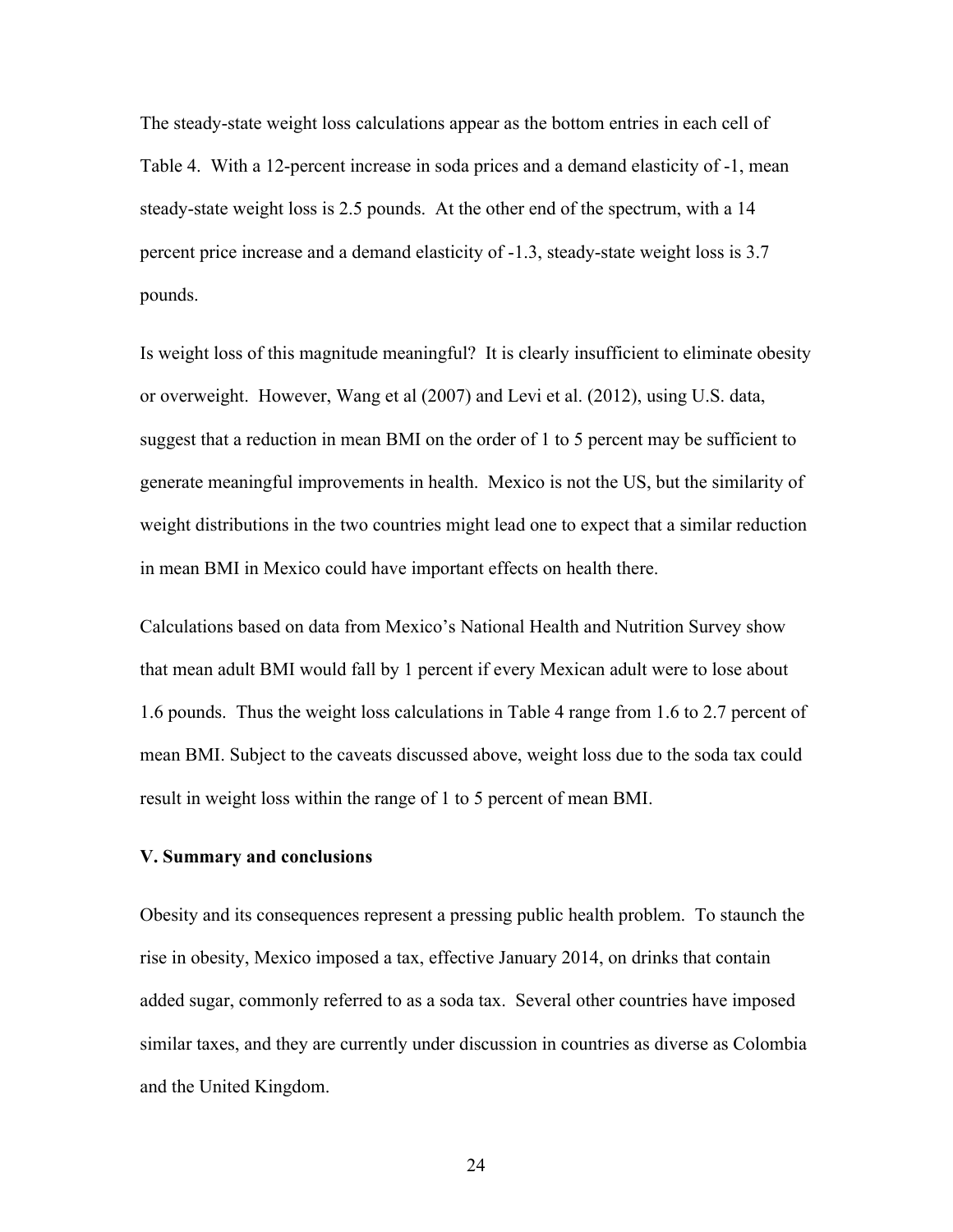Analyzing the effect of the tax on prices is complicated by the fact that Mexico's tax was imposed nationwide all at once. This means there is no conventional control group that one could use as a baseline for estimating the effect of the tax. Instead, I make use of control commodities, that is, untaxed comparison goods that are not substitutes for the taxed products.

I take two approaches to estimation, one based on the synthetic control method and the other based on intervention analysis. In both cases I employ placebo methods for inference. Comparing the placebo approach to conventional inference methods (in the case of the intervention analysis) suggests that much of the imprecision in the estimates stems not from conventional sampling error, but from model uncertainty. The intervention analysis also seems to yield somewhat more precise estimates than the synthetic control method.

Both sets of estimates show that soda prices rose by more than the amount of the tax. Such overshifting has also been found in other studies of soda taxes and is consistent with the considerable level of concentration found in Mexico's soda market. At the same time, the price of other taxed drinks rose little if at all. There is little evidence that the price of untaxed drinks rose, which could have happened if consumers had substituted away from sodas and toward those drinks.

Under some assumptions, one can predict how population weight should respond to the price increase for sodas. Those calculations show that mean weight among adults could fall by roughly two to four pounds. At first glance this seems small. However, recent research suggests that reducing mean BMI by 1 to 5 percent could have meaningful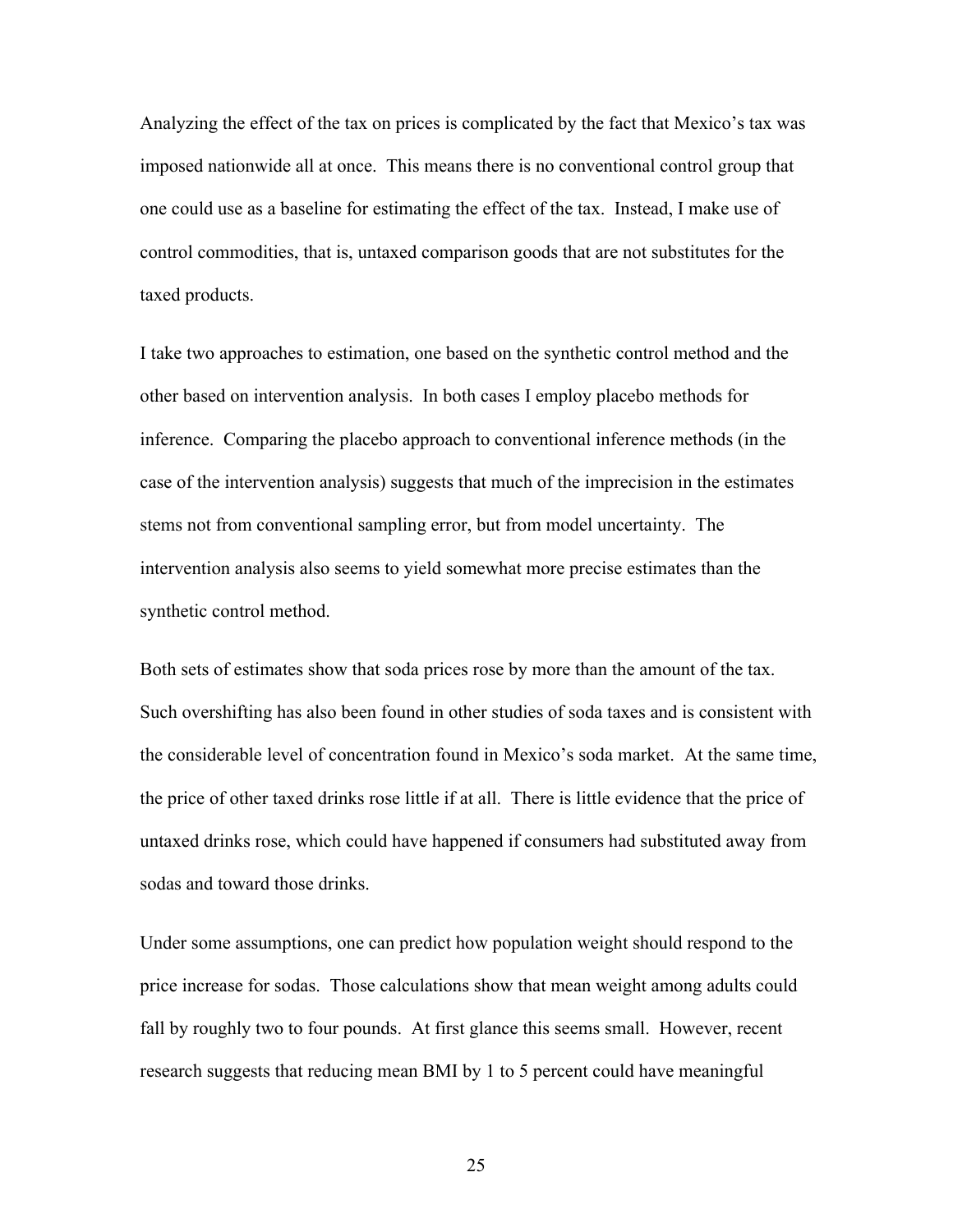effects on health. The predicted weight reductions stemming from the soda tax are within that range.

.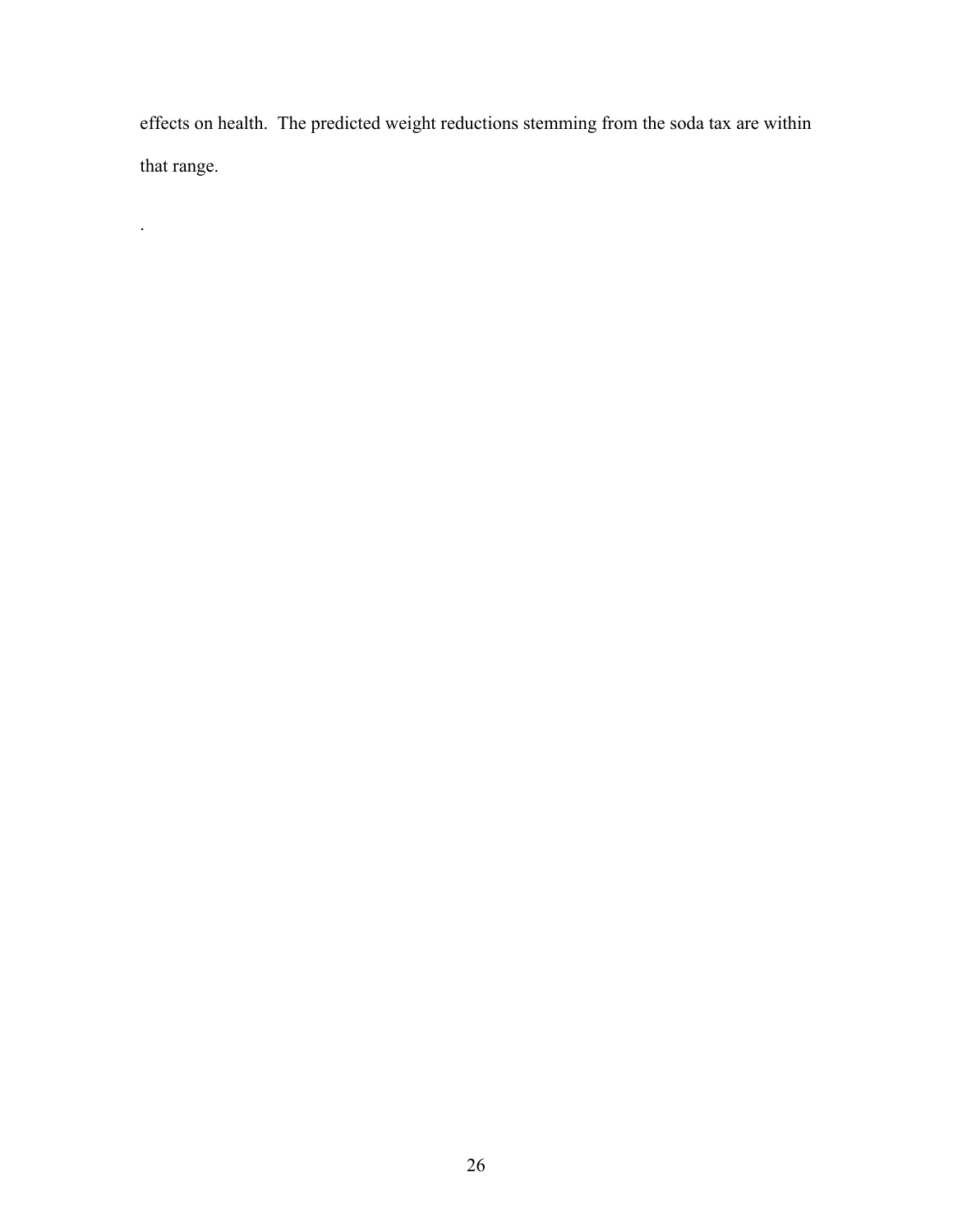# **References**

- Anderson, S. P., Palma, D., & Kreider, B. (2001). Tax incidence in differentiated product oligopoly. *Journal of Public Economics*, *81*, 173–192.
- Andreyeva, T., Long, M. W., & Brownell, K. D. (2010). The impact of food prices on consumption: a systematic review of research on the price elasticity of demand for food. *American Journal of Public Health*, *100*(2), 216–22. doi:10.2105/AJPH.2008.151415
- Barquera, S., Hernandez-Barrera, L., Tolentino, M. L., Espinosa, J., Ng, S. W., Rivera, J. A., & Popkin, B. M. (2008). Energy Intake from Beverages Is Increasing among Mexican Adolescents and Adults 1. *J. Nutr*, *138*, 2454–2461. doi:10.3945/jn.108.092163
- Berardi, N., Sevestre, P., Tepaut, M., & Vigneron, A. (2013). The impact of a "soda tax" on prices . Evidence from French micro data. *Working Paper*.
- Bergman, U. M., & Hansen, N. L. (2010). Are Excise Taxes on Beverages Fully Passed Through to Prices ? The Danish Evidence. *Working Paper*.
- Besley, T. J., & Rosen, H. S. (1998). *Sales Taxes and Prices: An Empirical Analysis* (NBER Working Paper No. 6667). Cambridge, MA.
- Block, J. P., Chandra, A., McManus, K. D., & Willett, W. C. (2010). Point-of-purchase price and education intervention to reduce consumption of sugary soft drinks. *American Journal of Public Health*, *100*(8), 1427–33. doi:10.2105/AJPH.2009.175687
- Box, G. E. P., & Tiao, G. C. (1975). Intervention Analysis with Applications to Economic and Environmental Problems. *Journal of the American Statistical Association*, *70*(349), 70–79. Retrieved from http://www.jstor.org
- Box, G., & Jenkins, G. (1970). *Time Series Analysis: Forecasting and Control*. San Francisco: Holden-Day.
- Bridging the Gap. (2014). State Sales Taxes on Regular Soda (as of January 2014). *Fact Sheet*. Retrieved May 12, 2015, from http://www.bridgingthegapresearch.org/research/sodasnack\_taxes/
- Cahuana-Hurtado, L., Rubalcava-Peñafiel, L., Sosa-Rubi, S., Cahuana, L., Rubalcava, L., & Sosa, S. G. (2012). *Fiscal policies to prevent obesity in Mexico* (Munich Personal RePec Archive No. 61288). Retrieved from http://mpra.ub.uni-muenchen.de/61288/
- Cawley, J., & Frisvold, D. (2015). The Incidence of Taxes on Sugar-Sweetened Beverages: The Case of Berkeley, California. NBER Working Paper No. 21465.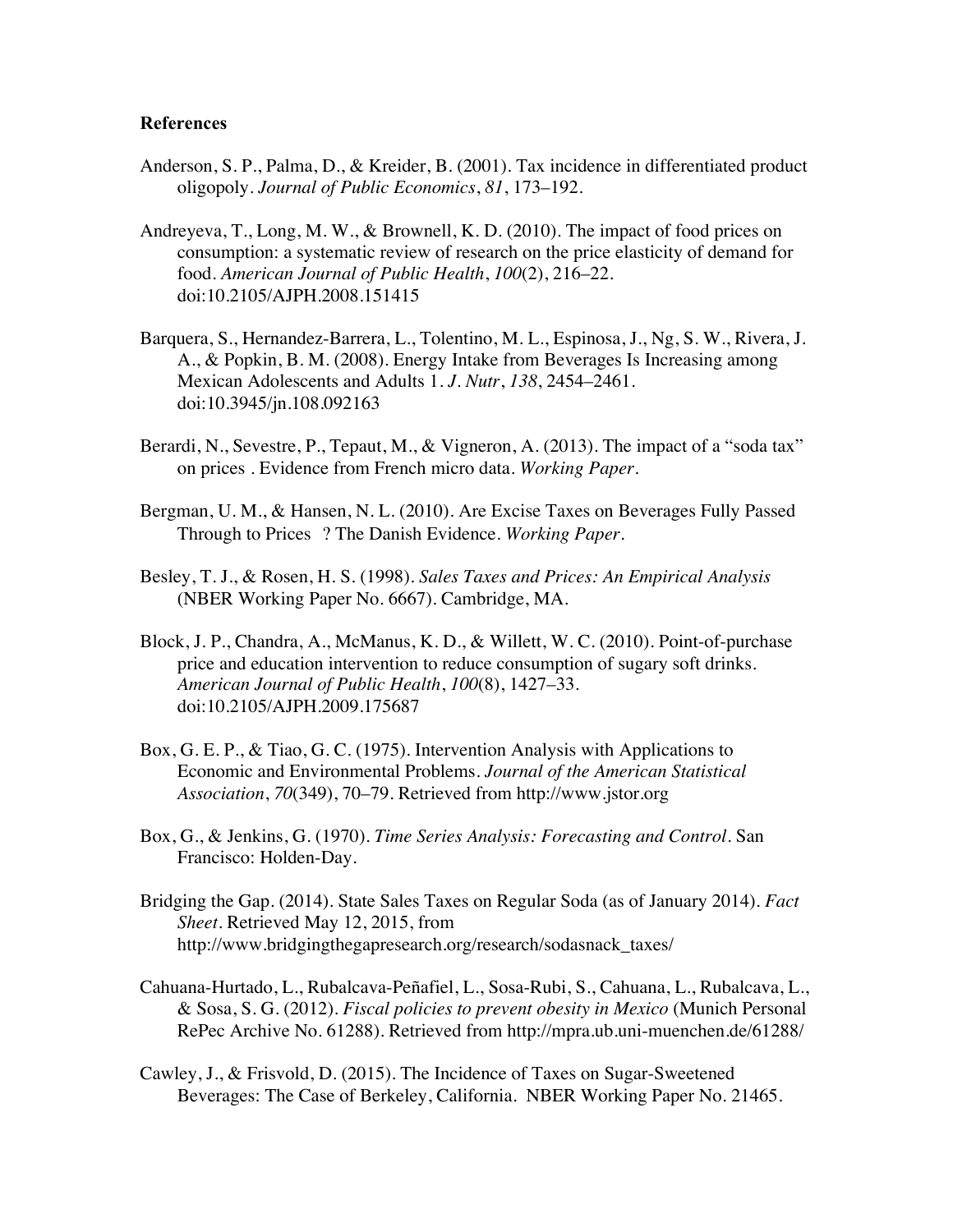- Claro, R. M., Levy, R. B., Popkin, B. M., & Monteiro, C. A. (2012). Sugar-sweetened beverage taxes in Brazil. *American Journal of Public Health*, *102*(1), 178–183.
- Conley, Timothy G., and Christopher R. Taber. (2011). Inference with "difference in differences" with a small number of policy changes. *Review of Economics and Statistics* 93 (1), 113-125.
- Delipalla, S., & Keen, M. (1992). The comparison between ad valorem and specific taxation under imperfect competition. *Journal of Public Economics*, *49*, 351–367.
- DiMeglio, D., & Mattes, R. (2000). Liquid versus solid carbohydrate : effects on food intake and body weight. *International Journal of Obesity*, *24*, 794–800.
- Donald, Stephen G., and Kevin Lang. (2007). Inference with difference-in-differences and other panel data. *Review of Economics and Statistics* 89 (2), 221-233.
- Douglas, C. C., Lawrence, J. C., Bush, N. C., Oster, R. A., Gower, B. A., & Darnell, B. E. (2007a). Ability of the Harris Benedict formula to predict energy requirements differs with weight history and ethnicity. *Nutrition Research (New York, N.Y.)*. doi:10.1016/j.nutres.2007.01.016
- Euromonitor. (2015). Soft Drinks in Mexico. Retrieved from http://www.euromonitor.com/soft-drinks-in-mexico/report
- Fletcher, J. M., Frisvold, D. E., & Tefft, N. (2010). The effects of soft drink taxes on child and adolescent consumption and weight outcomes. *Journal of Public Economics*, *94*, 967–974. doi:10.1016/j.jpubeco.2010.09.005
- Fuentes, H. J., & Zamudio, A. (2014a). Estimacion y analisis de la elasticidad precio de la demanda para diferentes tipos de bebidas en mexico. *Estudios Economicos*, *29*(2), 301–316.
- Gustavsen, G. W., & Rickertsen, K. (2011). The effects of taxes on purchases of sugarsweetened carbonated soft drinks: a quantile regression approach. *Applied Economics*, *43*(6), 707–716. doi:10.1080/00036840802599776
- Gutierrez, J. P., Rivera, J., Shamah, T., Oropeza, C., & Avila, M. H. (2012). *Encuesta Nacional de Salud y Nutrcion: Resultados Nacionales*. Cuernavaca, Mexico: Instituto Nacional de Salud Publica.
- Hamilton, S. F. (2015). Excise Taxes with Multiproduct Transactions. *American Economic Review*, *99*(1), 458–471.
- Harris, J. Arthur and Francis G. Benedict. (1919). *A Biometric Study of Basal Metabolism in Man*. Washington, DC: Carnegie Institution of Washington.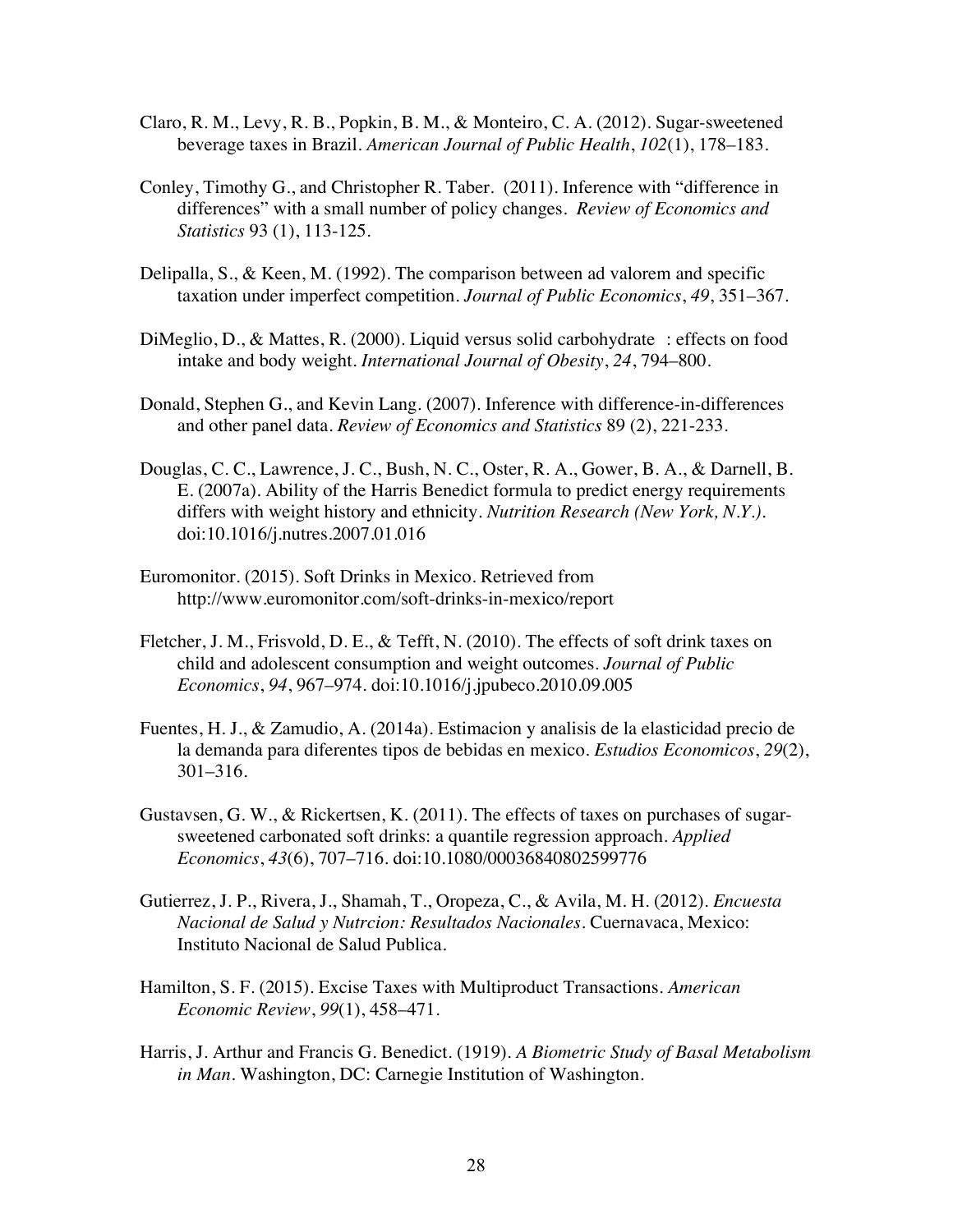- Instituto Nacional de Estadistica y Geographica. (2013). *Indice Nacional de Precios al Consumidor: Documento Metodologico*. Mexico City, Mexico. Retrieved from https://www.google.com/url?sa=t&rct=j&q=&esrc=s&source=web&cd=1&cad=rja &uact=8&ved=0CB8QFjAA&url=http%3A%2F%2Fwww.inegi.org.mx%2Fest%2F contenidos%2FProyectos%2FINP%2FDefault.aspx%3F\_file%3Ddocumento\_metod ologico\_inpc\_inegi.pdf&ei=5BxSVZ3bKtb8oQSKiIHIAQ&us
- Instituto Nacional de Salud Publica. (2014). Resultados preliminares sobre los efectos del impuesto de un peso a bebidas azucuradas en Mexico. Retrieved May 12, 2014, from http://www.insp.mx/epppo/blog/preliminares-bebidas-azucaradas.html
- Levi, J., Segal, L. M., St. Laurent, R., Lang, A., & Rayburn, J. (2012). *F as in Fat: How Obesity Threatens America's Health*. Washington, DC: Trust for America's Health.
- Malik, V. S., Schulze, M. B., & Hu, F. B. (2006). Intake of sugar-sweetened beverages and weight gain : a systematic review. *American Journal of Clinical Nutrition*, *84*, 274–288.
- Malnick, S. D. H., & Knobler, H. (2006). The medical complications of obesity. *Quarterly Journal of Medicine*, *99*(9), 565–579. doi:10.1093/qjmed/hcl085
- Martinez, A. G., Lopez-Espinoza, A., & Lopez-Uriarte, P. J. (2015). *Mexico obeso: actualidades y perspectivas*. Guadalajara, Mexico: University of Guadalajara.
- Mytton, O. T., Clarke, D., & Rayner, M. (2012). Taxing unhealthy food and drinks to improve health. *BMJ (Clinical Research Ed.)*, *344*, e2931. doi:10.1136/bmj.e2931
- Ng, M., Fleming, T., Robinson, M., Thomson, B., Graetz, N., Margono, C., … Gakidou, E. (2014). Global, regional, and national prevalence of overweight and obesity in children and adults during 1980-2013: a systematic analysis for the Global Burden of Disease Study 2013. *Lancet*, *6736*(14), 1–16. doi:10.1016/S0140-6736(14)60460- 8
- Ogden, C. L., Carroll, M. D., Kit, B. K., & Flegal, K. M. (2014). Prevalence of childhood and adult obesity in the United States, 2011-2012. *JAMA : The Journal of the American Medical Association*, *311*(8), 806–14. doi:10.1001/jama.2014.732
- Olshansky, S. Jay, et al. (2005). "A Potential Decline in Life Expectancy in the United States in the 21<sup>st</sup> Century." New England Journal of Medicine 352 (11) 1138-1145.
- Poterba, J. M. (1996). Retail price reactions to changes in state and local sales taxes, National Tax Journal *49*(2), 165–176.
- Powell, L. M., Chriqui, J., & Chaloupka, F. J. (2009). Associations between State-level Soda Taxes and Adolescent Body Mass Index. *Journal of Adolescent Health*, *45*. doi:10.1016/j.jadohealth.2009.03.003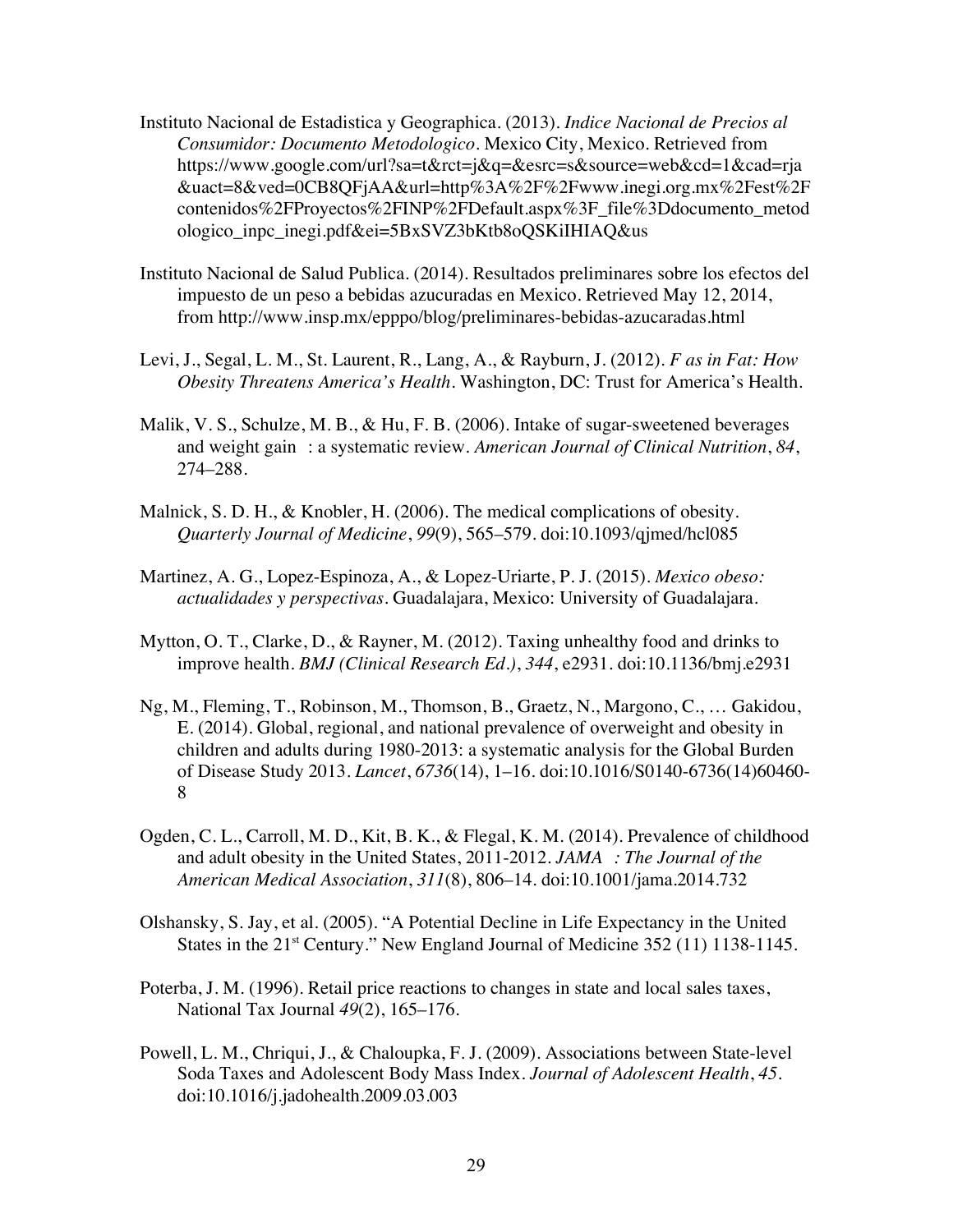- Powell, L. M., Chriqui, J. F., Khan, T., Wada, R., & Chaloupka, F. J. (2013). Assessing the potential effectiveness of food and beverage taxes and subsidies for improving public health: a systematic review of prices, demand and body weight outcomes. *Obesity Reviews : An Official Journal of the International Association for the Study of Obesity*, *14*(2), 110–28. doi:10.1111/obr.12002
- Procuaduria de la Defensa del Contribuyente. (2013). I*mpuesto a bebidas saborizadas con azúcares añadidas y calórica — ley del impuesto especial sobre producción y servicios*. Mexico City, Mexico: Procuraduria de la Defensa del Contribuyente.
- Ritter, P. I. (2015). Obesity, Carbonated Soft Drink Prices and Water Shortages. *University of Chicago Harris School of Public Policy Working Paper*.
- Roza, A. M., & Shizgal, H. M. (1984). The Harris Benedict equation reevaluated: resting energy requirements and the body cell mass. *American Journal of Clinical Nutrition*, *40*, 168–182.
- Seade, J. (1985). *Profitable cost increases and the shifting of taxation: equilibrium responses of markets in oligopoly* (No. 260). *Warwick Economic Research Papers*.
- Smolinski, L., & Yuk, P. K. (2013). Coke vs Pepsi in EMs- different strategies, same gloom. *Financial Times*. Retrieved from http://blogs.ft.com/beyondbrics/2013/10/16/coke-and-pepsi-in-ems-different-strategies-same-gloom/?
- Statista.com. (2015). Market share of leading carbonated soft drink companies in the United States from 2004 to 2014. Retrieved from http://www.statista.com/statistics/225464/market-share-of-leading-soft-drinkcompanies-in-the-us-since-2004/
- Stern, N. (1987). The effects of taxation, price control, and government contracts in oligopoly and monopolistic competition. *Journal of Public Economics*, *32*(60), 133– 158.
- Sturm, R., Powell, L. M., Chriqui, J. F., & Chaloupka, F. J. (2010). Soda taxes, soft drink consumption, and children's body mass index. *Health Affairs (Project Hope)*, *29*(5), 1052–8. doi:10.1377/hlthaff.2009.0061
- Thow, A. M., Quested, C., Juventin, L., Kun, R., Khan, a. N., & Swinburn, B. (2011). Taxing soft drinks in the Pacific: Implementation lessons for improving health. *Health Promotion International*, *26*(1), 55–64. doi:10.1093/heapro/daq057
- Valero, J. N. (2006). Estimación de elasticidades e impuestos óptimos a los bienes más consumidos en México. *Estudios Económicos*, *2*(242), 127–176. Retrieved from http://www.jstor.org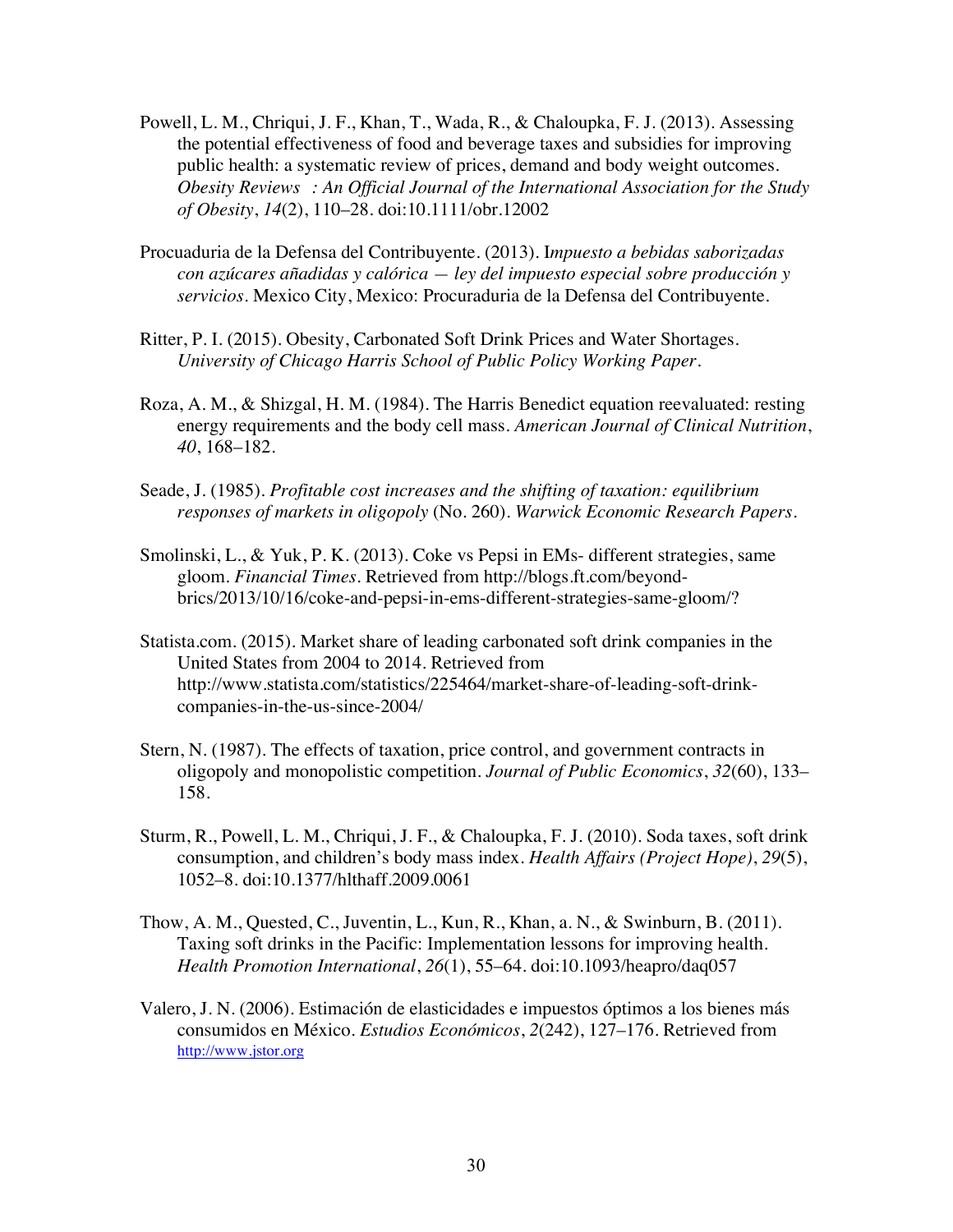Wang, Y. Claire, Klim McPherson, Tim Marsh, Steven L. Gortmaker, and Martin Brown. (2011). Health and economic burden of the projected obesity trends in the USA and the UK. Lancet 378, 815-825.

World Health Organization. (2014). The top 10 causes of death. *Fact sheet N°310 (Updated May 2014)*. Retrieved May 12, 2015, from http://www.who.int/mediacentre/factsheets/fs310/en/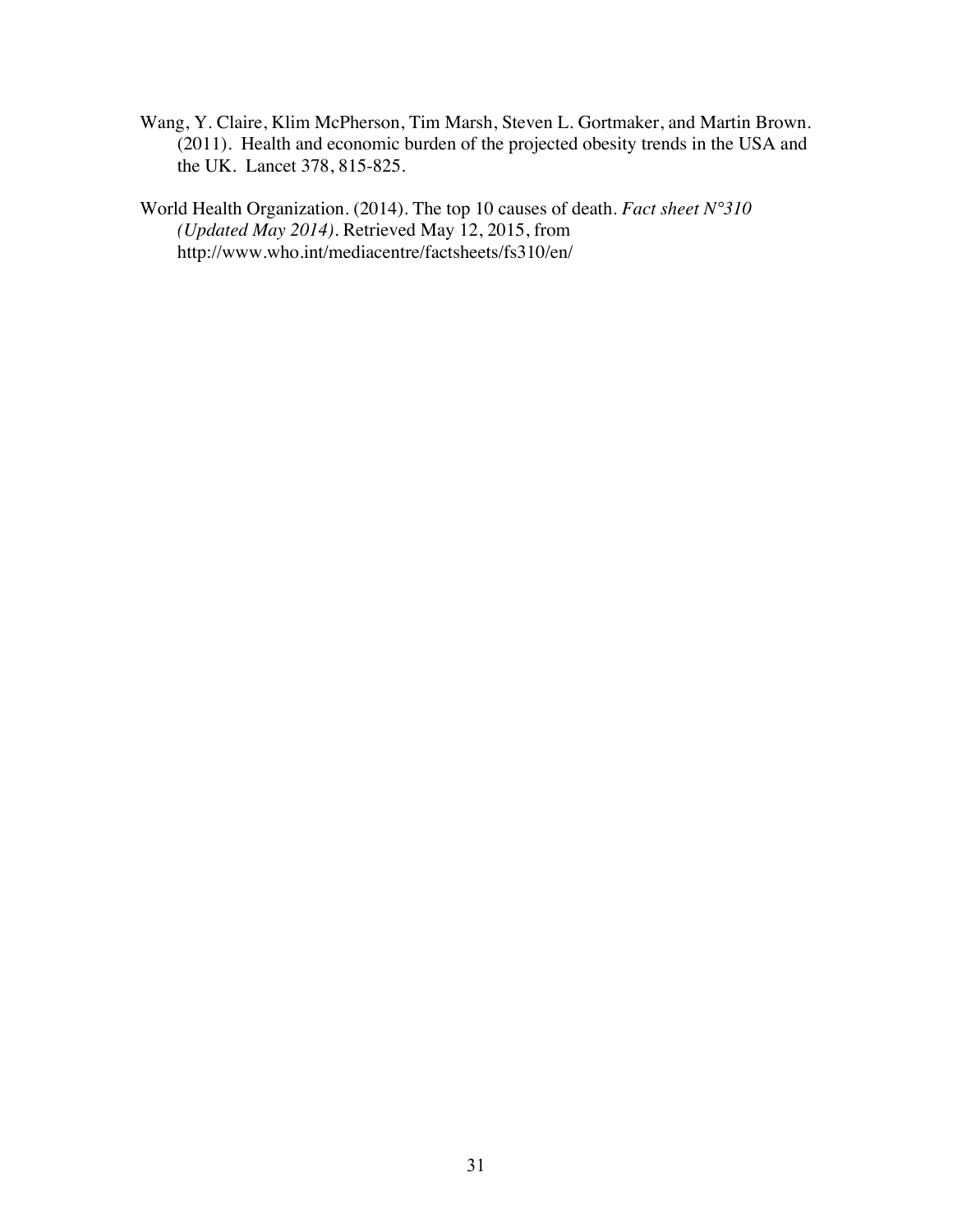Figure 1 National price index for sodas

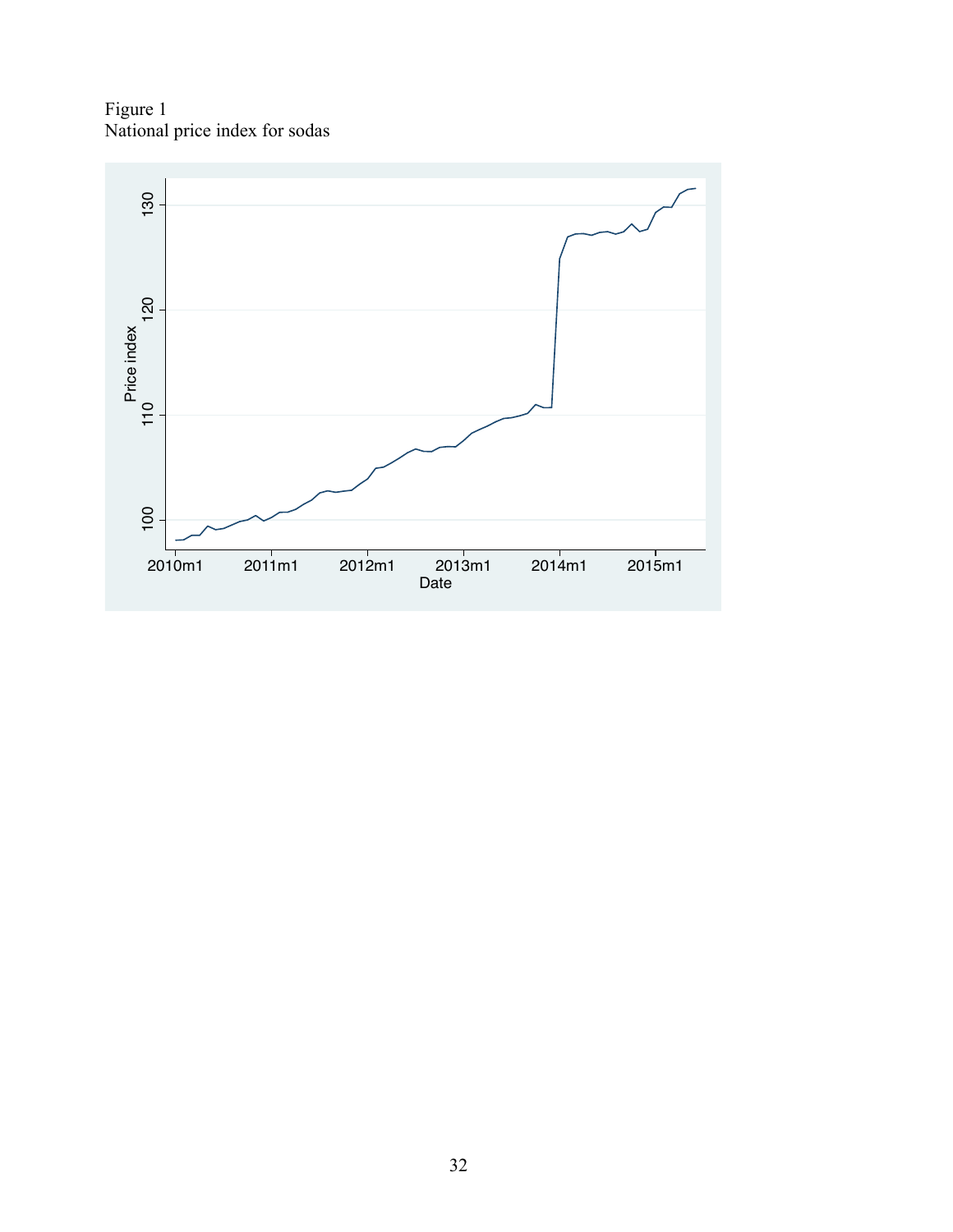Figure 2 Real price index for sodas, actual and predicted

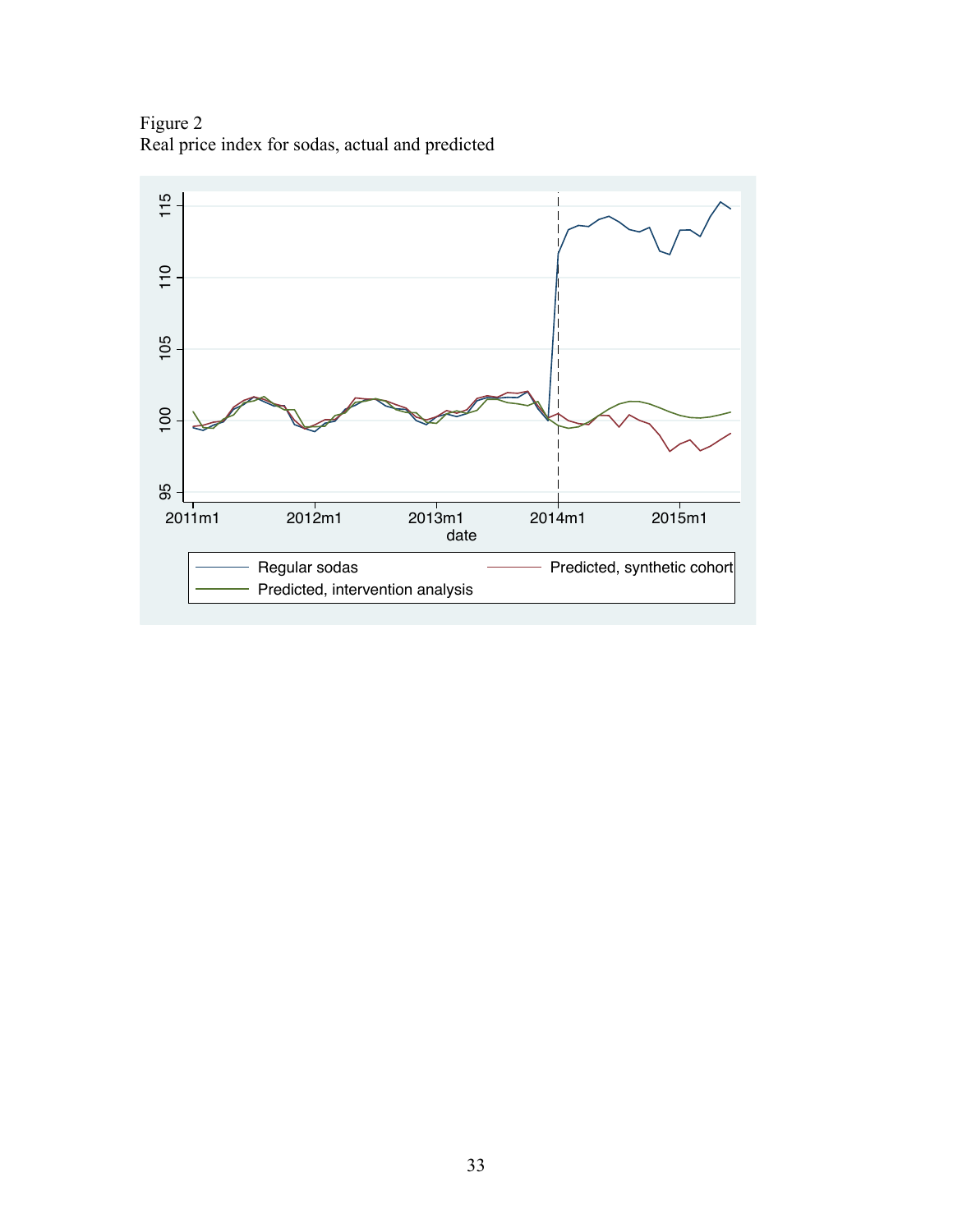Figure 3 Density of estimated placebo effects of the tax on untaxed comparison goods, by method



Note: A synthetic control estimate for one product, equal to 35.17, was dropped in order to enhance the visual comparison between the two densities.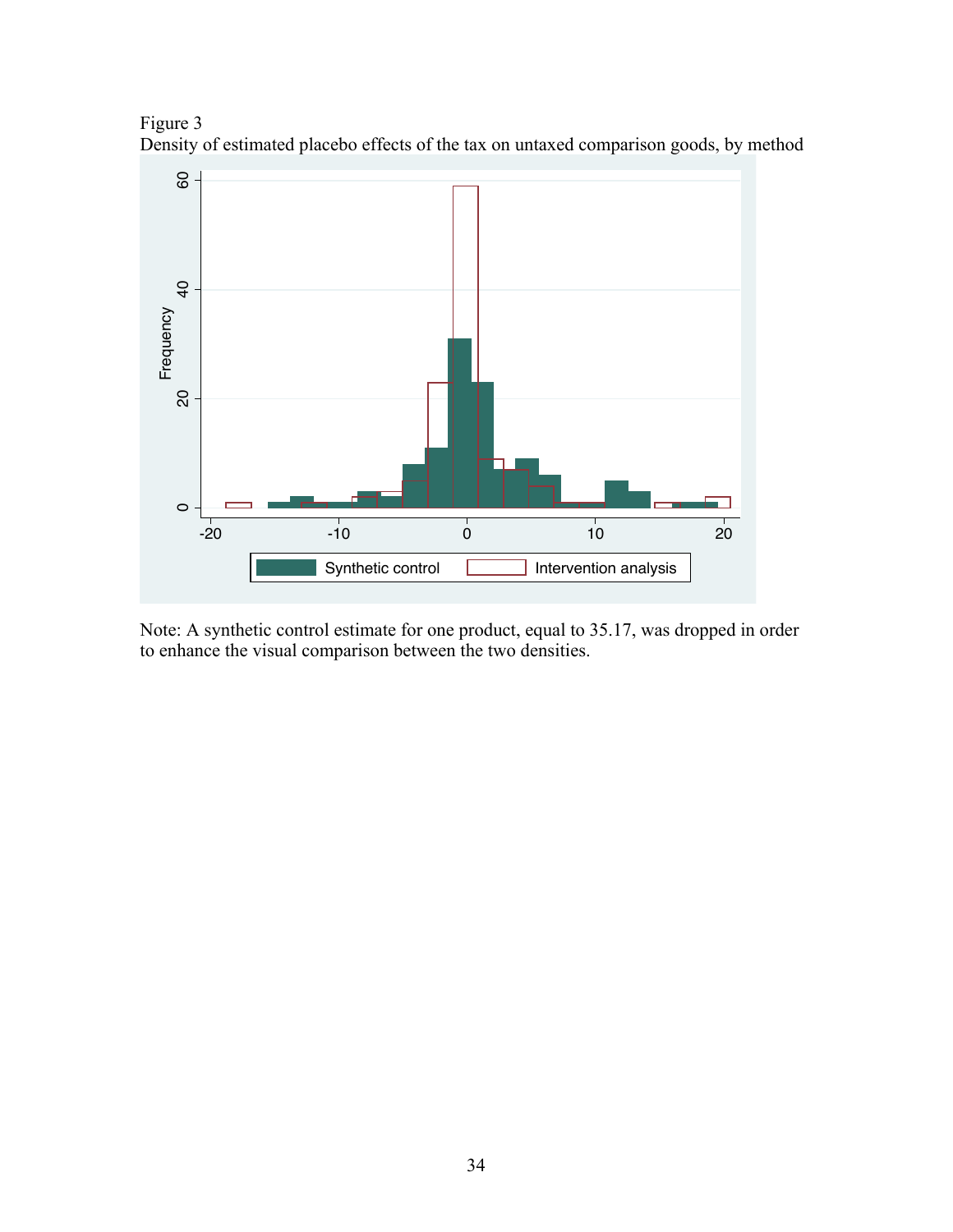| Country          | Year | Tax in % or \$US                                      |
|------------------|------|-------------------------------------------------------|
| Norway           | 1981 | VAT 25% + production tax at 0.23 \$US/liter           |
| Samoa            | 1984 | 0.18 \$US/liter                                       |
| Denmark          | 1998 | $0.17$ \$US/liter                                     |
| Denmark          | 2001 | 0.28 \$US/liter                                       |
| Denmark          | 2003 | 0.19 \$US/liter                                       |
| Australia        | 2000 | 10%                                                   |
| French Polynesia | 2002 | 0.42 \$US/liter (local) or 0.63 \$US/liter (imported) |
| Fiji             | 2006 | 5% import excise tax                                  |
| Nauru            | 2007 | 30% on imported products                              |
| Finland          | 2011 | 0.09 \$US/liter                                       |
| France           | 2012 | 0.90 \$US/liter                                       |
| Mexico           | 2014 | 0.072 \$US/liter                                      |

Table 1: Soda taxes by country and US state Panel A: Countries outside the US

Panel B: US states that tax sodas at higher rates than other grocery items

| <b>State</b>         | Sales tax on regular soda sold at retail (%), 2014 |
|----------------------|----------------------------------------------------|
| California           | 6.50                                               |
| Colorado             | 2.91                                               |
| Connecticut          | 6.35                                               |
| District of Columbia | 5.75                                               |
| Florida              | 6.00                                               |
| Illinois             | 6.25                                               |
| Indiana              | 7.00                                               |
| Iowa                 | 6.00                                               |
| Kentucky             | 6.00                                               |
| Maine                | 5.50                                               |
| Maryland             | 6.00                                               |
| Minnesota            | 6.88                                               |
| New Jersey           | 7.00                                               |
| New York             | 4.00                                               |
| North Carolina       | 4.75                                               |
| North Dakota         | 5.00                                               |
| Ohio                 | 5.75                                               |
| Pennsylvania         | 6.00                                               |
| Rhode Island         | 7.00                                               |
| Texas                | 6.25                                               |
| Washington           | 6.50                                               |
| West Virginia        | 6.00                                               |
| Wisconsin            | 5.00                                               |

Notes: Panel A is drawn from Mytton, Clarke, & Rayner (2012), Thow et al. (2011), Gustavsen and Rickertsen (2011) and Bergman and Hansen (2010). Local currency values in the original sources have been converted to \$US using 2014 exchange rates. Panel B is from Bridging the Gap (2014).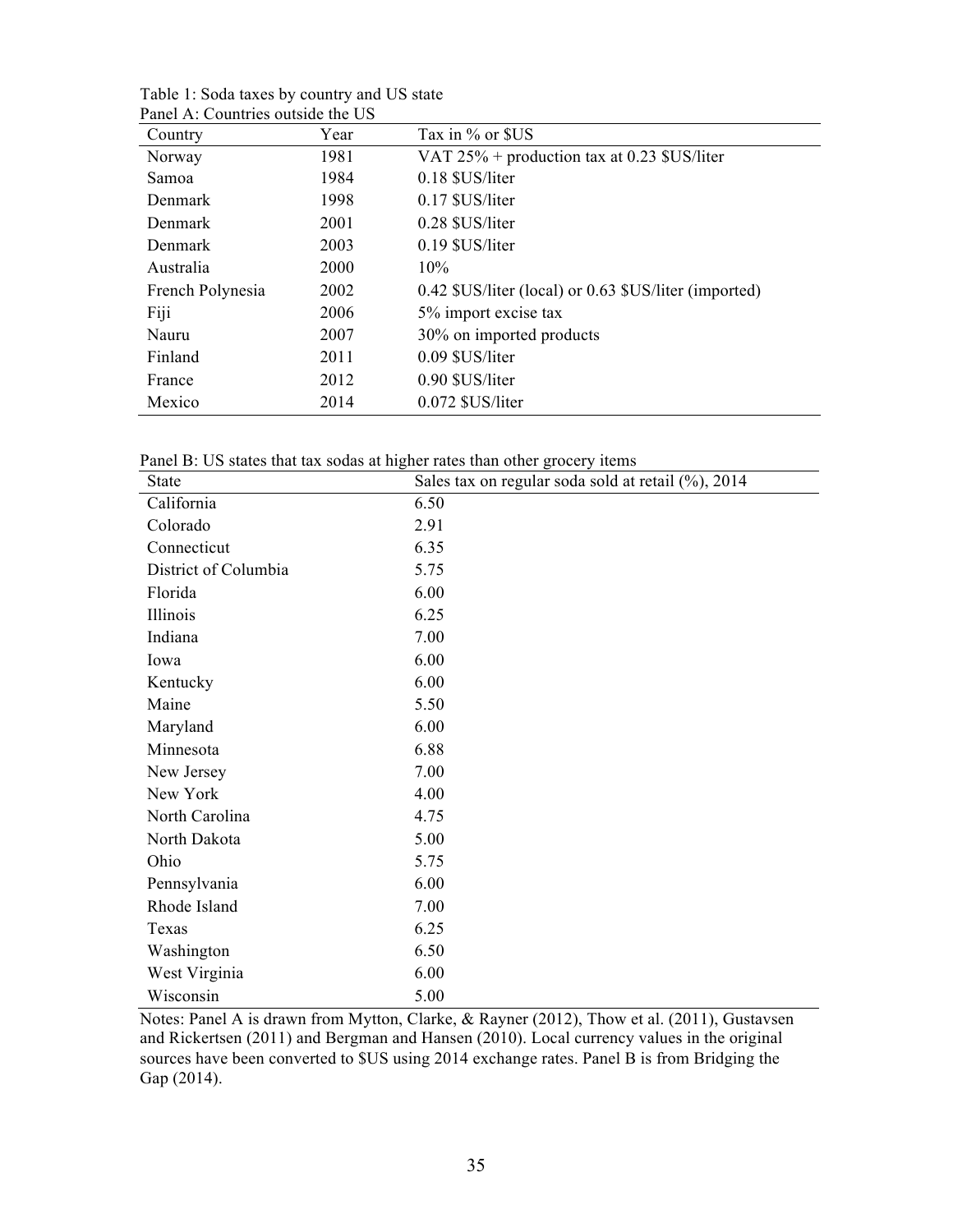Table 2

| Product                       | Pre-tax | Post-tax |  |
|-------------------------------|---------|----------|--|
| Regular sodas                 | 100.6   | 113.4    |  |
|                               | (0.8)   | (1.0)    |  |
| Other drinks with added sugar | 104.7   | 102.2    |  |
|                               | (3.1)   | (1.4)    |  |
| Diet sodas                    | 98.2    | 102.8    |  |
|                               | (1.3)   | (1.4)    |  |
| Pure water                    | 104.0   | 100.8    |  |
|                               | (2.3)   | (1.1)    |  |
| Milk                          | 100.0   | 99.7     |  |
|                               | (1.5)   | (0.5)    |  |
| Pure juices                   | 104.1   | 101.4    |  |
|                               | (2.9)   | (2.7)    |  |

Mean real price indexes for taxed and substitute drinks, before and after imposition of the tax on drinks with added sugar

Note: All real price indexes equal 100 in December 2013. Numbers in parentheses are standard deviations.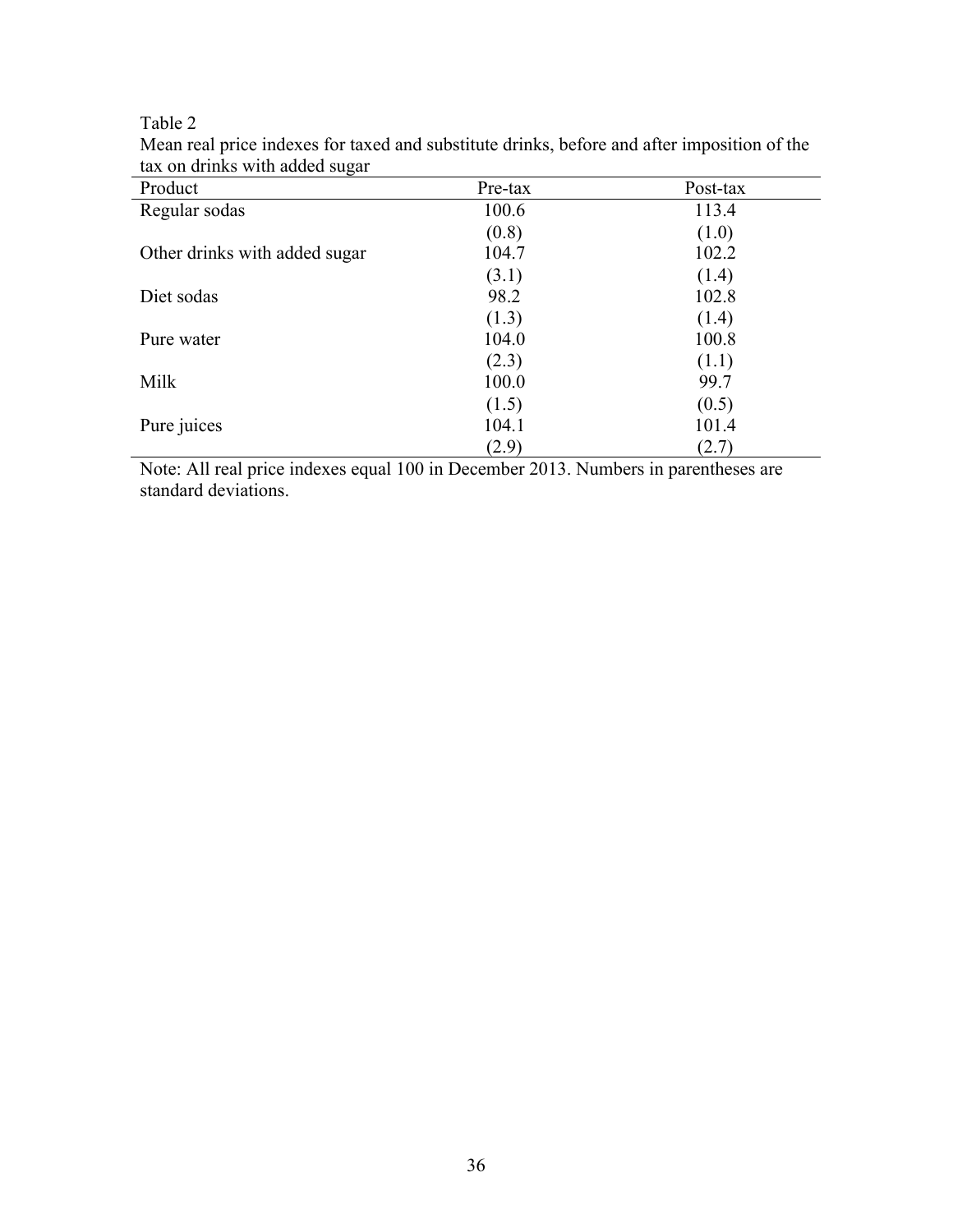| esumated cricels of the tax on the price muckes of taxed and substitute goods<br>Product | Synthetic control method    | Intervention analysis                          |
|------------------------------------------------------------------------------------------|-----------------------------|------------------------------------------------|
| Regular sodas                                                                            | 14.09<br>(1.64, 21.77)      | 12.33<br>(5.97, 17.64)                         |
|                                                                                          |                             | [11.51, 13.15]                                 |
| Other drinks with added sugar                                                            | 1.22<br>$(-11.23, 8.90)$    | 5.31<br>$(-1.05, 10.63)$<br>[3.25, 7.37]       |
| Diet sodas                                                                               | 2.12<br>$(-10.32, 9.80)$    | 1.72<br>$(-4.64, 7.03)$<br>[0.24, 3.20]        |
| Pure water                                                                               | $-0.30$<br>$(-12.75, 7.39)$ | $-0.03$<br>$(-6.39, 5.28)$<br>$[-1.48, 1.42]$  |
| Milk                                                                                     | 0.64<br>$(-11.81, 8.32)$    | $-0.98$<br>$(-7.34, 4.33)$<br>$[-1.59, -0.37]$ |
| Pure juices                                                                              | 0.43<br>$(-11.93, 8.11)$    | 4.63<br>$(-1.73, 9.94)$<br>[0.95, 8.31]        |

Table 3

Estimated effects of the tax on the price indexes of taxed and substitute goods

Notes: All real price indexes equal 100 in December 2013. Figures in parentheses are 90 percent confidence intervals based on the distribution of placebo treatment effects. Confidence intervals in brackets (intervention analysis only) are based on standard asymptotic theory.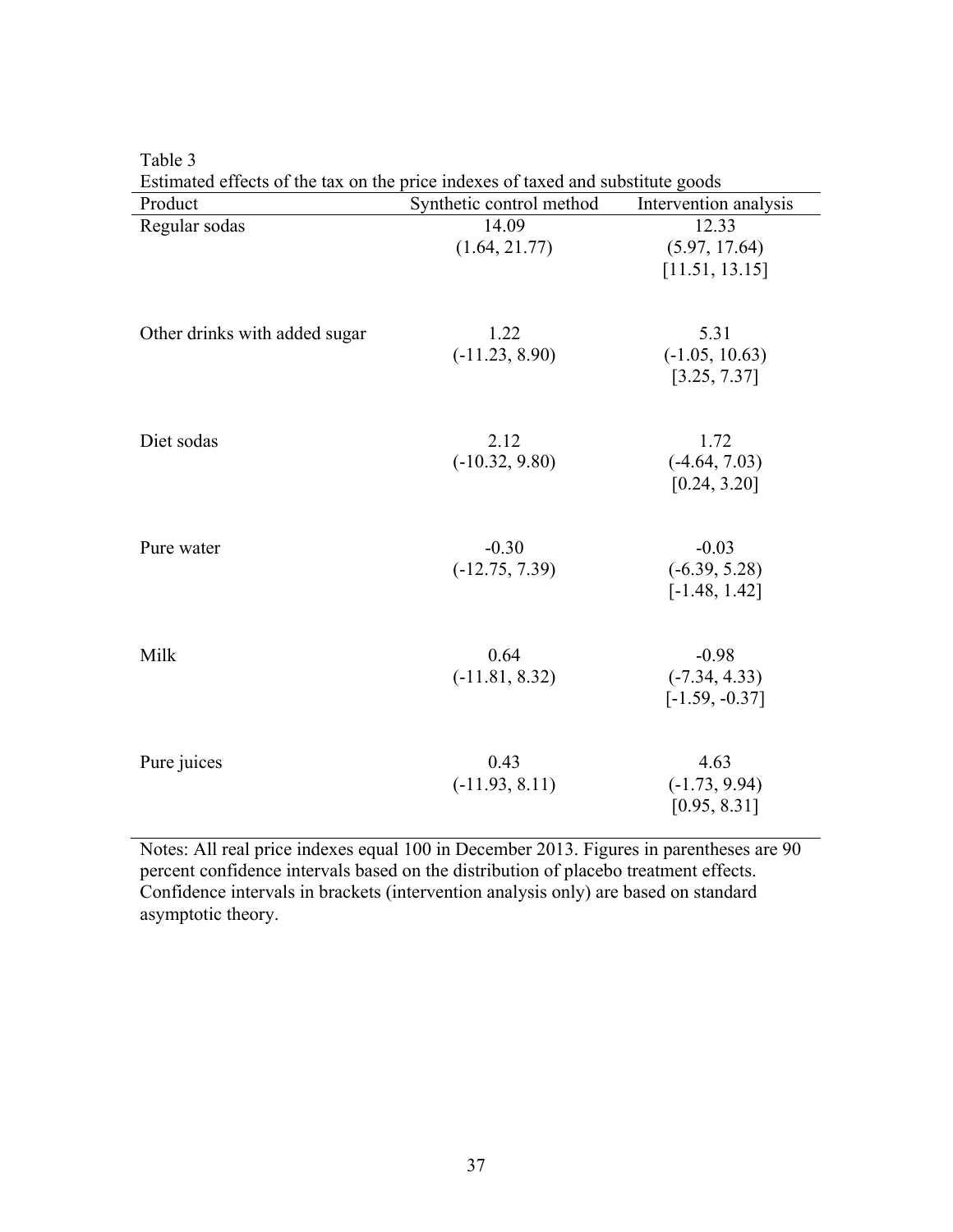# Table 4

|                   | Increase in price due to tax $(\% )$ |      |  |  |
|-------------------|--------------------------------------|------|--|--|
| Demand elasticity |                                      | ι4   |  |  |
| - 1               | 16.7                                 | 19.5 |  |  |
|                   | 2.5                                  | 2.9  |  |  |
| $-1.3$            | 21.7                                 | 25.4 |  |  |
|                   |                                      | 37   |  |  |

Estimated reductions in regular soda consumption and weight under different assumptions about the effect of the tax on price and the elasticity of demand for sodas

Note: Top figure in each cell gives the reduction in annual consumption in liters per capita. Bottom figure gives steady-state weight reduction in pounds.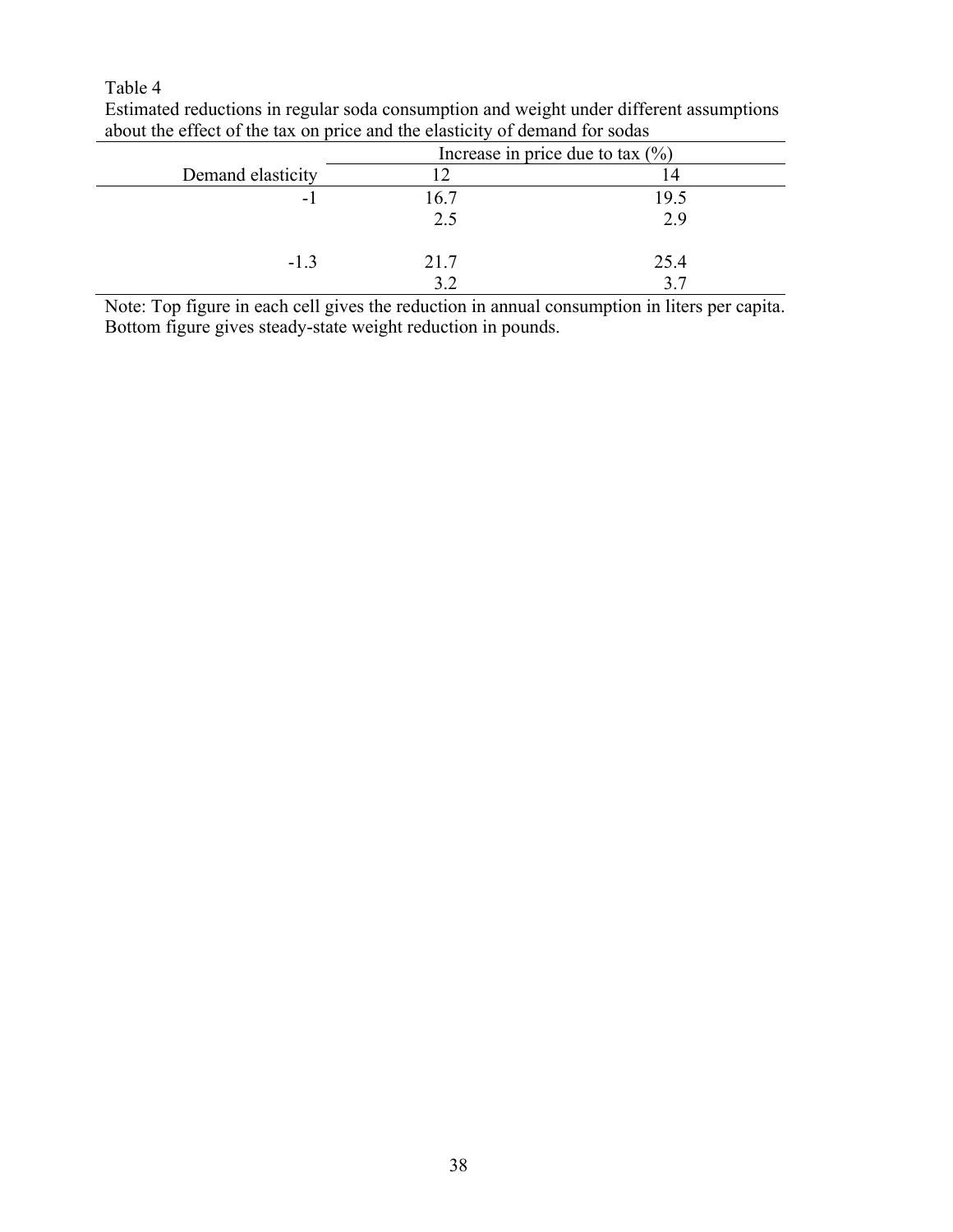Appendix Table A1: List of comparison products and their weights in the synthetic control good for each treatment product

| Comparison product             | Regular<br>sodas | Other<br><b>DWAS</b> | Diet<br>sodas    | Pure<br>water    | Milk             | Pure juice       |
|--------------------------------|------------------|----------------------|------------------|------------------|------------------|------------------|
| Corn tortilla                  | $\overline{0}$   | $\overline{0}$       | $\overline{0}$   | $\boldsymbol{0}$ | $\overline{0}$   | $\Omega$         |
| Corn dough and flour           | 0.065            | $\boldsymbol{0}$     | 0.027            | $\boldsymbol{0}$ | 0.03             | $\mathbf{0}$     |
| Corn                           | $\boldsymbol{0}$ | 0                    | $\boldsymbol{0}$ | 0                | $\theta$         | 0                |
| White bread                    | $\boldsymbol{0}$ | 0                    | 0                | 0                | $\theta$         | $\mathbf{0}$     |
| Sliced bread                   | $\mathbf{0}$     | $\mathbf{0}$         | 0                | 0                | $\mathbf{0}$     | $\mathbf{0}$     |
| Pasta soup                     | $\mathbf{0}$     | $\mathbf{0}$         | $\boldsymbol{0}$ | 0                | $\theta$         | $\mathbf{0}$     |
| Wheat flour tortillas          | $\boldsymbol{0}$ | $\mathbf{0}$         | 0.113            | 0.011            | 0.169            | 0                |
| Wheat flour                    | 0.029            | 0                    | $\boldsymbol{0}$ | 0.023            | $\boldsymbol{0}$ | 0                |
| Rice                           | $\boldsymbol{0}$ | 0                    | 0                | $\boldsymbol{0}$ | $\mathbf{0}$     | $\Omega$         |
| Chicken                        | $\mathbf{0}$     | $\theta$             | $\boldsymbol{0}$ | $\mathbf{0}$     | $\mathbf{0}$     | 0.037            |
| Pork                           | $\boldsymbol{0}$ | 0.204                | $\boldsymbol{0}$ | 0.139            | $\theta$         | $\mathbf{0}$     |
| Beef                           | $\overline{0}$   | $\mathbf{0}$         | $\boldsymbol{0}$ | $\boldsymbol{0}$ | $\mathbf{0}$     | 0                |
| Beef offal                     | 0                | 0                    | 0                | 0                | $\mathbf{0}$     | 0.059            |
| Sausage                        | 0                | 0                    | 0                | 0                | $\theta$         | $\boldsymbol{0}$ |
| Ham                            | $\mathbf{0}$     | $\mathbf{0}$         | $\boldsymbol{0}$ | 0                | $\theta$         | 0                |
| Sausages                       | 0                | 0                    | 0                | 0                | $\theta$         | $\mathbf{0}$     |
| Other dried meats and sausages | 0                | 0                    | 0                | 0                | 0                | $\mathbf{0}$     |
| Bacon                          | $\mathbf{0}$     | 0                    | 0                | 0                | $\theta$         | 0                |
| Fish                           | $\theta$         | 0                    | $\boldsymbol{0}$ | 0                | $\Omega$         | $\mathbf{0}$     |
| Shrimp                         | 0.006            | $\boldsymbol{0}$     | 0.055            | $\mathbf{0}$     | 0.066            | 0                |
| Other seafood                  | $\boldsymbol{0}$ | $\mathbf{0}$         | $\boldsymbol{0}$ | $\mathbf{0}$     | $\boldsymbol{0}$ | $\mathbf{0}$     |
| Canned tuna and sardine        | $\boldsymbol{0}$ | 0                    | 0.037            | 0                | 0.175            | $\mathbf{0}$     |
| Other seafood                  | 0.041            | 0                    | 0                | 0                | $\mathbf{0}$     | 0                |
| Milk powder                    | $\boldsymbol{0}$ | $\mathbf{0}$         | 0.065            | $\boldsymbol{0}$ | $\theta$         | $\mathbf{0}$     |
| Yogurt                         | $\mathbf{0}$     | $\mathbf{0}$         | $\boldsymbol{0}$ | 0.105            | 0                | $\mathbf{0}$     |
| Fresh cheese                   | 0                | 0                    | 0                | $\boldsymbol{0}$ | $\theta$         | $\mathbf{0}$     |
| Other cheeses                  | $\mathbf{0}$     | 0                    | 0                | 0                | 0                | 0                |
| Asadero or Queso Oaxaca        | 0                | 0                    | 0                | 0                | 0                | 0                |
| Cream                          | 0.009            | 0.052                | 0                | 0                | $\theta$         | 0                |
| Manchego cheese or Chihuahua   | 0.046            | $\boldsymbol{0}$     | 0                | $\theta$         | $\theta$         | $\theta$         |
| <b>Butter</b>                  | $\boldsymbol{0}$ | $\boldsymbol{0}$     | $\boldsymbol{0}$ | $\boldsymbol{0}$ | $\boldsymbol{0}$ | $\boldsymbol{0}$ |
| Yellow cheese                  | 0.002            | $\mathbf{0}$         | $\boldsymbol{0}$ | 0.161            | 0.151            | 0.125            |
| Egg                            | $\boldsymbol{0}$ | $\mathbf{0}$         | $\boldsymbol{0}$ | $\boldsymbol{0}$ | $\boldsymbol{0}$ | $\mathbf{0}$     |
| Eat vegetable oils and fats    | $\boldsymbol{0}$ | $\boldsymbol{0}$     | $\boldsymbol{0}$ | $\boldsymbol{0}$ | $\boldsymbol{0}$ | $\mathbf{0}$     |
| Apple                          | $\overline{0}$   | 0.036                | $\boldsymbol{0}$ | $\boldsymbol{0}$ | $\boldsymbol{0}$ | 0.159            |
| <b>Bananas</b>                 | $\boldsymbol{0}$ | 0.011                | 0.012            | $\boldsymbol{0}$ | $\mathbf{0}$     | 0.033            |
| Avocado                        | 0.006            | 0.032                | 0.018            | 0.018            | 0.001            | 0.014            |
| <b>Other Fruits</b>            | $\boldsymbol{0}$ | $\boldsymbol{0}$     | $\boldsymbol{0}$ | 0.022            | $\boldsymbol{0}$ | 0                |
| Papaya                         | $\boldsymbol{0}$ | $\boldsymbol{0}$     | $\boldsymbol{0}$ | $\boldsymbol{0}$ | $\mathbf{0}$     | 0                |
| Orange                         | $\overline{0}$   | $\boldsymbol{0}$     | $\boldsymbol{0}$ | $\boldsymbol{0}$ | $\mathbf{0}$     | 0                |
| Lemon                          | $\boldsymbol{0}$ | 0.01                 | $\boldsymbol{0}$ | 0.001            | $\boldsymbol{0}$ | $\Omega$         |
| Cantaloupe                     | 0.004            | 0.005                | $\boldsymbol{0}$ | 0.002            | $\boldsymbol{0}$ | 0.047            |
| Grape                          | $\boldsymbol{0}$ | $0.02\,$             | $\boldsymbol{0}$ | $\boldsymbol{0}$ | 0.01             | 0.038            |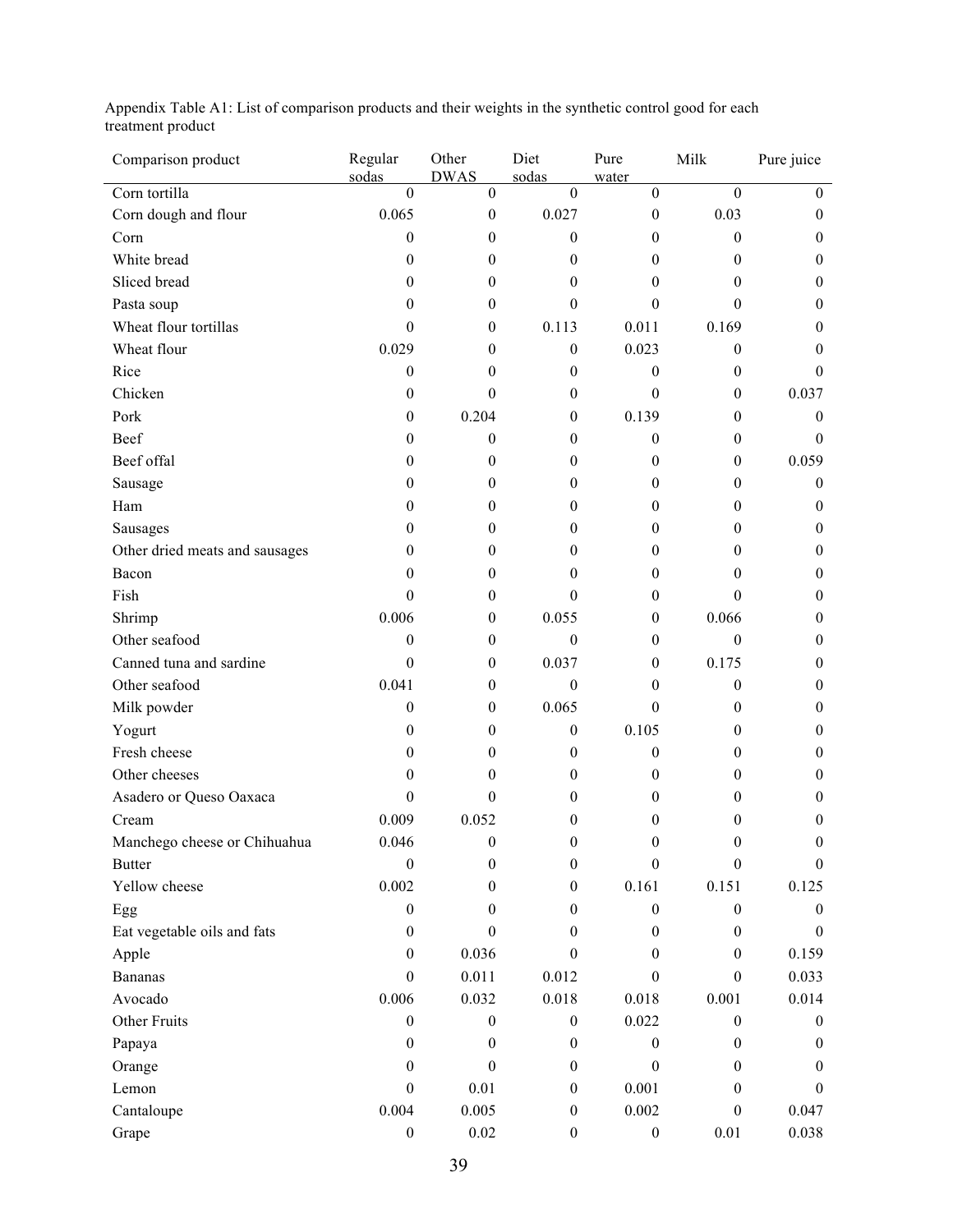| Pear                           | 0                | $\boldsymbol{0}$ | 0                | 0.021            | $\theta$         | $\mathbf{0}$     |
|--------------------------------|------------------|------------------|------------------|------------------|------------------|------------------|
| Guava                          | 0                | 0.03             | 0                | $\boldsymbol{0}$ | $\mathbf{0}$     | 0.11             |
| Peach                          | 0.004            | $\boldsymbol{0}$ | $\overline{0}$   | 0                | $\theta$         | $\boldsymbol{0}$ |
| Watermelon                     | $\boldsymbol{0}$ | $\boldsymbol{0}$ | 0.004            | 0                | 0.008            | 0.002            |
| Pineapple                      | 0.001            | $\theta$         | $\mathbf{0}$     | 0                | $\boldsymbol{0}$ | $\theta$         |
| Tomato                         | $\mathbf{0}$     | 0.015            | 0.003            | $\mathbf{0}$     | 0.003            | $\mathbf{0}$     |
| Potatoes and other tubers      | $\boldsymbol{0}$ | $\boldsymbol{0}$ | 0.016            | 0                | $\boldsymbol{0}$ | 0.04             |
| Onion                          | 0.006            | $\boldsymbol{0}$ | 0                | 0                | 0.005            | $\boldsymbol{0}$ |
| Other vegetables               | 0.022            | $\theta$         | 0                | 0                | 0.023            | 0.198            |
| Other fresh chilies            | $\boldsymbol{0}$ | $\mathbf{0}$     | 0                | 0                | $\boldsymbol{0}$ | $\theta$         |
| Green tomato                   | $\mathbf{0}$     | $\theta$         | 0                | 0                | $\theta$         | $\boldsymbol{0}$ |
| Lettuce and cabbage            | 0.011            | $\theta$         | 0                | $\theta$         | $\mathbf{0}$     | $\theta$         |
| Zucchini                       | $\boldsymbol{0}$ | $\boldsymbol{0}$ | $\overline{0}$   | $\boldsymbol{0}$ | $\theta$         | $\boldsymbol{0}$ |
| Carrot                         | $\boldsymbol{0}$ | 0.055            | $\overline{0}$   | 0.041            | 0.017            | 0                |
| Serrano chile                  | $\mathbf{0}$     | $\boldsymbol{0}$ | $\boldsymbol{0}$ | $\boldsymbol{0}$ | $\boldsymbol{0}$ | $\theta$         |
| Nopales                        | 0                | 0.002            | 0.027            | 0.007            | $\mathbf{0}$     | 0.014            |
| Squash                         | 0                | $\boldsymbol{0}$ | $\boldsymbol{0}$ | $\boldsymbol{0}$ | $\mathbf{0}$     | $\theta$         |
| Poblano chile                  | $\boldsymbol{0}$ | $\boldsymbol{0}$ | 0.028            | 0                | $\theta$         | 0.044            |
| Cucumber                       | 0.001            | $\theta$         | 0                | 0                | 0.002            | $\boldsymbol{0}$ |
| Green beans                    | $\boldsymbol{0}$ | $\boldsymbol{0}$ | 0                | $\boldsymbol{0}$ | $\boldsymbol{0}$ | $\theta$         |
| Pea                            | 0.002            | $\theta$         | 0                | 0                | 0.012            | 0                |
| Bean                           | $\boldsymbol{0}$ | 0.007            | 0                | 0                | $\boldsymbol{0}$ | $\boldsymbol{0}$ |
| Other pulses                   | $\boldsymbol{0}$ | $\boldsymbol{0}$ | 0                | $\boldsymbol{0}$ | $\boldsymbol{0}$ | $\boldsymbol{0}$ |
| Dried chili                    | 0                | $\theta$         | $\boldsymbol{0}$ | 0.086            | 0.07             | $\theta$         |
| Canned vegetables              | $\boldsymbol{0}$ | 0.481            | $\boldsymbol{0}$ | 0.31             | $\boldsymbol{0}$ | $\theta$         |
| Other preserved fruits         | $\theta$         | $\theta$         | 0                | 0                | $\mathbf{0}$     | 0                |
| Fruits and vegetables prepared | 0.003            | $\theta$         | 0                | $\mathbf{0}$     | $\mathbf{0}$     | $\theta$         |
| Instant soups and mashed       | $\boldsymbol{0}$ | $\boldsymbol{0}$ | 0.13             | 0                | $\boldsymbol{0}$ | $\theta$         |
| Sugar                          | $\boldsymbol{0}$ | 0.039            | $\boldsymbol{0}$ | 0.053            | $\mathbf{0}$     | 0.08             |
| Soluble coffee                 | 0.102            | $\boldsymbol{0}$ | $\boldsymbol{0}$ | $\boldsymbol{0}$ | $\theta$         | $\boldsymbol{0}$ |
| Roasted coffee                 | $\boldsymbol{0}$ | $\boldsymbol{0}$ | $\boldsymbol{0}$ | $\boldsymbol{0}$ | 0                | $\boldsymbol{0}$ |
| Mayonnaise and mustard         | $\boldsymbol{0}$ | $\boldsymbol{0}$ | 0                | 0                | $\boldsymbol{0}$ | $\boldsymbol{0}$ |
| Chicken and salt concentrates  | 0.031            | $\boldsymbol{0}$ | 0                | 0                | $\mathbf{0}$     | $\boldsymbol{0}$ |
| Other seasonings               | $\boldsymbol{0}$ | $\mathbf{0}$     | 0                | $\Omega$         | $\theta$         | $\mathbf{0}$     |
| Powdered gelatin               | $\boldsymbol{0}$ | $\boldsymbol{0}$ | 0                | $\mathbf{0}$     | 0.089            | $\boldsymbol{0}$ |
| Other foods cooked             | 0.024            | $\mathbf{0}$     | 0                | $\mathbf{0}$     | $\mathbf{0}$     | $\boldsymbol{0}$ |
| Roasted chicken                | 0.006            | $\mathbf{0}$     | 0                | $\mathbf{0}$     | $\mathbf{0}$     | $\boldsymbol{0}$ |
| Barbecue or rubbish            | $\mathbf{0}$     | $\boldsymbol{0}$ | $\boldsymbol{0}$ | $\boldsymbol{0}$ | $\mathbf{0}$     | $\boldsymbol{0}$ |
| Pizzas                         | $\theta$         | $\mathbf{0}$     | 0.014            | 0                | $\theta$         | $\mathbf{0}$     |
| Carnitas                       | $\theta$         | $\boldsymbol{0}$ | $\boldsymbol{0}$ | $\mathbf{0}$     | $\mathbf{0}$     | $\boldsymbol{0}$ |
| Tequila                        | 0.041            | $\mathbf{0}$     | 0                | $\mathbf{0}$     | $\mathbf{0}$     | $\boldsymbol{0}$ |
| <b>Brandy</b>                  | $\boldsymbol{0}$ | $\mathbf{0}$     | $\boldsymbol{0}$ | $\mathbf{0}$     | $\theta$         | $\boldsymbol{0}$ |
| Table wine                     | 0.004            | $\boldsymbol{0}$ | 0                | $\mathbf{0}$     | 0.02             | $\boldsymbol{0}$ |
| Other spirits                  | 0.011            | $\mathbf{0}$     | 0                | $\Omega$         | $\boldsymbol{0}$ | $\mathbf{0}$     |
| Rum                            | 0.368            | $\boldsymbol{0}$ | $\theta$         | $\Omega$         | $\theta$         | $\boldsymbol{0}$ |
| Cigarettes                     | 0.053            | $\boldsymbol{0}$ | 0.316            | $\mathbf{0}$     | 0.147            | $\boldsymbol{0}$ |
| <b>Shirts</b>                  | $\boldsymbol{0}$ | $\boldsymbol{0}$ | $\boldsymbol{0}$ | $\mathbf{0}$     | $\boldsymbol{0}$ | $\boldsymbol{0}$ |
| Mens Underwear                 | $\boldsymbol{0}$ | $\boldsymbol{0}$ | $\boldsymbol{0}$ | $\boldsymbol{0}$ | $\boldsymbol{0}$ | $\boldsymbol{0}$ |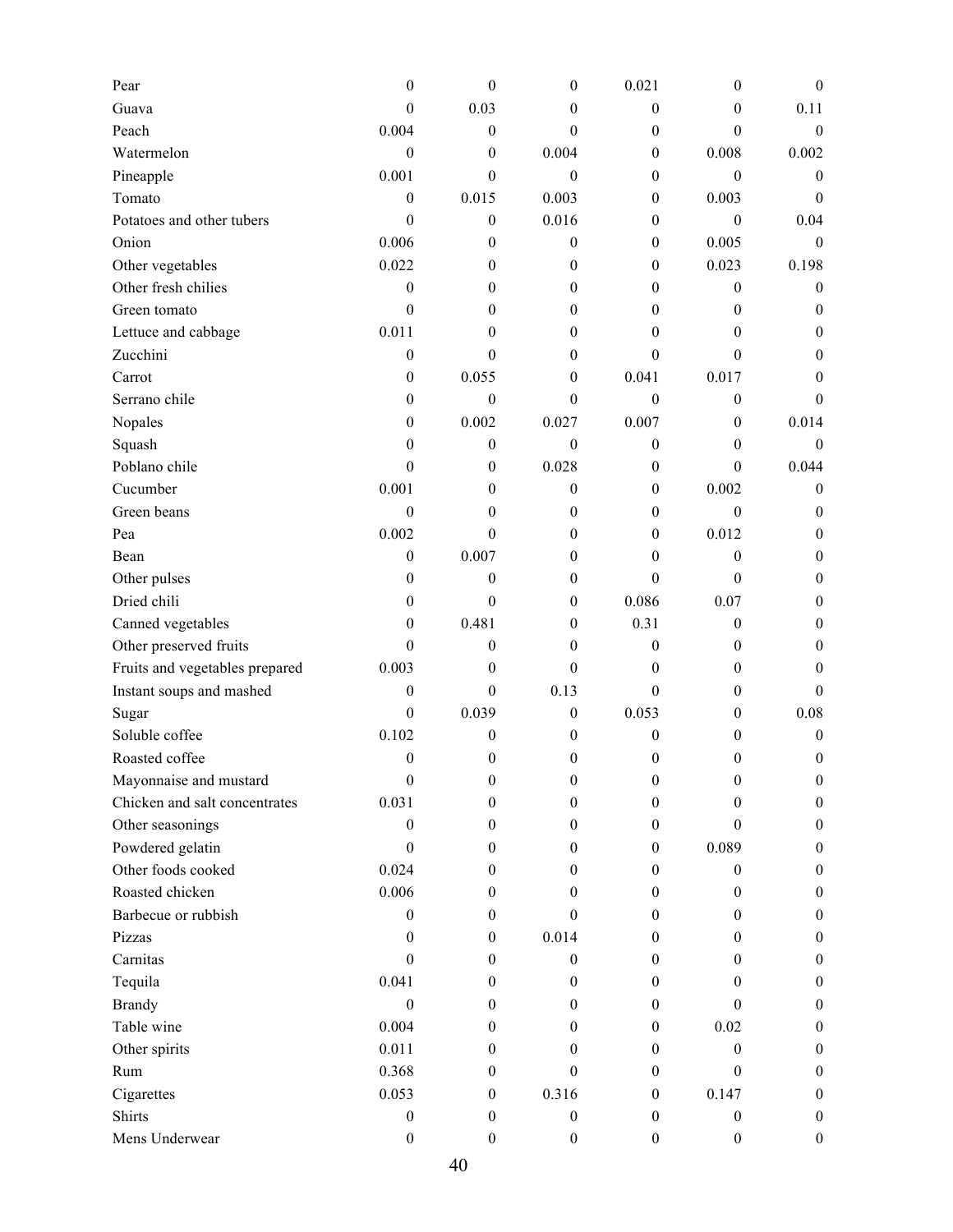| Socks                            | 0        | 0              | 0        | $\theta$ | 0        | $\theta$ |
|----------------------------------|----------|----------------|----------|----------|----------|----------|
| Mens Pants                       | $\Omega$ | 0              | $\Omega$ | $\Omega$ | $^{(1)}$ | $\Omega$ |
| Clothing                         | 0        | 0              | $\theta$ | $\theta$ | $^{(1)}$ | $\theta$ |
| Other men's clothing             | $\Omega$ | 0              | $\theta$ | 0        | 0        | $\theta$ |
| Women blouses and shirts         | $\Omega$ | 0              | $\theta$ | $\theta$ | 0        | $\theta$ |
| Underwear for women              | $\Omega$ | 0              | $\theta$ | $\theta$ | 0        | $\theta$ |
| Stockings and pantyhose          | 0.104    | 0              | 0        | 0        | 0        | $\theta$ |
| <b>Womens Pants</b>              | 0        | 0              | $\theta$ | 0        | 0        | $\theta$ |
| Dresses and skirts for women     | $\Omega$ | 0              | $\theta$ | 0        | 0        | 0        |
| Other Apparel for women          | $\Omega$ | 0              | $\theta$ | $\theta$ | 0        | $\Omega$ |
| Trousers for children            | $\Omega$ | 0              | 0        | 0        | 0        | $\theta$ |
| Shirts and t-shirts for children | $\Omega$ | 0              | 0        | $\Omega$ | 0        | 0        |
| Underwear for infants            | $\Omega$ | 0              | 0        | $\theta$ | 0        | $\theta$ |
| Socks and stockings              | $\Omega$ | $\mathbf{0}$   | 0.028    | 0        | 0        | $\theta$ |
| Baby clothes                     | $\Omega$ | 0              | $\theta$ | $\theta$ | $^{(1)}$ | $\Omega$ |
| Shirts Baby                      | $^{(1)}$ | $\overline{0}$ | 0.108    | $\theta$ | $^{(1)}$ | $\theta$ |
| Outerwear                        | $\Omega$ | $\overline{0}$ | $\theta$ | $\theta$ | 0        | $\theta$ |
| School Uniforms                  | $\Omega$ | 0              | $\theta$ | $\theta$ | 0        | $\theta$ |
| Tennis shoes                     | $\Omega$ | 0              | $\theta$ | $\Omega$ | $^{(1)}$ | $\theta$ |
| Shoes for children               | $\Omega$ | 0              | $\theta$ | 0        | 0        | $\theta$ |
| <b>Womens Shoes</b>              | $^{(1)}$ | 0              | 0        | 0        | 0        | $\theta$ |
| Mens Shoes                       | $_{0}$   | 0              | 0        | $\theta$ | 0        | $\Omega$ |
| Plastic shoes                    | 0        | 0              | 0        | 0        | 0        | $\theta$ |
| Other expenses footwear          | $\Omega$ | 0              | 0        | 0        | 0        | 0        |
| Dry Cleaning                     | $^{(1)}$ | 0              | $\theta$ | $\theta$ | 0        | 0        |
| Laundry service                  | $\Omega$ | 0              | $\theta$ | 0        | 0        | 0        |